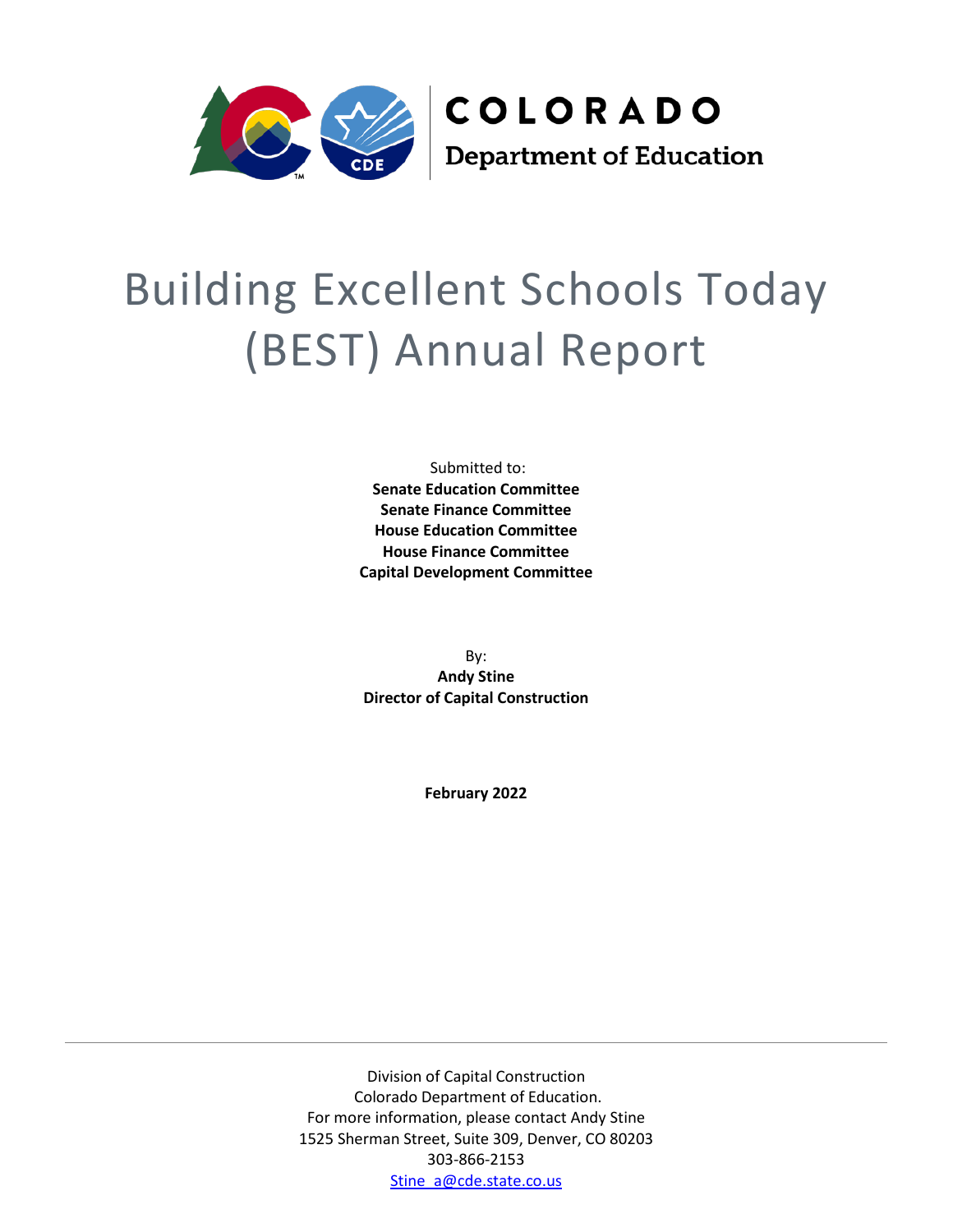

## Table of Contents

| <b>Executive Summary</b>                                                  | 3  |
|---------------------------------------------------------------------------|----|
| Section 1 – Aggregate Financial Assistance Provided                       | 4  |
| Section 2 – Brief Project Descriptions and Committed Funds                | 5. |
| Section 3 – Brief Summary of Projects Funded Previous Cycle               | 8  |
| Section 4 – Summary of Facility Assessment Scores Previous Cycle          | 18 |
| Section 5 - Summary Findings of Facility Condition vs. School Performance | 21 |
| Section 6 – Brief Summary of Projects Not Funded Previous Cycle           | 26 |
| Section 7 – Capital Construction Assistance Fund Projected Fund Balance   | 27 |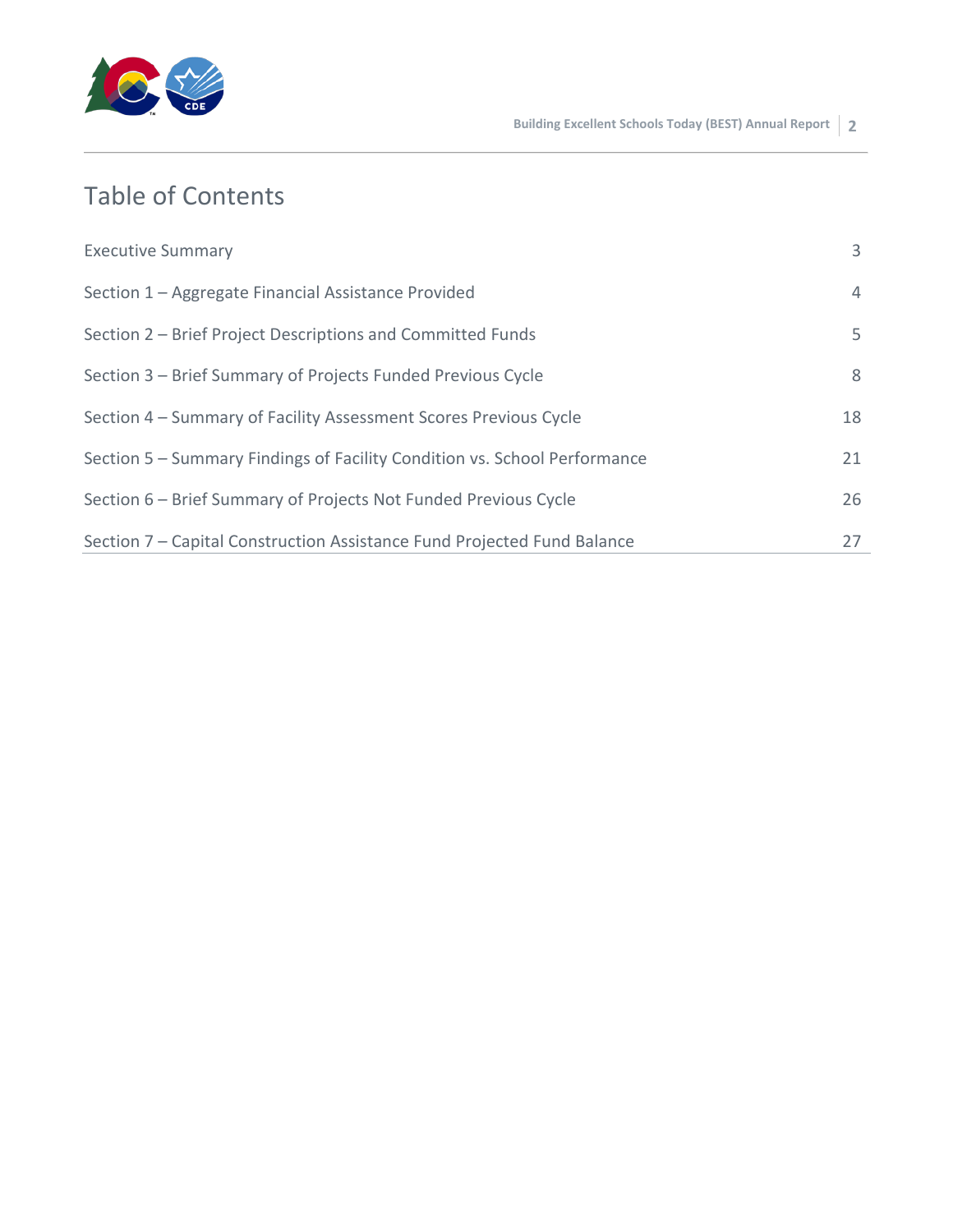

### **Executive Summary**

In 2008, the General Assembly of the State of Colorado enacted the Building Excellent Schools Today Act, known as "BEST," in order to repair or replace Colorado's most needy public school facilities. The Colorado Department of Education's Division of Capital Construction manages BEST — a competitive grant program available to all school districts, charter schools, institute charter schools, boards of cooperative educational services and the Colorado School for the Deaf and Blind.

Applications are reviewed on a yearly cycle and recommended for funding by the Capital Construction Assistance Board (CCAB)—a nine-member appointed board that, in conjunction with staff, reviews grant applications for the current fiscal year. The Division works to complete condition assessments and adequacy surveys for every facility in the state every five years, with a priority to updates assessments for any current grant applicants, to assist the CCAB in making informed decisions.

BEST is funded through multiple revenue sources: State Land Board proceeds, marijuana excise tax, Colorado Lottery spillover funds, and interest accrued in the Public School Capital Construction Assistance Fund. Matching funds are required by statute and calculated based on a series of factors, from the district's bond election efforts over the past 10 years to the district's assessed value per pupil.

This BEST Annual Report is submitted to the General Assembly pursuant to Section 22-43.7-111, C.R.S.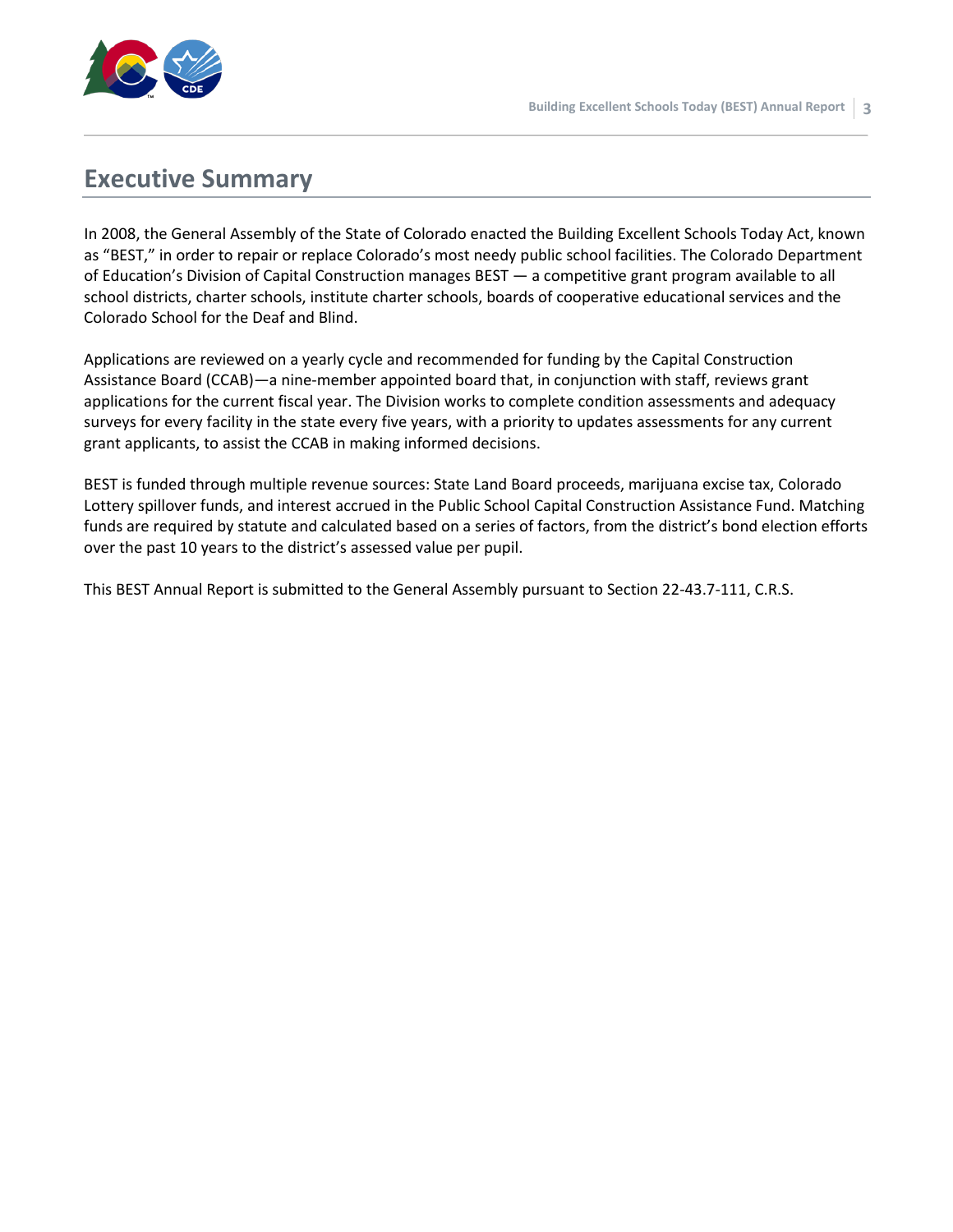

#### Section 1 – Aggregate Financial Assistance Provided

Section 22-43.7-111(1)(a)(I) & (II), C.R.S. requires the department's report to include an accounting of the financial assistance provided through the prior fiscal year that includes:

(I) A statement of the aggregate amount of financial assistance awarded through the prior fiscal year, including statements of the amount of grants provided, and the amount of payments made and payments committed to be made but not yet made in connection with lease-purchase agreements;

(II) A statement of the aggregate amount of financial assistance provided as grants and the aggregate amount of payments made in connection with lease-purchase agreements during the prior fiscal year;

**Sec. 1:** *An accounting of the financial assistance provided through the prior fiscal year that includes: a statement of the aggregate amount of financial assistance awarded through the prior fiscal year, including statements of the amount of grants provided, and the amount of payments made and payments committed to be made but not yet made in connection with lease-purchase agreements.*

| , , ,           |                    | All BEST Projects Summary | Lease-Purchase Financing Summary <sup>1</sup>                                                                      |                    |                            |                     |                                    |
|-----------------|--------------------|---------------------------|--------------------------------------------------------------------------------------------------------------------|--------------------|----------------------------|---------------------|------------------------------------|
| <b>ALL BEST</b> |                    |                           | <b>TOTAL GRANT:</b>                                                                                                | <b>TOTAL GRANT</b> |                            |                     |                                    |
| <b>PROJECTS</b> |                    | <b>DISTRICT</b>           | <b>BEST AWARD &amp;</b>                                                                                            | <b>PAYMENTS</b>    |                            |                     | <b>COPs Payments COPs Payments</b> |
| <b>AWARDED</b>  | <b>BEST AWARD</b>  | <b>MATCHING</b>           | <b>MATCHING</b>                                                                                                    | <b>MADE AS OF</b>  | <b>BEST COPS</b>           | <b>Committed as</b> | <b>Made as of</b>                  |
| <b>SUMMARY</b>  |                    | <b>CONTRIBUTION</b>       | <b>CONTRIBUTION</b>                                                                                                |                    |                            |                     |                                    |
|                 | <b>AMOUNT</b>      |                           |                                                                                                                    | 6/31/2021          | <b>Finance Series</b>      | of 6/30/2021        | 6/30/2021                          |
| FY0809          | 81,051,613<br>\$   | 22,936,629<br>\$          | 103,988,242<br>S                                                                                                   | 99,927,758<br>S.   | 2009A                      | \$<br>87,145,000    | \$<br>63,739,919                   |
| FY0910          | 93,294,696<br>\$   | 52,402,339<br>S           | 145,697,035<br>\$                                                                                                  | 134,938,978<br>S.  | $2010 B & C$ \$            |                     | \$<br>47,871,837                   |
| FY1011          | 170,113,637<br>\$. | 71,517,024<br>S           | 241,630,661<br>\$                                                                                                  | 231,718,854<br>S.  | 2010 D, E, F               | \$<br>141,352,311   | 130,095,687<br>\$                  |
| FY1112          | 142,945,470<br>S.  | 42,560,485<br>S           | 185,505,955<br>S                                                                                                   | 175,573,293<br>S.  | $2011 \text{ G}$ \$        |                     | 60,856,388<br>\$                   |
| FY1213          | 198,745,372<br>S.  | 103,866,661               | 302,612,033<br>S                                                                                                   | 294,314,557<br>S.  | $2012 H$ \$                | 63,610,328          | \$<br>74,904,783                   |
| FY1314          | 72,261,762<br>\$   | 35,828,821<br>S           | 108,090,583<br>S                                                                                                   | 102,698,444<br>S.  | $2013 \mid \zeta$          | 44,316,625          | \$<br>35,993,776                   |
| FY1415          | \$<br>41,389,897   | 26,516,938<br>S           | 67,906,835<br>S                                                                                                    | 64,174,591<br>\$   | 2015 SUP <sup>2</sup>      |                     |                                    |
| FY1516          | \$<br>47,778,186   | 42,679,014                | Ś<br>90,457,200                                                                                                    | 87,393,470<br>S    | None                       |                     |                                    |
| FY1617          | \$<br>60,000,000   | 101,537,666               | 161,537,666<br>S                                                                                                   | 147,316,022<br>S.  | None                       |                     |                                    |
| FY1718          | 171,648,660<br>Ś.  | 99,872,902<br>Ś           | 271,521,562<br>Ś                                                                                                   | \$.<br>265,576,436 | $2017$ J & K $\frac{1}{5}$ | 389,084,650         | \$<br>60,758,461                   |
| FY1819          | 255,158,728<br>\$. | 178,897,431               | 434,056,159<br>s                                                                                                   | 313,201,854<br>S.  | 2018 L, M, N               | 600,729,550<br>\$   | \$<br>70,123,396                   |
| FY1920          | 256,527,162<br>S.  | 179,601,666               | 436,128,829<br>S                                                                                                   | 246,985,690<br>S.  | 2019 O, P, Q               | 567,373,481<br>S    | \$<br>26,370,509                   |
| FY2021          | 135,798,432<br>S.  | 120,958,620<br>S          | 256,757,052<br>\$                                                                                                  | 25,793,599<br>S    | 2020 R                     | \$<br>164,719,750   | \$<br>4,596,253                    |
| Total           | \$1,726,713,615    | \$1,079,176,196           | \$2,805,889,811                                                                                                    | \$2,189,613,546    | Total                      | \$2,058,331,695     | \$575,311,010                      |
|                 |                    |                           | l'State COP Payments include principal and interest. Payments include applicable Federal subsidies as of June 2017 |                    |                            |                     |                                    |

*²2015 Supplemental Finance Series funded one project using unexpended State Expense Funds from the 2010 B & C, 2010 D, E & F, & 2011 G financing series. ¹State COP Payments include principal and interest. Payments include applicable Federal subsidies as of June 2017.*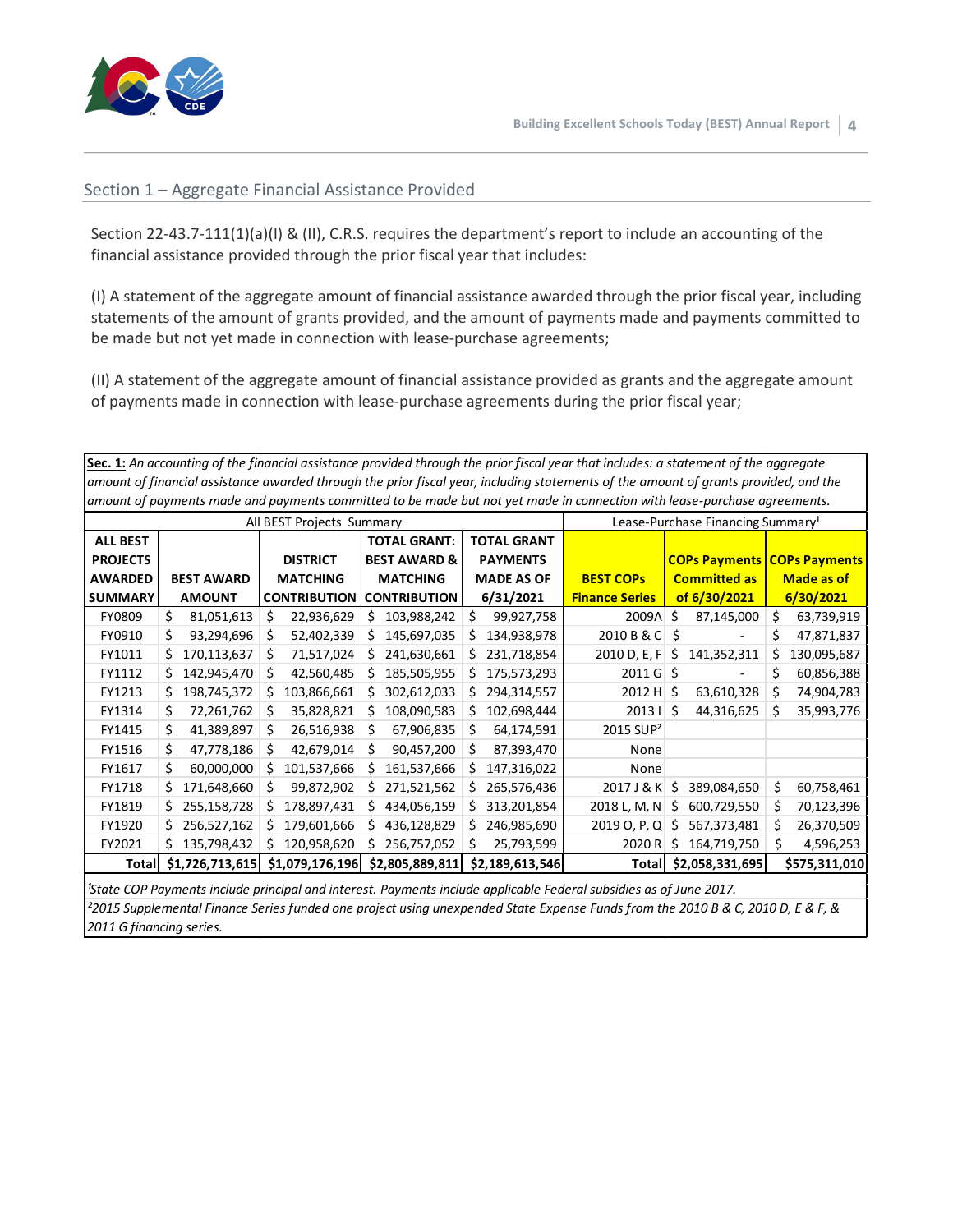

#### Section 2 – Brief Project Descriptions and Committed Funds

Section 22-43.7-111(1)(a)(III), C.R.S. requires the department's report to include a list of the public school facility capital construction projects for which financial assistance has been provided, which must include a sub list of projects for which financial assistance has been provided in the form of technology grants pursuant to section 22-43.7-109 (13) and a sub list of projects for which financial assistance has been provided in the form of career and technical education capital construction grants pursuant to section 22-43.7-109 (14); a brief description of each project; a statement of the amount and type of financial assistance provided for each project and, where applicable, the amount of financial assistance committed to be provided for but not yet provided for each project; a statement of the amount of matching moneys provided by the applicant for each project and, where applicable, the amount of matching moneys committed to be provided by the applicant but not yet provided for each project; and a summary of the reasons of the capital construction assistance board and the state board for providing financial assistance for the project;

Please note that:

- The tables and lists below reflect the order in which projects were prioritized for award for cash grants with a sub list of lease-purchase grants.
- The sub list of technology grants awarded in FY 2020-21 is as follows: o East Central BOCES - Multi-District Secure Network Infrastructure.
- A sub list of career and technical education (CTE) grants is not included as the CCAB did not receive any applications for CDE grants in FY 2020-21.
- A more comprehensive summary list of project descriptions can be found at: <http://www.cde.state.co.us/capitalconstruction/allbestprojectsummaries>
- Per statue, the CCAB and the State Board of Education (SBE) provided financial assistance for all projects in FY 2020-21 based on available funding and the following prioritization of need:
	- 1. Projects addressing health, safety, security issues & technology;
	- 2. Projects to relieve current overcrowding;
	- 3. Projects that will provide career and technical education in public school facilities; and
	- 4. All other capital needs.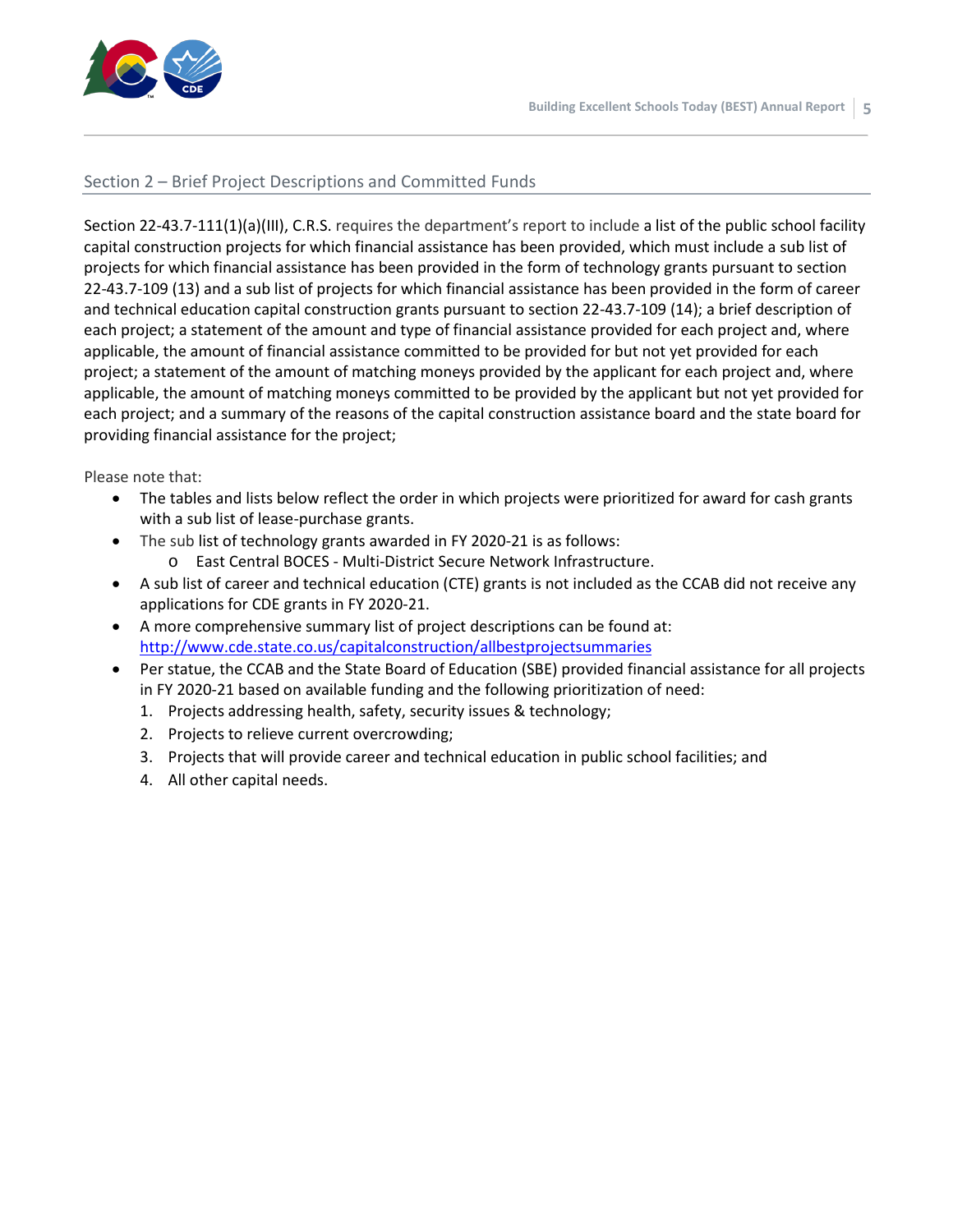

#### FY2019-20 Awarded Projects:

| <b>COUNTY</b>            | <b>DISTRICT / CHARTER SCHOOL</b>                               | <b>PROJECT DESCRIPTION</b>                     |                         | <b>BEST AWARD</b> |              | <b>MATCHING</b>    |              | <b>TOTAL GRANT</b>        |                | <b>FUNDS</b><br><b>REQUESTED</b> |                | <b>BALANCE</b>               |                | <b>BEST BALANCE</b>      |              | <b>MATCH</b><br><b>BALANCE</b> |
|--------------------------|----------------------------------------------------------------|------------------------------------------------|-------------------------|-------------------|--------------|--------------------|--------------|---------------------------|----------------|----------------------------------|----------------|------------------------------|----------------|--------------------------|--------------|--------------------------------|
| Rio Blanco               | Meeker RE1 School District                                     | HS Renovation & Addition                       | \$                      | 7,529,595         | \$           | 32,099,854         | \$           | 39,629,449                | \$             | 32,688,815                       | - \$           | 6,940,634                    | \$.            | 1,318,720                | - \$         | 5,621,913                      |
| El Paso                  | Lewis-Palmer 38 School District                                | Ray Kilmer ES Boiler Replacement               | \$                      | 140,050           | \$           | 297,606            | l \$         | 437,655                   | \$             | 203,622                          | \$             | 234,033                      | \$             | 74,891                   | \$           | 159,142                        |
| Baca                     | Pritchett RE-3 School District                                 | Building System/ Safety Upgrades               | \$                      | 3,910,682         | \$           | $205.825$ \$       |              | 4.116.507                 | \$             | 3,787,319                        | \$             | 329,188                      | $\mathbb{S}$   | $312,729$ \$             |              | 16,459                         |
| Prowers                  | Granada RE-1 School District                                   | Building System/ Safety Upgrades               | \$                      | 3,361,304         | \$           | $2,335,821$ \$     |              | 5,697,125                 | \$             | 4,318,421                        | \$             | 1,378,704                    | \$             | $813,435$ \$             |              | 565,268                        |
| Rio Grande               | Monte Vista C-8 School District                                | Delta Center Roof Replacement                  | \$                      | 131,891           | \$           | $43,964$ \$        |              | 175,855                   | \$             | 154,961                          | \$             | 20,894                       | \$             | $15,671$ \$              |              | 5,224                          |
| Weld                     | Eaton RE-2 School District                                     | <b>Districtwide Secure Entries</b>             | $\sqrt[6]{\frac{1}{2}}$ | 478,886           | \$           | $1,516,474$ \$     |              | 1,995,360                 | \$             | $\blacksquare$                   | $\mathfrak{L}$ | ,995,360                     | \$             | 478,886                  | $\sqrt{3}$   | 1,516,474                      |
| La Plata                 | Durango 9-R School District                                    | DHS Fire Alarm and Intercom System Upgrade     | \$                      | 110,589           | \$           | 270,751 \$         |              | 381,340                   | \$             | $\blacksquare$                   | $\mathfrak{L}$ | 381,340                      | S.             | 110,589                  | $\sqrt{3}$   | 270,751                        |
| Routt                    | South Routt RE 3 School District                               | HS North Roof Replacement                      | $\mathfrak s$           | 289,333           | \$           | $227,333$ \$       |              | 516,666                   | \$             | 391,816                          | \$             | 124,850                      | \$             | $69,916$ \$              |              | 54,934                         |
| Arapahoe                 | Byers 32J School District                                      | Asbestos Abatement                             | $$\mathbb{S}$$          | 35,668            | \$           | $51,328$ \$        |              | 86,996                    | \$             | 85,133                           | \$             | 1,863                        | \$             | 764                      | $\sqrt{3}$   | 1,099                          |
| El Paso                  | Lewis-Palmer 38 School District                                | Prairie Winds ES Roof Replacement              | \$                      | 357,298           | \$           | 759,258 \$         |              | 1,116,557                 | \$             | 815,972                          | -\$            | 300,584                      | \$             | 96,187                   | \$           | 204,397                        |
| Otero                    | Cheraw 31 School District                                      | Building System/ Safety Upgrades               | $\mathfrak s$           | 2.762.188         | \$           | $1,183,795$ \$     |              | 3.945.983                 | \$             | 3.304.254                        | \$             | 641.729                      | \$             | 449,210 $\frac{1}{3}$    |              | 192,519                        |
| El Paso                  | Colorado Springs 11 School District                            | RJ Wasson Academic Campus System Upgrades      | \$                      | 1,566,281         | \$           | 2,784,500 \$       |              | 4,350,781                 | \$             | 2,312,876                        | \$             | 2,037,905                    | \$             | 733,646 \$               |              | 1,304,259                      |
| Moffat                   | Moffat County RE:NO 1 School District                          | <b>ES Roof Replacement</b>                     | \$                      | 835,225           | \$           | 835,225 \$         |              | 1,670,450                 | \$             | $1,181,056$ \ \$                 |                | 489,394                      | \$             | 244,697 \$               |              | 244,697                        |
| Arapahoe                 | Sheridan 2 School District                                     | ECC/SOAR Academy Roof Replacement              | $\mathfrak s$           | 930.877           | $\mathbb{S}$ | 546.705 \$         |              | 1.477.582                 |                | 793,360                          |                | 684.222                      | $\mathcal{F}$  | 431,060                  | $\mathbf{s}$ | 253,162                        |
| Weld                     | Greeley 6 School District                                      | Scott ES Roof Replacement                      | \$                      | 597,001           | \$           | 729,668 \$         |              | 1,326,669                 | \$             | 1,048,065                        |                | 278,604                      | \$             | 125,372                  | l \$         | 153,232                        |
| La Plata                 | Durango 9-R School District                                    | Animas ES Boiler Replacement                   | \$                      | 87,773            | \$           | 214,893 \$         |              | 302,666                   | \$             | 202,493                          | \$.            | 100,172                      | \$             | 29,050                   | <b>S</b>     | 71,122                         |
| Douglas                  | Douglas County RE 1 School District                            | Trailblazer ES Roof Replacement                | \$                      | 128,652           | \$           | $514,606$ \\$      |              | 643,258                   | \$             | 572,037                          | \$             | 71,221                       | $\mathfrak{L}$ | 14,244                   | l \$         | 56,977                         |
| <b>Boulder</b>           | Boulder Valley RE-2 School District on behalf of Justice HS    | HS Health, Safety & Adequacy Improvements      | \$                      | 921,525           | \$           | $1,081,791$ \$     |              | 2,003,316                 | \$             | 144,954                          | \$             | 858,362                      | \$             | 854,847 \$               |              | 1,003,515                      |
| <b>Clear Creek</b>       | Clear Creek RE-1 School District                               | <b>ES Boiler Replacement</b>                   | \$                      | 117,042           | \$           | 183,066 \$         |              | 300,109                   | \$             | 249,187                          | l s            | 50.922                       | \$             | $19,860$ \$              |              | 31,062                         |
| Montrose                 | Montrose County RE-1J School District                          | Roof Replacements 1HS, 1MHS, 1MS, 2 ES         | $$\mathfrak{s}$$        | 1,755,359         | \$           | 2,864,007 \$       |              | 4,619,366                 | \$             | 2,698,939                        | \$             | 1,920,427                    | \$             | 729,762                  | l \$         | 1,190,665                      |
| Montrose                 | Montrose County RE-1J School District                          | Olathe MS HVAC Replacement                     | \$                      | 395,708           | \$           | 645,629 \$         |              | 1,041,337                 | \$             | 456,125                          | -\$            | 585,212                      | \$             | 222,381                  | $\vert$ \$   | 362,832                        |
| Baca                     | Springfield RE-4 School District                               | Safety Upgrades                                | $$\mathbb{S}$$          | 513,515           | $\mathbb{S}$ | 356.849 \$         |              | 870.365                   | \$             | 512,871                          | \$             | 357,493                      | \$             | 210,921                  | l \$         | 146,572                        |
| Las Animas               | Trinidad 1 School District                                     | Trinidad MS Building System/ Safety Upgrades   | $$\mathbb{S}$$          | 11,040,261        | \$           | 4,509,402 \$       |              | 15,549,663                | \$             | 10,251,689                       | \$             | 5,297,974                    | \$             | 3,761,562                | \$           | 1,536,412                      |
| Grand                    | East Grand 2 School District                                   | District Wide Safety Upgrades                  | $\mathfrak s$           | 2,185,142         | \$           | $5,907,978$ \ \$   |              | 8,093,120                 | \$             | 4,426,437                        |                | 3,666,683                    |                | 990,004                  | <b>S</b>     | 2,676,679                      |
| Jefferson                | Jefferson County R-1 School District                           | JeffcoNet - Fiber Network Infrastructure       | $\mathfrak s$           | 2.000.000         | \$           | $8.000.000$ \ \$   |              | 10.000.000                | \$             | $\sim$                           | \$             | 10.000.000                   | \$             | 2.000.000                | $\sqrt{3}$   | 8.000.000                      |
| Weld                     | Johnstown-Milliken RE-5J School District                       | Milliken ES Roof Replacement                   | \$                      | 303,436           | \$           | $910,308$ \$       |              | 1,213,744                 | \$             | 617,957                          | -\$            | 595,787                      | $\mathbf{s}$   | 148,947                  | $\sqrt{3}$   | 446,840                        |
| El Paso                  | Widefield 3 School District                                    | ES MS HS Fire Alarm/Camera Upgrades            | \$                      | 317,626           | \$           | 457,072 \$         |              | 774,699                   | \$             | 430,235                          | \$             | 344.464                      | \$             | 141,230                  | l \$         | 203,234                        |
| La Plata                 | The Colorado Charter School Institute on behalf of Mountain MS | MMS Roof Replacement                           | $\sqrt[6]{\frac{1}{2}}$ | 118,343           | $\mathbb{S}$ | $53,169$ \$        |              | 171,512                   | \$             | $171,512$ \$                     |                | $\sim$                       | \$             | $\overline{\phantom{a}}$ | \$           | $\overline{a}$                 |
| Las Animas               | Hoehne Reorganized 3 School District                           | Vocational Agriculture Building Replacement    | \$                      | 1,775,689         | \$           | $3,156,781$ \ \$   |              | 4,932,470                 | \$             | 1,577,699                        | \$.            | 3,354,771                    | £.             | 1,207,718                | l \$         | 2,147,054                      |
| Eagle                    | Eagle County RE 50 School District                             | Berry Creek MS Roof Replacement                | \$                      | 300,862           | \$           | $902,585$ \$       |              | 1,203,447                 | $\mathfrak{L}$ | 1,062,894                        |                | 140,553                      |                | 35,138                   | \$           | 105,415                        |
| Denver                   | Denver County 1 School District                                | George Washington HS Fire Suppression Upgrades | $\mathfrak s$           | 1,471,517         | \$           | $2,117,549$ \$     |              | 3,589,067                 | \$             | 3, 145, 157                      | \$             | 443,909                      | \$             | 182,003                  | $\sqrt{3}$   | 261,907                        |
| Pueblo                   | Pueblo City 60 School District                                 | FIMS Partial Roof Replacement                  | \$                      | 475,640           | \$           | $291,521$ \$       |              | 767,161                   | \$             | 667,577                          | \$             | 99,584                       |                | 61,742                   | -\$          | 37,842                         |
| Huerfano                 | La Veta RE-2 School District                                   | PK-12 Building Replacement                     | $$\mathbb{S}$$          | 35,978,781        | \$           | 5,499,999 \$       |              | 41,478,780                | \$             | 12,928,665                       | \$             | 28,550,115                   | £.             | 24,764,429               | l \$         | 3,785,685                      |
| Denver                   | <b>Expeditionary BOCES</b>                                     | RMSEL Building/ Safety Upgrades/ Addition      | $\mathfrak s$           | 4,404,556         | \$           | 7,499,650 \$       |              | 11,904,206                | \$             | 8,836,054                        | \$             | 3,068,152                    | $\mathfrak{L}$ | 1,135,216                | $\sqrt{3}$   | 1,932,936                      |
| Denver                   | Denver County 1 School District                                | Gilpin ES Galvanized/ Steam Piping Replacement | \$                      | 3,344,136         | <b>S</b>     | 4,812,294 \$       |              | 8,156,430                 | \$             | 309,346                          | \$             | 7,847,084                    | \$             | $3,217,304$ \$           |              | 4,629,780                      |
| <b>Boulder</b>           | St Vrain Valley RE 1J School District                          | District Wide Roofing Repair & Replacement     | $\sqrt{3}$              | 667.567           | \$           | $1.418.579$ \ \$   |              | 2.086.146                 | \$             | 1.896.305                        | \$             | 189.841                      | $\mathbb{S}$   | $60,749$ \$              |              | 129.092                        |
| Costilla                 | Sierra Grande R-30 School District                             | PK-12 Replacement                              | \$                      | 35,213,785        | \$           | 13,779,307   \$    |              | 48,993,092                | \$             | 8,286,963                        | \$             | 40,706,128                   | \$             | 29,257,530 \$            |              | 11,448,599                     |
| El Paso                  | Ellicott 22 School District                                    | ES/HS Safety Upgrades                          | $\mathfrak s$           | 2,150,585         | \$           | 836,339 \$         |              | 2,986,924                 | \$             | 2,663,611                        | -\$            | 323,313                      | \$             | 232,785                  | \$           | 90,528                         |
| Adams                    | Westminster Public Schools                                     | Shaw Heights MS Boiler Replacement             | \$                      | 342,517           | \$           | $280,242$ \$       |              | 622,759                   | \$             | 425,300                          | -\$            | 197,459                      | $\mathfrak{L}$ | 108,603                  | $\sqrt{3}$   | 88,857                         |
|                          |                                                                | <b>LEASE-PURCHASE AWARDS</b>                   |                         |                   |              |                    |              |                           |                |                                  |                |                              |                |                          |              |                                |
| Yuma                     | YUMA 1                                                         | HS Addition/Renovation and MS Renovation       | \$                      | 15,968,229 \$     |              | 15,968,229 \$      |              | 31,936,458                | S.             | 9,168,567                        | \$             | 22,767,891                   | \$             | 11,383,946               | $\sqrt{3}$   | 11,383,946                     |
| Conejos                  | NORTH CONEJOS RE-1J                                            | Centauri HS Replacement                        | $\mathsf{\$}$           | 24,224,076        | \$           | $6,419,082$ \$     |              | 30,643,158                | \$             | 2,324,239                        | \$             | 28,318,919                   | \$             | 22,386,715               | <b>S</b>     | 5,932,204                      |
| Lake                     | LAKE COUNTY R-1                                                | West Park PK-2 ES Replacement                  | \$                      | 20,805,668        | \$           | 13,870,446   \$    |              | 34,676,114                | \$             | 12,140,712                       | \$             | 22,535,402                   | \$             | $13,521,241$ \$          |              | 9,014,161                      |
| Otero                    | MANZANOLA 3J                                                   | PK-12 Addition and Renovation                  | \$                      | 31,386,775        | \$           | 200,000 \$         |              | 31,586,775                | \$             | 7,150,090                        | \$             | 24,436,685                   | \$             | 24,281,957               | $\sqrt{3}$   | 154,727                        |
| Arapahoe                 | ADAMS-ARAPAHOE 28J                                             | East MS Remodel and Addition                   | Ś.                      | 17,680,732        | \$           | 26,521,099 \$      |              | 44,201,831                | \$             | 2,480,150 \$ 41,721,681          |                |                              | \$             | 16,688,672 \$            |              | 25,033,008                     |
| Adams                    | <b>MAPLETON 1</b>                                              | Valley View ES New School Replacement          | \$                      | 17,414,794        | \$           | $6,441,088$ \ \$   |              | 23,855,882                | \$             | 1,432,318                        | \$             | 22,423,564                   | \$             | 16,369,202 \$            |              | 6,054,362                      |
| <b>Cash Grant Awards</b> |                                                                |                                                | $\mathbf{s}$            | 129,046,888       | $\mathbf{s}$ | $110, 181, 723$ \$ |              | 239,228,611               |                | \$113,619,678                    |                | \$125,608,933                |                | 74,661,797 \$            |              | 50,947,136                     |
|                          | <b>TOTALS</b>                                                  | <b>Lease-Purchase Awards</b>                   |                         | 127.480.275       | $\mathbf{s}$ | 69,419,943         | - \$         | 196,900,218               | $\mathbf{s}$   | 34,696,075                       |                | \$162,204,143                |                | $104,631,734$ \$         |              | 57,572,409                     |
|                          |                                                                | Total Cash & L-P Grant Awards                  | $\mathbf{s}$            | 256,527,162       |              | \$179,601,666      | $\mathbf{s}$ | 436,128,829 \$148,315,753 |                |                                  |                | $\frac{1}{2}$ \$ 287,813,076 | l \$           | 179,293,531              |              | $\frac{1}{2}$ \$ 108,519,545   |
|                          |                                                                |                                                |                         |                   |              |                    |              |                           |                |                                  |                |                              |                |                          |              |                                |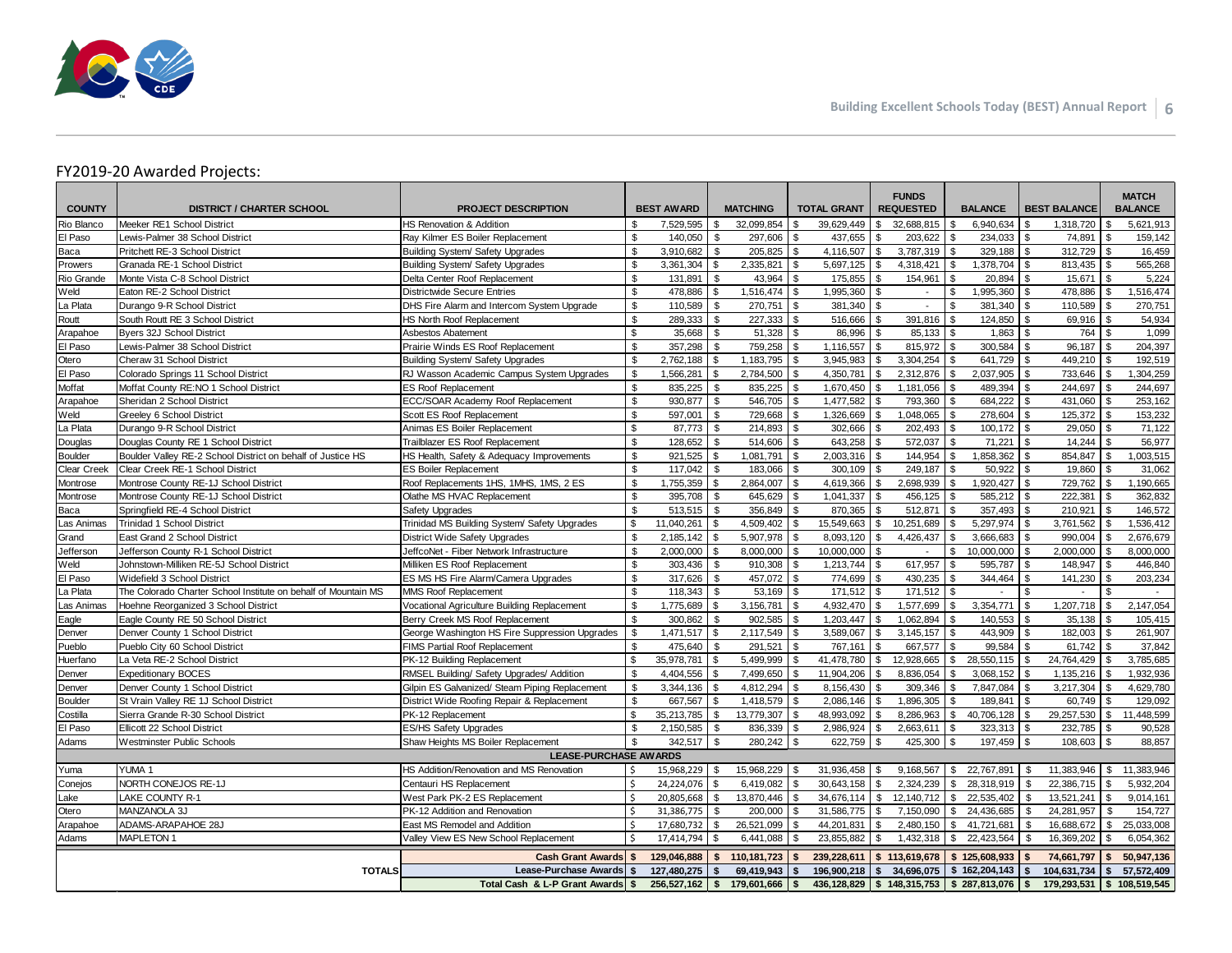

#### FY2020-21 Awarded Projects:

| Swink Roof HVAC<br>Swink 33 School District<br>1.241.497<br>793.744<br>$2.035.241$ \ \$<br>1,503,335<br>531.906<br>l \$<br>324.462<br>207.443<br>Otero<br>\$.<br>- \$<br>\$.<br>-S<br>- \$<br>Weld<br>\$<br>301,825<br>340,356<br>$278,321$ \$<br>Martinez ES Roof Replacement<br><b>S</b><br>l \$<br>642,181 \$<br>363,860<br>\$<br>$130,811$ \$<br>147,510<br>Greeley 6 School District<br><b>S</b><br>$\mathbb{S}$<br>$\mathfrak{S}$<br>Morgan<br>HS Secure Entry Renovation/Addition<br>2,263,677<br>$\sqrt{3}$<br>1,573,063<br>$3,836,740$ \$<br>3,836,740<br>Fort Morgan RE-3 School District<br>l \$<br>\$<br>4.131.151<br>Pueblo<br>$\mathfrak{s}$<br>7,377,055<br>l s<br>3,245,904<br>\$<br>Pueblo County 70 School District<br>Pleasant View MS HVAC/ Ventilation Upgrades<br>3,762,542<br>\$<br>4,788,689<br>$8,551,231$ \$<br>1,174,176<br>\$.<br>- \$<br>Harrison School District 2 on behalf of Atlas Preparatory<br>El Paso<br>Middle School<br>Atlas MS Roof Replacement - North Building<br>\$<br>547,172.20<br>257,492.80<br>804,665.00<br>437,230.30<br>\$<br>367,434.70<br>\$<br>249,855.60<br>\$<br>117,579.10<br>- \$<br>\$<br>- \$<br>Steamboat Springs RE-2 School District<br>$\mathfrak{F}$<br>\$<br>\$<br>Routt<br>HS Abatement & Security Improvements<br>275.241.20<br>\$<br>1.100.964.80<br>$\mathbf{s}$<br>1,376,206.00 \$<br>1,376,206.00<br>\$<br>$\sim$<br>$\mathbb{S}$<br>168,153<br>Larimer<br>Thompson R2-J School District<br>Entrance Security Improvements at 4 MS<br>262.690<br>\$<br>$558.217$ \$<br>820.907 \$<br>295,430<br>\$<br>$525,477$ \$<br>\$<br>357,324<br>El Paso<br>Widefield 3 School District<br>Widefield HS Health & Safety Upgrades<br>\$<br>1,181,027.40<br>$\mathbb{S}$<br>1,630,942.60<br>l \$<br>2,811,970.00 \$<br>1,826,130.27<br>\$<br>$985,839.73$ \$<br>414,052.69<br>\$<br>571,787.04<br>Multiple HVAC Replacements HS/MS<br>$\mathfrak{s}$<br>Montrose<br>Montrose County RE-1J School District<br>574.310<br>\$<br>826.445<br>$1,400,755$ \ \$<br>\$<br>$1,400,755$ \ \$<br>574.310<br>$\mathfrak{s}$<br>826.445<br>∣\$<br>Montrose<br>\$<br>$1,603,156$ \$<br>$2,306,981$ \$<br>$3,910,137$ \$<br>372,942<br>$3,537,195$ \$<br>1,450,250<br>2,086,945<br>Montrose County RE-1J School District<br>Multiple Roof Replacements HS/ES<br>\$<br>\$<br>ES/MS/HS Safety, Security, & HVAC Upgrades<br>\$<br>768,000 \$<br>$832,000$ \$<br>1,294,912<br>146,442<br>Jackson<br>North Park R-1 School District<br>$1,600,000$ \ \$<br>\$<br>$305,088$ \$<br>l \$<br>158,646<br>$\mathbf{s}$<br>376,577.50 \$<br>376,577.50 \$<br>753,155.00 \$<br>\$<br>\$<br>\$<br>Adams<br><b>Westminster Public Schools</b><br>ECC - Gregory Hill Roof Replacement<br>753,155.00<br>$\blacksquare$<br>\$<br>403,410<br>343,646<br>Routt<br>South Routt RE 3 School District<br>HS East Section & ES Roof Replacement<br>880,258 \$<br>749,849   \$<br>$1,630,107$ \$<br>883,051<br>$\mathbb{S}$<br>747,056<br>l \$<br>\$<br><b>Byers 32J School District</b><br>PK-12 HVAC/Air Quality<br>$\mathbf{s}$<br>586,254<br>$\sqrt{3}$<br>$1,088,757$ \$<br>$1,675,010$ \$<br>1,290,088<br>\$<br>384,922<br>\$<br>134,723<br>\$<br>250,199<br>Arapahoe<br>\$<br>869.275<br>Larimer<br>Thompson R2-J School District<br><b>DW Mechanical Improvements</b><br>3,313,067<br>l \$<br>$7.040.267$ \ \$<br>9.074.989<br>\$<br>$1,278,345$ \$<br>409,070<br>l \$<br>Fremont<br>Fremont RE-2 School District<br>Fremont ES Safety Upgrades/ Cafeteria Addition<br>\$<br>599,430.16 \$<br>$470,980.84$ \ \$<br>1,070,411.00 \$<br>1,070,411.00<br>\$<br>\$<br>\$<br>$\sim$<br>\$<br>2,635,231<br>2,176,459<br>$4,624,974$ \$<br>6,801,433<br>3,875,339<br><b>S</b><br>1,240,109<br>\$<br>Larimer<br>Thompson R2-J School District<br>DW Roof Replacement & Restoration<br><b>\$</b><br>\$<br>2,926,094<br>\$.<br>Gunnison<br>Gunnison Watershed RE1J School District<br>$\mathbf{s}$<br>$493,292.16$ \$<br>876,963.84 \$<br>$1,370,256.00$ \ \$<br>\$<br>705,168.91 \$<br>253,860.81<br>\$<br>Multiple Roof Replacements ES/MS<br>665,087.09<br>451,308.10<br>Baca<br>$\mathbf{s}$<br>Campo RE-6 School District<br>5,919,405<br>\$<br>200,108<br>$6,119,513$ \$<br>5,196,582<br>\$<br>922,931<br>\$<br>892,751<br>\$<br>30,180<br>Health & Safety Upgrades<br><b>S</b><br>Adams<br><b>Westminster Public Schools</b><br>\$<br>523.599.50<br><b>\$</b><br>$523.599.50$ \$<br>1.047.199.00 \ \$<br>979,051.98<br>\$<br>68.147.02<br>l s<br>34.073.51<br>\$<br>34.073.51<br>ELC - FM Day - Roof Replacement<br><b>BOCES</b><br>$\mathbf{s}$<br>East Central BOCES<br>Multi-District Secure Network Infrastructure<br>$171,610$ \$<br>686,440 \$<br>858,050 \$<br>559,560<br>\$<br>$298,490$ \$<br>59,698<br>\$<br>238,792<br>\$<br>\$<br>3,329,567<br>\$<br>HS & ES Building System/Safety Renovations<br>$\mathfrak{s}$<br>3,699,809<br>$\sqrt{3}$<br>6,299,674<br>l \$<br>$9,999,483$ \$<br>1,000,654<br>8,998,829<br>5,669,262<br>Adams<br>Strasburg 31J School District<br>Jefferson County School District R-1 on behalf of<br>Mountain Phoenix Community School<br>$\mathfrak{s}$<br>239.287<br>629,702 \$<br>$617,859$   \$<br>$4,500$ \ \$<br>7,343<br>ES Healthy and Safe Classrooms<br>l \$<br>$390,415$ \ \$<br>Jefferson<br>HS Secure Entry and Access Renovations<br>$\mathbf{s}$<br>$241,624$ \$<br>Phillips<br>Holyoke RE-1J School District<br>$2,533,302$ \$<br>$2,157,998$ \$<br>$4.691.299$ \ \$<br>$4,243,848$ \ \ \$<br>205.828<br>Clear Creek   Clear Creek RE-1 School District<br>King Murphy ES Safe Water<br>\$<br>$6,536.25$ \$<br>$19,608.75$ \$<br>$26,145.00$ \$<br>$\overline{17,744.95}$<br>\$<br>$8,400.05$ \$<br>$2,100.01$ \$<br>6,300.04<br>$\mathbb{S}$<br>$195,006$ \$<br>$46,801$ \\$<br>148,205<br>Eagle<br>Eagle County RE 50 School District<br>Gypsum Creek MS Roof Replacement<br>$279,144$ \$<br>883,954 \$<br>$1,163,098$ \ \$<br>968.092<br>\$<br>$\mathbf{s}$<br>1,385,531<br>\$<br>$302,715$ \$<br>181,629<br>$\sqrt{3}$<br>Arriba-Flagler C-20 School District<br>PK-12 Building System/Safety Upgrades<br>\$<br>$923,687$ \$<br>$2,309,218$ \$<br>2,006,503<br>121,086<br>Kit Carson<br>Elizabeth School District C-1 on behalf of Legacy<br>Academv<br>ES/MS Safety & Security Upgrades<br>\$<br>598.673<br>\$<br>Elbert<br>$598.673$ $\frac{8}{3}$<br>\$<br>S.<br>Adams 12 Five Star Schools<br>$\mathbf{s}$<br>Adams<br>Northglenn High School Roof Replacement<br>1.743.516<br>\$<br>2.968.690<br>4.712.206<br>\$<br>1.190.629<br>\$<br>3.521.577<br>l \$<br>1.302.983<br>\$<br>2,218,593<br>l \$<br>\$<br>$\sqrt{3}$<br>$9,700,992.72$ \$ 13,473,601.00 \$ 12,724,871.65<br>\$<br>748,729.35 \$<br>209,644.22<br>\$<br>539,085.13<br>Mapleton 1 School District<br>Monterey Community School Renovation<br>3,772,608.28<br>Adams<br>PK-12 Electrical/HVAC Renovations<br>$\mathbf{s}$<br>787,153 \$<br>864,737<br>\$<br>$95,363$ \$<br>Kit Carson<br><b>Stratton R-4 School District</b><br>196,788 \$<br>$983.941$ \$<br>23.841<br>The Colorado Charter School Institute on behalf of Animas<br>\$<br><b>High School</b><br>Animas HS Replacement<br>13,739,224<br><b>S</b><br>4,338,702<br>18,077,926 \$<br>14,574,812   \$<br>11,076,857 \$<br>3,497,955<br>La Plata<br>l \$<br>The Colorado Charter School Institute on behalf of Global<br>Village Academy - Northglenn<br>K-8 School Replacement<br>\$<br>3,879,000<br>$\sqrt{3}$<br>17,921,000 \$<br>$21,800,000$ \ \$<br>12,967,435 \$<br>8,832,565<br>\$<br>1,571,629<br>7,260,935<br>Adams<br><b>S</b><br><b>LEASE-PURCHASE AWARDS</b><br>JOHNSTOWN-MILLIKEN RE-5J<br>$24,553,305$ \$<br>Weld<br>Letford ES Replacement<br>$9,548,508$ \$<br>$34,101,813$ \$<br>8,558,176<br>$25,543,637$ \$<br>$7,152,218$ \$<br>18,391,419<br>$\mathfrak{s}$<br>\$<br>Baca<br><b>SPRINGFIELD RE-4</b><br>$\mathbf{s}$<br>34.154.782 \ \$<br>40.144.782 \ \$<br>3,324,310<br>36.820.472   \$<br>31.326.492<br>\$<br>$\overline{5,}493,980$<br>Springfield HS - Addition/ Renovation<br>$5.990.000$ \ \$<br>\$<br>$\sqrt{3}$<br>\$<br>$21,078,553$ \$<br>15,176,558<br>l s<br>PUEBLO CITY 60<br>Sunset Park - ES Replacement<br>$\mathfrak{s}$<br>15,953,023<br>$6,203,953$ \$<br>22,156,976 \$<br>1,078,423<br>5,901,995<br>Pueblo<br>PUEBLO CITY 60<br>Franklin School of Innovation - ES Replacement<br>\$<br>22,419,688 \$<br>949,290<br>21,470,398 \$<br>15,458,686   \$<br>265,801<br>Pueblo<br>16, 142, 175 \$<br>$6,277,513$ \$<br>$59.999.944$ \$<br>$77.933.849$ \$<br>$137.933.793$ \$<br>76.583.192<br>$61.350.600$ \$<br>28.194.633<br>33.155.967<br>Cash Grant Awards \$<br>$\mathbf{s}$<br>\$<br>$104.913.060$ \ \$<br>69.113.955<br>ls.<br>35.799.105<br><b>TOTALS</b><br>Lease-Purchase Awards<br>75.798.488<br>$\vert$ \$<br>$43.024.771$ \ \$<br>$118.823.259$ \$<br>13,910,199<br>$\mathbf{s}$<br><b>S</b><br>$\vert$ \$<br>$120,958,620$ \$<br>256,757,052 \$<br>$166,263,660$ \$<br>l \$<br>Total Cash & L-P Grant Awards \$ | <b>COUNTY</b> | <b>DISTRICT / CHARTER SCHOOL</b> | <b>PROJECT DESCRIPTION</b> |  | <b>BEST AWARD</b> |  | <b>MATCHING</b> |  | <b>TOTAL GRANT</b> | <b>FUNDS</b><br><b>REQUESTED</b> |             | <b>BALANCE</b> | <b>BEST BALANCE</b> | <b>MATCH</b><br><b>BALANCE</b> |
|--------------------------------------------------------------------------------------------------------------------------------------------------------------------------------------------------------------------------------------------------------------------------------------------------------------------------------------------------------------------------------------------------------------------------------------------------------------------------------------------------------------------------------------------------------------------------------------------------------------------------------------------------------------------------------------------------------------------------------------------------------------------------------------------------------------------------------------------------------------------------------------------------------------------------------------------------------------------------------------------------------------------------------------------------------------------------------------------------------------------------------------------------------------------------------------------------------------------------------------------------------------------------------------------------------------------------------------------------------------------------------------------------------------------------------------------------------------------------------------------------------------------------------------------------------------------------------------------------------------------------------------------------------------------------------------------------------------------------------------------------------------------------------------------------------------------------------------------------------------------------------------------------------------------------------------------------------------------------------------------------------------------------------------------------------------------------------------------------------------------------------------------------------------------------------------------------------------------------------------------------------------------------------------------------------------------------------------------------------------------------------------------------------------------------------------------------------------------------------------------------------------------------------------------------------------------------------------------------------------------------------------------------------------------------------------------------------------------------------------------------------------------------------------------------------------------------------------------------------------------------------------------------------------------------------------------------------------------------------------------------------------------------------------------------------------------------------------------------------------------------------------------------------------------------------------------------------------------------------------------------------------------------------------------------------------------------------------------------------------------------------------------------------------------------------------------------------------------------------------------------------------------------------------------------------------------------------------------------------------------------------------------------------------------------------------------------------------------------------------------------------------------------------------------------------------------------------------------------------------------------------------------------------------------------------------------------------------------------------------------------------------------------------------------------------------------------------------------------------------------------------------------------------------------------------------------------------------------------------------------------------------------------------------------------------------------------------------------------------------------------------------------------------------------------------------------------------------------------------------------------------------------------------------------------------------------------------------------------------------------------------------------------------------------------------------------------------------------------------------------------------------------------------------------------------------------------------------------------------------------------------------------------------------------------------------------------------------------------------------------------------------------------------------------------------------------------------------------------------------------------------------------------------------------------------------------------------------------------------------------------------------------------------------------------------------------------------------------------------------------------------------------------------------------------------------------------------------------------------------------------------------------------------------------------------------------------------------------------------------------------------------------------------------------------------------------------------------------------------------------------------------------------------------------------------------------------------------------------------------------------------------------------------------------------------------------------------------------------------------------------------------------------------------------------------------------------------------------------------------------------------------------------------------------------------------------------------------------------------------------------------------------------------------------------------------------------------------------------------------------------------------------------------------------------------------------------------------------------------------------------------------------------------------------------------------------------------------------------------------------------------------------------------------------------------------------------------------------------------------------------------------------------------------------------------------------------------------------------------------------------------------------------------------------------------------------------------------------------------------------------------------------------------------------------------------------------------------------------------------------------------------------------------------------------------------------------------------------------------------------------------------------------------------------------------------------------------------------------------------------------------------------------------------------------------------------------------------------------------------------------------------------------------------------------------------------------------------------------------------------------------------------------------------------------------------------------------------------------------------------------------------------------------------------------------------------------------------------------------------------------------------------------------------------------------------------------------------------------------------------------------------------------------------------------------------------------------------------------------------------------------------------------------------------------------------------------------------------------------------------------------------------------------------------------------------------------------------------------------------------------------------------------------------------------------------------------------------------------------------------------------------------------------------------------------------------------------------------------------------------------------------------------------------------------------------------------------------------------------------------------------------------------------------------------------------------------------------------------------------------------------------------------------------------------------------------------------------------------------------|---------------|----------------------------------|----------------------------|--|-------------------|--|-----------------|--|--------------------|----------------------------------|-------------|----------------|---------------------|--------------------------------|
|                                                                                                                                                                                                                                                                                                                                                                                                                                                                                                                                                                                                                                                                                                                                                                                                                                                                                                                                                                                                                                                                                                                                                                                                                                                                                                                                                                                                                                                                                                                                                                                                                                                                                                                                                                                                                                                                                                                                                                                                                                                                                                                                                                                                                                                                                                                                                                                                                                                                                                                                                                                                                                                                                                                                                                                                                                                                                                                                                                                                                                                                                                                                                                                                                                                                                                                                                                                                                                                                                                                                                                                                                                                                                                                                                                                                                                                                                                                                                                                                                                                                                                                                                                                                                                                                                                                                                                                                                                                                                                                                                                                                                                                                                                                                                                                                                                                                                                                                                                                                                                                                                                                                                                                                                                                                                                                                                                                                                                                                                                                                                                                                                                                                                                                                                                                                                                                                                                                                                                                                                                                                                                                                                                                                                                                                                                                                                                                                                                                                                                                                                                                                                                                                                                                                                                                                                                                                                                                                                                                                                                                                                                                                                                                                                                                                                                                                                                                                                                                                                                                                                                                                                                                                                                                                                                                                                                                                                                                                                                                                                                                                                                                                                                                                                                                                                                                                                                                                                                                                                                                                                                                                                                                                                                                                                                                                                                                                                                                                                                                      |               |                                  |                            |  |                   |  |                 |  |                    |                                  |             |                |                     |                                |
|                                                                                                                                                                                                                                                                                                                                                                                                                                                                                                                                                                                                                                                                                                                                                                                                                                                                                                                                                                                                                                                                                                                                                                                                                                                                                                                                                                                                                                                                                                                                                                                                                                                                                                                                                                                                                                                                                                                                                                                                                                                                                                                                                                                                                                                                                                                                                                                                                                                                                                                                                                                                                                                                                                                                                                                                                                                                                                                                                                                                                                                                                                                                                                                                                                                                                                                                                                                                                                                                                                                                                                                                                                                                                                                                                                                                                                                                                                                                                                                                                                                                                                                                                                                                                                                                                                                                                                                                                                                                                                                                                                                                                                                                                                                                                                                                                                                                                                                                                                                                                                                                                                                                                                                                                                                                                                                                                                                                                                                                                                                                                                                                                                                                                                                                                                                                                                                                                                                                                                                                                                                                                                                                                                                                                                                                                                                                                                                                                                                                                                                                                                                                                                                                                                                                                                                                                                                                                                                                                                                                                                                                                                                                                                                                                                                                                                                                                                                                                                                                                                                                                                                                                                                                                                                                                                                                                                                                                                                                                                                                                                                                                                                                                                                                                                                                                                                                                                                                                                                                                                                                                                                                                                                                                                                                                                                                                                                                                                                                                                                      |               |                                  |                            |  |                   |  |                 |  |                    |                                  |             |                |                     |                                |
|                                                                                                                                                                                                                                                                                                                                                                                                                                                                                                                                                                                                                                                                                                                                                                                                                                                                                                                                                                                                                                                                                                                                                                                                                                                                                                                                                                                                                                                                                                                                                                                                                                                                                                                                                                                                                                                                                                                                                                                                                                                                                                                                                                                                                                                                                                                                                                                                                                                                                                                                                                                                                                                                                                                                                                                                                                                                                                                                                                                                                                                                                                                                                                                                                                                                                                                                                                                                                                                                                                                                                                                                                                                                                                                                                                                                                                                                                                                                                                                                                                                                                                                                                                                                                                                                                                                                                                                                                                                                                                                                                                                                                                                                                                                                                                                                                                                                                                                                                                                                                                                                                                                                                                                                                                                                                                                                                                                                                                                                                                                                                                                                                                                                                                                                                                                                                                                                                                                                                                                                                                                                                                                                                                                                                                                                                                                                                                                                                                                                                                                                                                                                                                                                                                                                                                                                                                                                                                                                                                                                                                                                                                                                                                                                                                                                                                                                                                                                                                                                                                                                                                                                                                                                                                                                                                                                                                                                                                                                                                                                                                                                                                                                                                                                                                                                                                                                                                                                                                                                                                                                                                                                                                                                                                                                                                                                                                                                                                                                                                                      |               |                                  |                            |  |                   |  |                 |  |                    |                                  |             |                |                     |                                |
|                                                                                                                                                                                                                                                                                                                                                                                                                                                                                                                                                                                                                                                                                                                                                                                                                                                                                                                                                                                                                                                                                                                                                                                                                                                                                                                                                                                                                                                                                                                                                                                                                                                                                                                                                                                                                                                                                                                                                                                                                                                                                                                                                                                                                                                                                                                                                                                                                                                                                                                                                                                                                                                                                                                                                                                                                                                                                                                                                                                                                                                                                                                                                                                                                                                                                                                                                                                                                                                                                                                                                                                                                                                                                                                                                                                                                                                                                                                                                                                                                                                                                                                                                                                                                                                                                                                                                                                                                                                                                                                                                                                                                                                                                                                                                                                                                                                                                                                                                                                                                                                                                                                                                                                                                                                                                                                                                                                                                                                                                                                                                                                                                                                                                                                                                                                                                                                                                                                                                                                                                                                                                                                                                                                                                                                                                                                                                                                                                                                                                                                                                                                                                                                                                                                                                                                                                                                                                                                                                                                                                                                                                                                                                                                                                                                                                                                                                                                                                                                                                                                                                                                                                                                                                                                                                                                                                                                                                                                                                                                                                                                                                                                                                                                                                                                                                                                                                                                                                                                                                                                                                                                                                                                                                                                                                                                                                                                                                                                                                                                      |               |                                  |                            |  |                   |  |                 |  |                    |                                  |             |                |                     |                                |
|                                                                                                                                                                                                                                                                                                                                                                                                                                                                                                                                                                                                                                                                                                                                                                                                                                                                                                                                                                                                                                                                                                                                                                                                                                                                                                                                                                                                                                                                                                                                                                                                                                                                                                                                                                                                                                                                                                                                                                                                                                                                                                                                                                                                                                                                                                                                                                                                                                                                                                                                                                                                                                                                                                                                                                                                                                                                                                                                                                                                                                                                                                                                                                                                                                                                                                                                                                                                                                                                                                                                                                                                                                                                                                                                                                                                                                                                                                                                                                                                                                                                                                                                                                                                                                                                                                                                                                                                                                                                                                                                                                                                                                                                                                                                                                                                                                                                                                                                                                                                                                                                                                                                                                                                                                                                                                                                                                                                                                                                                                                                                                                                                                                                                                                                                                                                                                                                                                                                                                                                                                                                                                                                                                                                                                                                                                                                                                                                                                                                                                                                                                                                                                                                                                                                                                                                                                                                                                                                                                                                                                                                                                                                                                                                                                                                                                                                                                                                                                                                                                                                                                                                                                                                                                                                                                                                                                                                                                                                                                                                                                                                                                                                                                                                                                                                                                                                                                                                                                                                                                                                                                                                                                                                                                                                                                                                                                                                                                                                                                                      |               |                                  |                            |  |                   |  |                 |  |                    |                                  |             |                |                     |                                |
|                                                                                                                                                                                                                                                                                                                                                                                                                                                                                                                                                                                                                                                                                                                                                                                                                                                                                                                                                                                                                                                                                                                                                                                                                                                                                                                                                                                                                                                                                                                                                                                                                                                                                                                                                                                                                                                                                                                                                                                                                                                                                                                                                                                                                                                                                                                                                                                                                                                                                                                                                                                                                                                                                                                                                                                                                                                                                                                                                                                                                                                                                                                                                                                                                                                                                                                                                                                                                                                                                                                                                                                                                                                                                                                                                                                                                                                                                                                                                                                                                                                                                                                                                                                                                                                                                                                                                                                                                                                                                                                                                                                                                                                                                                                                                                                                                                                                                                                                                                                                                                                                                                                                                                                                                                                                                                                                                                                                                                                                                                                                                                                                                                                                                                                                                                                                                                                                                                                                                                                                                                                                                                                                                                                                                                                                                                                                                                                                                                                                                                                                                                                                                                                                                                                                                                                                                                                                                                                                                                                                                                                                                                                                                                                                                                                                                                                                                                                                                                                                                                                                                                                                                                                                                                                                                                                                                                                                                                                                                                                                                                                                                                                                                                                                                                                                                                                                                                                                                                                                                                                                                                                                                                                                                                                                                                                                                                                                                                                                                                                      |               |                                  |                            |  |                   |  |                 |  |                    |                                  |             |                |                     |                                |
|                                                                                                                                                                                                                                                                                                                                                                                                                                                                                                                                                                                                                                                                                                                                                                                                                                                                                                                                                                                                                                                                                                                                                                                                                                                                                                                                                                                                                                                                                                                                                                                                                                                                                                                                                                                                                                                                                                                                                                                                                                                                                                                                                                                                                                                                                                                                                                                                                                                                                                                                                                                                                                                                                                                                                                                                                                                                                                                                                                                                                                                                                                                                                                                                                                                                                                                                                                                                                                                                                                                                                                                                                                                                                                                                                                                                                                                                                                                                                                                                                                                                                                                                                                                                                                                                                                                                                                                                                                                                                                                                                                                                                                                                                                                                                                                                                                                                                                                                                                                                                                                                                                                                                                                                                                                                                                                                                                                                                                                                                                                                                                                                                                                                                                                                                                                                                                                                                                                                                                                                                                                                                                                                                                                                                                                                                                                                                                                                                                                                                                                                                                                                                                                                                                                                                                                                                                                                                                                                                                                                                                                                                                                                                                                                                                                                                                                                                                                                                                                                                                                                                                                                                                                                                                                                                                                                                                                                                                                                                                                                                                                                                                                                                                                                                                                                                                                                                                                                                                                                                                                                                                                                                                                                                                                                                                                                                                                                                                                                                                                      |               |                                  |                            |  |                   |  |                 |  |                    |                                  |             |                |                     |                                |
|                                                                                                                                                                                                                                                                                                                                                                                                                                                                                                                                                                                                                                                                                                                                                                                                                                                                                                                                                                                                                                                                                                                                                                                                                                                                                                                                                                                                                                                                                                                                                                                                                                                                                                                                                                                                                                                                                                                                                                                                                                                                                                                                                                                                                                                                                                                                                                                                                                                                                                                                                                                                                                                                                                                                                                                                                                                                                                                                                                                                                                                                                                                                                                                                                                                                                                                                                                                                                                                                                                                                                                                                                                                                                                                                                                                                                                                                                                                                                                                                                                                                                                                                                                                                                                                                                                                                                                                                                                                                                                                                                                                                                                                                                                                                                                                                                                                                                                                                                                                                                                                                                                                                                                                                                                                                                                                                                                                                                                                                                                                                                                                                                                                                                                                                                                                                                                                                                                                                                                                                                                                                                                                                                                                                                                                                                                                                                                                                                                                                                                                                                                                                                                                                                                                                                                                                                                                                                                                                                                                                                                                                                                                                                                                                                                                                                                                                                                                                                                                                                                                                                                                                                                                                                                                                                                                                                                                                                                                                                                                                                                                                                                                                                                                                                                                                                                                                                                                                                                                                                                                                                                                                                                                                                                                                                                                                                                                                                                                                                                                      |               |                                  |                            |  |                   |  |                 |  |                    |                                  |             |                |                     |                                |
|                                                                                                                                                                                                                                                                                                                                                                                                                                                                                                                                                                                                                                                                                                                                                                                                                                                                                                                                                                                                                                                                                                                                                                                                                                                                                                                                                                                                                                                                                                                                                                                                                                                                                                                                                                                                                                                                                                                                                                                                                                                                                                                                                                                                                                                                                                                                                                                                                                                                                                                                                                                                                                                                                                                                                                                                                                                                                                                                                                                                                                                                                                                                                                                                                                                                                                                                                                                                                                                                                                                                                                                                                                                                                                                                                                                                                                                                                                                                                                                                                                                                                                                                                                                                                                                                                                                                                                                                                                                                                                                                                                                                                                                                                                                                                                                                                                                                                                                                                                                                                                                                                                                                                                                                                                                                                                                                                                                                                                                                                                                                                                                                                                                                                                                                                                                                                                                                                                                                                                                                                                                                                                                                                                                                                                                                                                                                                                                                                                                                                                                                                                                                                                                                                                                                                                                                                                                                                                                                                                                                                                                                                                                                                                                                                                                                                                                                                                                                                                                                                                                                                                                                                                                                                                                                                                                                                                                                                                                                                                                                                                                                                                                                                                                                                                                                                                                                                                                                                                                                                                                                                                                                                                                                                                                                                                                                                                                                                                                                                                                      |               |                                  |                            |  |                   |  |                 |  |                    |                                  |             |                |                     |                                |
|                                                                                                                                                                                                                                                                                                                                                                                                                                                                                                                                                                                                                                                                                                                                                                                                                                                                                                                                                                                                                                                                                                                                                                                                                                                                                                                                                                                                                                                                                                                                                                                                                                                                                                                                                                                                                                                                                                                                                                                                                                                                                                                                                                                                                                                                                                                                                                                                                                                                                                                                                                                                                                                                                                                                                                                                                                                                                                                                                                                                                                                                                                                                                                                                                                                                                                                                                                                                                                                                                                                                                                                                                                                                                                                                                                                                                                                                                                                                                                                                                                                                                                                                                                                                                                                                                                                                                                                                                                                                                                                                                                                                                                                                                                                                                                                                                                                                                                                                                                                                                                                                                                                                                                                                                                                                                                                                                                                                                                                                                                                                                                                                                                                                                                                                                                                                                                                                                                                                                                                                                                                                                                                                                                                                                                                                                                                                                                                                                                                                                                                                                                                                                                                                                                                                                                                                                                                                                                                                                                                                                                                                                                                                                                                                                                                                                                                                                                                                                                                                                                                                                                                                                                                                                                                                                                                                                                                                                                                                                                                                                                                                                                                                                                                                                                                                                                                                                                                                                                                                                                                                                                                                                                                                                                                                                                                                                                                                                                                                                                                      |               |                                  |                            |  |                   |  |                 |  |                    |                                  |             |                |                     |                                |
|                                                                                                                                                                                                                                                                                                                                                                                                                                                                                                                                                                                                                                                                                                                                                                                                                                                                                                                                                                                                                                                                                                                                                                                                                                                                                                                                                                                                                                                                                                                                                                                                                                                                                                                                                                                                                                                                                                                                                                                                                                                                                                                                                                                                                                                                                                                                                                                                                                                                                                                                                                                                                                                                                                                                                                                                                                                                                                                                                                                                                                                                                                                                                                                                                                                                                                                                                                                                                                                                                                                                                                                                                                                                                                                                                                                                                                                                                                                                                                                                                                                                                                                                                                                                                                                                                                                                                                                                                                                                                                                                                                                                                                                                                                                                                                                                                                                                                                                                                                                                                                                                                                                                                                                                                                                                                                                                                                                                                                                                                                                                                                                                                                                                                                                                                                                                                                                                                                                                                                                                                                                                                                                                                                                                                                                                                                                                                                                                                                                                                                                                                                                                                                                                                                                                                                                                                                                                                                                                                                                                                                                                                                                                                                                                                                                                                                                                                                                                                                                                                                                                                                                                                                                                                                                                                                                                                                                                                                                                                                                                                                                                                                                                                                                                                                                                                                                                                                                                                                                                                                                                                                                                                                                                                                                                                                                                                                                                                                                                                                                      |               |                                  |                            |  |                   |  |                 |  |                    |                                  |             |                |                     |                                |
|                                                                                                                                                                                                                                                                                                                                                                                                                                                                                                                                                                                                                                                                                                                                                                                                                                                                                                                                                                                                                                                                                                                                                                                                                                                                                                                                                                                                                                                                                                                                                                                                                                                                                                                                                                                                                                                                                                                                                                                                                                                                                                                                                                                                                                                                                                                                                                                                                                                                                                                                                                                                                                                                                                                                                                                                                                                                                                                                                                                                                                                                                                                                                                                                                                                                                                                                                                                                                                                                                                                                                                                                                                                                                                                                                                                                                                                                                                                                                                                                                                                                                                                                                                                                                                                                                                                                                                                                                                                                                                                                                                                                                                                                                                                                                                                                                                                                                                                                                                                                                                                                                                                                                                                                                                                                                                                                                                                                                                                                                                                                                                                                                                                                                                                                                                                                                                                                                                                                                                                                                                                                                                                                                                                                                                                                                                                                                                                                                                                                                                                                                                                                                                                                                                                                                                                                                                                                                                                                                                                                                                                                                                                                                                                                                                                                                                                                                                                                                                                                                                                                                                                                                                                                                                                                                                                                                                                                                                                                                                                                                                                                                                                                                                                                                                                                                                                                                                                                                                                                                                                                                                                                                                                                                                                                                                                                                                                                                                                                                                                      |               |                                  |                            |  |                   |  |                 |  |                    |                                  |             |                |                     |                                |
|                                                                                                                                                                                                                                                                                                                                                                                                                                                                                                                                                                                                                                                                                                                                                                                                                                                                                                                                                                                                                                                                                                                                                                                                                                                                                                                                                                                                                                                                                                                                                                                                                                                                                                                                                                                                                                                                                                                                                                                                                                                                                                                                                                                                                                                                                                                                                                                                                                                                                                                                                                                                                                                                                                                                                                                                                                                                                                                                                                                                                                                                                                                                                                                                                                                                                                                                                                                                                                                                                                                                                                                                                                                                                                                                                                                                                                                                                                                                                                                                                                                                                                                                                                                                                                                                                                                                                                                                                                                                                                                                                                                                                                                                                                                                                                                                                                                                                                                                                                                                                                                                                                                                                                                                                                                                                                                                                                                                                                                                                                                                                                                                                                                                                                                                                                                                                                                                                                                                                                                                                                                                                                                                                                                                                                                                                                                                                                                                                                                                                                                                                                                                                                                                                                                                                                                                                                                                                                                                                                                                                                                                                                                                                                                                                                                                                                                                                                                                                                                                                                                                                                                                                                                                                                                                                                                                                                                                                                                                                                                                                                                                                                                                                                                                                                                                                                                                                                                                                                                                                                                                                                                                                                                                                                                                                                                                                                                                                                                                                                                      |               |                                  |                            |  |                   |  |                 |  |                    |                                  |             |                |                     |                                |
|                                                                                                                                                                                                                                                                                                                                                                                                                                                                                                                                                                                                                                                                                                                                                                                                                                                                                                                                                                                                                                                                                                                                                                                                                                                                                                                                                                                                                                                                                                                                                                                                                                                                                                                                                                                                                                                                                                                                                                                                                                                                                                                                                                                                                                                                                                                                                                                                                                                                                                                                                                                                                                                                                                                                                                                                                                                                                                                                                                                                                                                                                                                                                                                                                                                                                                                                                                                                                                                                                                                                                                                                                                                                                                                                                                                                                                                                                                                                                                                                                                                                                                                                                                                                                                                                                                                                                                                                                                                                                                                                                                                                                                                                                                                                                                                                                                                                                                                                                                                                                                                                                                                                                                                                                                                                                                                                                                                                                                                                                                                                                                                                                                                                                                                                                                                                                                                                                                                                                                                                                                                                                                                                                                                                                                                                                                                                                                                                                                                                                                                                                                                                                                                                                                                                                                                                                                                                                                                                                                                                                                                                                                                                                                                                                                                                                                                                                                                                                                                                                                                                                                                                                                                                                                                                                                                                                                                                                                                                                                                                                                                                                                                                                                                                                                                                                                                                                                                                                                                                                                                                                                                                                                                                                                                                                                                                                                                                                                                                                                                      |               |                                  |                            |  |                   |  |                 |  |                    |                                  |             |                |                     |                                |
|                                                                                                                                                                                                                                                                                                                                                                                                                                                                                                                                                                                                                                                                                                                                                                                                                                                                                                                                                                                                                                                                                                                                                                                                                                                                                                                                                                                                                                                                                                                                                                                                                                                                                                                                                                                                                                                                                                                                                                                                                                                                                                                                                                                                                                                                                                                                                                                                                                                                                                                                                                                                                                                                                                                                                                                                                                                                                                                                                                                                                                                                                                                                                                                                                                                                                                                                                                                                                                                                                                                                                                                                                                                                                                                                                                                                                                                                                                                                                                                                                                                                                                                                                                                                                                                                                                                                                                                                                                                                                                                                                                                                                                                                                                                                                                                                                                                                                                                                                                                                                                                                                                                                                                                                                                                                                                                                                                                                                                                                                                                                                                                                                                                                                                                                                                                                                                                                                                                                                                                                                                                                                                                                                                                                                                                                                                                                                                                                                                                                                                                                                                                                                                                                                                                                                                                                                                                                                                                                                                                                                                                                                                                                                                                                                                                                                                                                                                                                                                                                                                                                                                                                                                                                                                                                                                                                                                                                                                                                                                                                                                                                                                                                                                                                                                                                                                                                                                                                                                                                                                                                                                                                                                                                                                                                                                                                                                                                                                                                                                                      |               |                                  |                            |  |                   |  |                 |  |                    |                                  |             |                |                     |                                |
|                                                                                                                                                                                                                                                                                                                                                                                                                                                                                                                                                                                                                                                                                                                                                                                                                                                                                                                                                                                                                                                                                                                                                                                                                                                                                                                                                                                                                                                                                                                                                                                                                                                                                                                                                                                                                                                                                                                                                                                                                                                                                                                                                                                                                                                                                                                                                                                                                                                                                                                                                                                                                                                                                                                                                                                                                                                                                                                                                                                                                                                                                                                                                                                                                                                                                                                                                                                                                                                                                                                                                                                                                                                                                                                                                                                                                                                                                                                                                                                                                                                                                                                                                                                                                                                                                                                                                                                                                                                                                                                                                                                                                                                                                                                                                                                                                                                                                                                                                                                                                                                                                                                                                                                                                                                                                                                                                                                                                                                                                                                                                                                                                                                                                                                                                                                                                                                                                                                                                                                                                                                                                                                                                                                                                                                                                                                                                                                                                                                                                                                                                                                                                                                                                                                                                                                                                                                                                                                                                                                                                                                                                                                                                                                                                                                                                                                                                                                                                                                                                                                                                                                                                                                                                                                                                                                                                                                                                                                                                                                                                                                                                                                                                                                                                                                                                                                                                                                                                                                                                                                                                                                                                                                                                                                                                                                                                                                                                                                                                                                      |               |                                  |                            |  |                   |  |                 |  |                    |                                  |             |                |                     |                                |
|                                                                                                                                                                                                                                                                                                                                                                                                                                                                                                                                                                                                                                                                                                                                                                                                                                                                                                                                                                                                                                                                                                                                                                                                                                                                                                                                                                                                                                                                                                                                                                                                                                                                                                                                                                                                                                                                                                                                                                                                                                                                                                                                                                                                                                                                                                                                                                                                                                                                                                                                                                                                                                                                                                                                                                                                                                                                                                                                                                                                                                                                                                                                                                                                                                                                                                                                                                                                                                                                                                                                                                                                                                                                                                                                                                                                                                                                                                                                                                                                                                                                                                                                                                                                                                                                                                                                                                                                                                                                                                                                                                                                                                                                                                                                                                                                                                                                                                                                                                                                                                                                                                                                                                                                                                                                                                                                                                                                                                                                                                                                                                                                                                                                                                                                                                                                                                                                                                                                                                                                                                                                                                                                                                                                                                                                                                                                                                                                                                                                                                                                                                                                                                                                                                                                                                                                                                                                                                                                                                                                                                                                                                                                                                                                                                                                                                                                                                                                                                                                                                                                                                                                                                                                                                                                                                                                                                                                                                                                                                                                                                                                                                                                                                                                                                                                                                                                                                                                                                                                                                                                                                                                                                                                                                                                                                                                                                                                                                                                                                                      |               |                                  |                            |  |                   |  |                 |  |                    |                                  |             |                |                     |                                |
|                                                                                                                                                                                                                                                                                                                                                                                                                                                                                                                                                                                                                                                                                                                                                                                                                                                                                                                                                                                                                                                                                                                                                                                                                                                                                                                                                                                                                                                                                                                                                                                                                                                                                                                                                                                                                                                                                                                                                                                                                                                                                                                                                                                                                                                                                                                                                                                                                                                                                                                                                                                                                                                                                                                                                                                                                                                                                                                                                                                                                                                                                                                                                                                                                                                                                                                                                                                                                                                                                                                                                                                                                                                                                                                                                                                                                                                                                                                                                                                                                                                                                                                                                                                                                                                                                                                                                                                                                                                                                                                                                                                                                                                                                                                                                                                                                                                                                                                                                                                                                                                                                                                                                                                                                                                                                                                                                                                                                                                                                                                                                                                                                                                                                                                                                                                                                                                                                                                                                                                                                                                                                                                                                                                                                                                                                                                                                                                                                                                                                                                                                                                                                                                                                                                                                                                                                                                                                                                                                                                                                                                                                                                                                                                                                                                                                                                                                                                                                                                                                                                                                                                                                                                                                                                                                                                                                                                                                                                                                                                                                                                                                                                                                                                                                                                                                                                                                                                                                                                                                                                                                                                                                                                                                                                                                                                                                                                                                                                                                                                      |               |                                  |                            |  |                   |  |                 |  |                    |                                  |             |                |                     |                                |
|                                                                                                                                                                                                                                                                                                                                                                                                                                                                                                                                                                                                                                                                                                                                                                                                                                                                                                                                                                                                                                                                                                                                                                                                                                                                                                                                                                                                                                                                                                                                                                                                                                                                                                                                                                                                                                                                                                                                                                                                                                                                                                                                                                                                                                                                                                                                                                                                                                                                                                                                                                                                                                                                                                                                                                                                                                                                                                                                                                                                                                                                                                                                                                                                                                                                                                                                                                                                                                                                                                                                                                                                                                                                                                                                                                                                                                                                                                                                                                                                                                                                                                                                                                                                                                                                                                                                                                                                                                                                                                                                                                                                                                                                                                                                                                                                                                                                                                                                                                                                                                                                                                                                                                                                                                                                                                                                                                                                                                                                                                                                                                                                                                                                                                                                                                                                                                                                                                                                                                                                                                                                                                                                                                                                                                                                                                                                                                                                                                                                                                                                                                                                                                                                                                                                                                                                                                                                                                                                                                                                                                                                                                                                                                                                                                                                                                                                                                                                                                                                                                                                                                                                                                                                                                                                                                                                                                                                                                                                                                                                                                                                                                                                                                                                                                                                                                                                                                                                                                                                                                                                                                                                                                                                                                                                                                                                                                                                                                                                                                                      |               |                                  |                            |  |                   |  |                 |  |                    |                                  |             |                |                     |                                |
|                                                                                                                                                                                                                                                                                                                                                                                                                                                                                                                                                                                                                                                                                                                                                                                                                                                                                                                                                                                                                                                                                                                                                                                                                                                                                                                                                                                                                                                                                                                                                                                                                                                                                                                                                                                                                                                                                                                                                                                                                                                                                                                                                                                                                                                                                                                                                                                                                                                                                                                                                                                                                                                                                                                                                                                                                                                                                                                                                                                                                                                                                                                                                                                                                                                                                                                                                                                                                                                                                                                                                                                                                                                                                                                                                                                                                                                                                                                                                                                                                                                                                                                                                                                                                                                                                                                                                                                                                                                                                                                                                                                                                                                                                                                                                                                                                                                                                                                                                                                                                                                                                                                                                                                                                                                                                                                                                                                                                                                                                                                                                                                                                                                                                                                                                                                                                                                                                                                                                                                                                                                                                                                                                                                                                                                                                                                                                                                                                                                                                                                                                                                                                                                                                                                                                                                                                                                                                                                                                                                                                                                                                                                                                                                                                                                                                                                                                                                                                                                                                                                                                                                                                                                                                                                                                                                                                                                                                                                                                                                                                                                                                                                                                                                                                                                                                                                                                                                                                                                                                                                                                                                                                                                                                                                                                                                                                                                                                                                                                                                      |               |                                  |                            |  |                   |  |                 |  |                    |                                  |             |                |                     |                                |
|                                                                                                                                                                                                                                                                                                                                                                                                                                                                                                                                                                                                                                                                                                                                                                                                                                                                                                                                                                                                                                                                                                                                                                                                                                                                                                                                                                                                                                                                                                                                                                                                                                                                                                                                                                                                                                                                                                                                                                                                                                                                                                                                                                                                                                                                                                                                                                                                                                                                                                                                                                                                                                                                                                                                                                                                                                                                                                                                                                                                                                                                                                                                                                                                                                                                                                                                                                                                                                                                                                                                                                                                                                                                                                                                                                                                                                                                                                                                                                                                                                                                                                                                                                                                                                                                                                                                                                                                                                                                                                                                                                                                                                                                                                                                                                                                                                                                                                                                                                                                                                                                                                                                                                                                                                                                                                                                                                                                                                                                                                                                                                                                                                                                                                                                                                                                                                                                                                                                                                                                                                                                                                                                                                                                                                                                                                                                                                                                                                                                                                                                                                                                                                                                                                                                                                                                                                                                                                                                                                                                                                                                                                                                                                                                                                                                                                                                                                                                                                                                                                                                                                                                                                                                                                                                                                                                                                                                                                                                                                                                                                                                                                                                                                                                                                                                                                                                                                                                                                                                                                                                                                                                                                                                                                                                                                                                                                                                                                                                                                                      |               |                                  |                            |  |                   |  |                 |  |                    |                                  |             |                |                     |                                |
|                                                                                                                                                                                                                                                                                                                                                                                                                                                                                                                                                                                                                                                                                                                                                                                                                                                                                                                                                                                                                                                                                                                                                                                                                                                                                                                                                                                                                                                                                                                                                                                                                                                                                                                                                                                                                                                                                                                                                                                                                                                                                                                                                                                                                                                                                                                                                                                                                                                                                                                                                                                                                                                                                                                                                                                                                                                                                                                                                                                                                                                                                                                                                                                                                                                                                                                                                                                                                                                                                                                                                                                                                                                                                                                                                                                                                                                                                                                                                                                                                                                                                                                                                                                                                                                                                                                                                                                                                                                                                                                                                                                                                                                                                                                                                                                                                                                                                                                                                                                                                                                                                                                                                                                                                                                                                                                                                                                                                                                                                                                                                                                                                                                                                                                                                                                                                                                                                                                                                                                                                                                                                                                                                                                                                                                                                                                                                                                                                                                                                                                                                                                                                                                                                                                                                                                                                                                                                                                                                                                                                                                                                                                                                                                                                                                                                                                                                                                                                                                                                                                                                                                                                                                                                                                                                                                                                                                                                                                                                                                                                                                                                                                                                                                                                                                                                                                                                                                                                                                                                                                                                                                                                                                                                                                                                                                                                                                                                                                                                                                      |               |                                  |                            |  |                   |  |                 |  |                    |                                  |             |                |                     |                                |
|                                                                                                                                                                                                                                                                                                                                                                                                                                                                                                                                                                                                                                                                                                                                                                                                                                                                                                                                                                                                                                                                                                                                                                                                                                                                                                                                                                                                                                                                                                                                                                                                                                                                                                                                                                                                                                                                                                                                                                                                                                                                                                                                                                                                                                                                                                                                                                                                                                                                                                                                                                                                                                                                                                                                                                                                                                                                                                                                                                                                                                                                                                                                                                                                                                                                                                                                                                                                                                                                                                                                                                                                                                                                                                                                                                                                                                                                                                                                                                                                                                                                                                                                                                                                                                                                                                                                                                                                                                                                                                                                                                                                                                                                                                                                                                                                                                                                                                                                                                                                                                                                                                                                                                                                                                                                                                                                                                                                                                                                                                                                                                                                                                                                                                                                                                                                                                                                                                                                                                                                                                                                                                                                                                                                                                                                                                                                                                                                                                                                                                                                                                                                                                                                                                                                                                                                                                                                                                                                                                                                                                                                                                                                                                                                                                                                                                                                                                                                                                                                                                                                                                                                                                                                                                                                                                                                                                                                                                                                                                                                                                                                                                                                                                                                                                                                                                                                                                                                                                                                                                                                                                                                                                                                                                                                                                                                                                                                                                                                                                                      |               |                                  |                            |  |                   |  |                 |  |                    |                                  |             |                |                     |                                |
|                                                                                                                                                                                                                                                                                                                                                                                                                                                                                                                                                                                                                                                                                                                                                                                                                                                                                                                                                                                                                                                                                                                                                                                                                                                                                                                                                                                                                                                                                                                                                                                                                                                                                                                                                                                                                                                                                                                                                                                                                                                                                                                                                                                                                                                                                                                                                                                                                                                                                                                                                                                                                                                                                                                                                                                                                                                                                                                                                                                                                                                                                                                                                                                                                                                                                                                                                                                                                                                                                                                                                                                                                                                                                                                                                                                                                                                                                                                                                                                                                                                                                                                                                                                                                                                                                                                                                                                                                                                                                                                                                                                                                                                                                                                                                                                                                                                                                                                                                                                                                                                                                                                                                                                                                                                                                                                                                                                                                                                                                                                                                                                                                                                                                                                                                                                                                                                                                                                                                                                                                                                                                                                                                                                                                                                                                                                                                                                                                                                                                                                                                                                                                                                                                                                                                                                                                                                                                                                                                                                                                                                                                                                                                                                                                                                                                                                                                                                                                                                                                                                                                                                                                                                                                                                                                                                                                                                                                                                                                                                                                                                                                                                                                                                                                                                                                                                                                                                                                                                                                                                                                                                                                                                                                                                                                                                                                                                                                                                                                                                      |               |                                  |                            |  |                   |  |                 |  |                    |                                  |             |                |                     |                                |
|                                                                                                                                                                                                                                                                                                                                                                                                                                                                                                                                                                                                                                                                                                                                                                                                                                                                                                                                                                                                                                                                                                                                                                                                                                                                                                                                                                                                                                                                                                                                                                                                                                                                                                                                                                                                                                                                                                                                                                                                                                                                                                                                                                                                                                                                                                                                                                                                                                                                                                                                                                                                                                                                                                                                                                                                                                                                                                                                                                                                                                                                                                                                                                                                                                                                                                                                                                                                                                                                                                                                                                                                                                                                                                                                                                                                                                                                                                                                                                                                                                                                                                                                                                                                                                                                                                                                                                                                                                                                                                                                                                                                                                                                                                                                                                                                                                                                                                                                                                                                                                                                                                                                                                                                                                                                                                                                                                                                                                                                                                                                                                                                                                                                                                                                                                                                                                                                                                                                                                                                                                                                                                                                                                                                                                                                                                                                                                                                                                                                                                                                                                                                                                                                                                                                                                                                                                                                                                                                                                                                                                                                                                                                                                                                                                                                                                                                                                                                                                                                                                                                                                                                                                                                                                                                                                                                                                                                                                                                                                                                                                                                                                                                                                                                                                                                                                                                                                                                                                                                                                                                                                                                                                                                                                                                                                                                                                                                                                                                                                                      |               |                                  |                            |  |                   |  |                 |  |                    |                                  |             |                |                     |                                |
|                                                                                                                                                                                                                                                                                                                                                                                                                                                                                                                                                                                                                                                                                                                                                                                                                                                                                                                                                                                                                                                                                                                                                                                                                                                                                                                                                                                                                                                                                                                                                                                                                                                                                                                                                                                                                                                                                                                                                                                                                                                                                                                                                                                                                                                                                                                                                                                                                                                                                                                                                                                                                                                                                                                                                                                                                                                                                                                                                                                                                                                                                                                                                                                                                                                                                                                                                                                                                                                                                                                                                                                                                                                                                                                                                                                                                                                                                                                                                                                                                                                                                                                                                                                                                                                                                                                                                                                                                                                                                                                                                                                                                                                                                                                                                                                                                                                                                                                                                                                                                                                                                                                                                                                                                                                                                                                                                                                                                                                                                                                                                                                                                                                                                                                                                                                                                                                                                                                                                                                                                                                                                                                                                                                                                                                                                                                                                                                                                                                                                                                                                                                                                                                                                                                                                                                                                                                                                                                                                                                                                                                                                                                                                                                                                                                                                                                                                                                                                                                                                                                                                                                                                                                                                                                                                                                                                                                                                                                                                                                                                                                                                                                                                                                                                                                                                                                                                                                                                                                                                                                                                                                                                                                                                                                                                                                                                                                                                                                                                                                      |               |                                  |                            |  |                   |  |                 |  |                    |                                  |             |                |                     |                                |
|                                                                                                                                                                                                                                                                                                                                                                                                                                                                                                                                                                                                                                                                                                                                                                                                                                                                                                                                                                                                                                                                                                                                                                                                                                                                                                                                                                                                                                                                                                                                                                                                                                                                                                                                                                                                                                                                                                                                                                                                                                                                                                                                                                                                                                                                                                                                                                                                                                                                                                                                                                                                                                                                                                                                                                                                                                                                                                                                                                                                                                                                                                                                                                                                                                                                                                                                                                                                                                                                                                                                                                                                                                                                                                                                                                                                                                                                                                                                                                                                                                                                                                                                                                                                                                                                                                                                                                                                                                                                                                                                                                                                                                                                                                                                                                                                                                                                                                                                                                                                                                                                                                                                                                                                                                                                                                                                                                                                                                                                                                                                                                                                                                                                                                                                                                                                                                                                                                                                                                                                                                                                                                                                                                                                                                                                                                                                                                                                                                                                                                                                                                                                                                                                                                                                                                                                                                                                                                                                                                                                                                                                                                                                                                                                                                                                                                                                                                                                                                                                                                                                                                                                                                                                                                                                                                                                                                                                                                                                                                                                                                                                                                                                                                                                                                                                                                                                                                                                                                                                                                                                                                                                                                                                                                                                                                                                                                                                                                                                                                                      |               |                                  |                            |  |                   |  |                 |  |                    |                                  |             |                |                     |                                |
|                                                                                                                                                                                                                                                                                                                                                                                                                                                                                                                                                                                                                                                                                                                                                                                                                                                                                                                                                                                                                                                                                                                                                                                                                                                                                                                                                                                                                                                                                                                                                                                                                                                                                                                                                                                                                                                                                                                                                                                                                                                                                                                                                                                                                                                                                                                                                                                                                                                                                                                                                                                                                                                                                                                                                                                                                                                                                                                                                                                                                                                                                                                                                                                                                                                                                                                                                                                                                                                                                                                                                                                                                                                                                                                                                                                                                                                                                                                                                                                                                                                                                                                                                                                                                                                                                                                                                                                                                                                                                                                                                                                                                                                                                                                                                                                                                                                                                                                                                                                                                                                                                                                                                                                                                                                                                                                                                                                                                                                                                                                                                                                                                                                                                                                                                                                                                                                                                                                                                                                                                                                                                                                                                                                                                                                                                                                                                                                                                                                                                                                                                                                                                                                                                                                                                                                                                                                                                                                                                                                                                                                                                                                                                                                                                                                                                                                                                                                                                                                                                                                                                                                                                                                                                                                                                                                                                                                                                                                                                                                                                                                                                                                                                                                                                                                                                                                                                                                                                                                                                                                                                                                                                                                                                                                                                                                                                                                                                                                                                                                      |               |                                  |                            |  |                   |  |                 |  |                    |                                  |             |                |                     |                                |
|                                                                                                                                                                                                                                                                                                                                                                                                                                                                                                                                                                                                                                                                                                                                                                                                                                                                                                                                                                                                                                                                                                                                                                                                                                                                                                                                                                                                                                                                                                                                                                                                                                                                                                                                                                                                                                                                                                                                                                                                                                                                                                                                                                                                                                                                                                                                                                                                                                                                                                                                                                                                                                                                                                                                                                                                                                                                                                                                                                                                                                                                                                                                                                                                                                                                                                                                                                                                                                                                                                                                                                                                                                                                                                                                                                                                                                                                                                                                                                                                                                                                                                                                                                                                                                                                                                                                                                                                                                                                                                                                                                                                                                                                                                                                                                                                                                                                                                                                                                                                                                                                                                                                                                                                                                                                                                                                                                                                                                                                                                                                                                                                                                                                                                                                                                                                                                                                                                                                                                                                                                                                                                                                                                                                                                                                                                                                                                                                                                                                                                                                                                                                                                                                                                                                                                                                                                                                                                                                                                                                                                                                                                                                                                                                                                                                                                                                                                                                                                                                                                                                                                                                                                                                                                                                                                                                                                                                                                                                                                                                                                                                                                                                                                                                                                                                                                                                                                                                                                                                                                                                                                                                                                                                                                                                                                                                                                                                                                                                                                                      |               |                                  |                            |  |                   |  |                 |  |                    |                                  |             |                |                     |                                |
|                                                                                                                                                                                                                                                                                                                                                                                                                                                                                                                                                                                                                                                                                                                                                                                                                                                                                                                                                                                                                                                                                                                                                                                                                                                                                                                                                                                                                                                                                                                                                                                                                                                                                                                                                                                                                                                                                                                                                                                                                                                                                                                                                                                                                                                                                                                                                                                                                                                                                                                                                                                                                                                                                                                                                                                                                                                                                                                                                                                                                                                                                                                                                                                                                                                                                                                                                                                                                                                                                                                                                                                                                                                                                                                                                                                                                                                                                                                                                                                                                                                                                                                                                                                                                                                                                                                                                                                                                                                                                                                                                                                                                                                                                                                                                                                                                                                                                                                                                                                                                                                                                                                                                                                                                                                                                                                                                                                                                                                                                                                                                                                                                                                                                                                                                                                                                                                                                                                                                                                                                                                                                                                                                                                                                                                                                                                                                                                                                                                                                                                                                                                                                                                                                                                                                                                                                                                                                                                                                                                                                                                                                                                                                                                                                                                                                                                                                                                                                                                                                                                                                                                                                                                                                                                                                                                                                                                                                                                                                                                                                                                                                                                                                                                                                                                                                                                                                                                                                                                                                                                                                                                                                                                                                                                                                                                                                                                                                                                                                                                      |               |                                  |                            |  |                   |  |                 |  |                    |                                  |             |                |                     |                                |
|                                                                                                                                                                                                                                                                                                                                                                                                                                                                                                                                                                                                                                                                                                                                                                                                                                                                                                                                                                                                                                                                                                                                                                                                                                                                                                                                                                                                                                                                                                                                                                                                                                                                                                                                                                                                                                                                                                                                                                                                                                                                                                                                                                                                                                                                                                                                                                                                                                                                                                                                                                                                                                                                                                                                                                                                                                                                                                                                                                                                                                                                                                                                                                                                                                                                                                                                                                                                                                                                                                                                                                                                                                                                                                                                                                                                                                                                                                                                                                                                                                                                                                                                                                                                                                                                                                                                                                                                                                                                                                                                                                                                                                                                                                                                                                                                                                                                                                                                                                                                                                                                                                                                                                                                                                                                                                                                                                                                                                                                                                                                                                                                                                                                                                                                                                                                                                                                                                                                                                                                                                                                                                                                                                                                                                                                                                                                                                                                                                                                                                                                                                                                                                                                                                                                                                                                                                                                                                                                                                                                                                                                                                                                                                                                                                                                                                                                                                                                                                                                                                                                                                                                                                                                                                                                                                                                                                                                                                                                                                                                                                                                                                                                                                                                                                                                                                                                                                                                                                                                                                                                                                                                                                                                                                                                                                                                                                                                                                                                                                                      |               |                                  |                            |  |                   |  |                 |  |                    |                                  |             |                |                     |                                |
|                                                                                                                                                                                                                                                                                                                                                                                                                                                                                                                                                                                                                                                                                                                                                                                                                                                                                                                                                                                                                                                                                                                                                                                                                                                                                                                                                                                                                                                                                                                                                                                                                                                                                                                                                                                                                                                                                                                                                                                                                                                                                                                                                                                                                                                                                                                                                                                                                                                                                                                                                                                                                                                                                                                                                                                                                                                                                                                                                                                                                                                                                                                                                                                                                                                                                                                                                                                                                                                                                                                                                                                                                                                                                                                                                                                                                                                                                                                                                                                                                                                                                                                                                                                                                                                                                                                                                                                                                                                                                                                                                                                                                                                                                                                                                                                                                                                                                                                                                                                                                                                                                                                                                                                                                                                                                                                                                                                                                                                                                                                                                                                                                                                                                                                                                                                                                                                                                                                                                                                                                                                                                                                                                                                                                                                                                                                                                                                                                                                                                                                                                                                                                                                                                                                                                                                                                                                                                                                                                                                                                                                                                                                                                                                                                                                                                                                                                                                                                                                                                                                                                                                                                                                                                                                                                                                                                                                                                                                                                                                                                                                                                                                                                                                                                                                                                                                                                                                                                                                                                                                                                                                                                                                                                                                                                                                                                                                                                                                                                                                      |               |                                  |                            |  |                   |  |                 |  |                    |                                  |             |                |                     |                                |
|                                                                                                                                                                                                                                                                                                                                                                                                                                                                                                                                                                                                                                                                                                                                                                                                                                                                                                                                                                                                                                                                                                                                                                                                                                                                                                                                                                                                                                                                                                                                                                                                                                                                                                                                                                                                                                                                                                                                                                                                                                                                                                                                                                                                                                                                                                                                                                                                                                                                                                                                                                                                                                                                                                                                                                                                                                                                                                                                                                                                                                                                                                                                                                                                                                                                                                                                                                                                                                                                                                                                                                                                                                                                                                                                                                                                                                                                                                                                                                                                                                                                                                                                                                                                                                                                                                                                                                                                                                                                                                                                                                                                                                                                                                                                                                                                                                                                                                                                                                                                                                                                                                                                                                                                                                                                                                                                                                                                                                                                                                                                                                                                                                                                                                                                                                                                                                                                                                                                                                                                                                                                                                                                                                                                                                                                                                                                                                                                                                                                                                                                                                                                                                                                                                                                                                                                                                                                                                                                                                                                                                                                                                                                                                                                                                                                                                                                                                                                                                                                                                                                                                                                                                                                                                                                                                                                                                                                                                                                                                                                                                                                                                                                                                                                                                                                                                                                                                                                                                                                                                                                                                                                                                                                                                                                                                                                                                                                                                                                                                                      |               |                                  |                            |  |                   |  |                 |  |                    |                                  |             |                |                     |                                |
|                                                                                                                                                                                                                                                                                                                                                                                                                                                                                                                                                                                                                                                                                                                                                                                                                                                                                                                                                                                                                                                                                                                                                                                                                                                                                                                                                                                                                                                                                                                                                                                                                                                                                                                                                                                                                                                                                                                                                                                                                                                                                                                                                                                                                                                                                                                                                                                                                                                                                                                                                                                                                                                                                                                                                                                                                                                                                                                                                                                                                                                                                                                                                                                                                                                                                                                                                                                                                                                                                                                                                                                                                                                                                                                                                                                                                                                                                                                                                                                                                                                                                                                                                                                                                                                                                                                                                                                                                                                                                                                                                                                                                                                                                                                                                                                                                                                                                                                                                                                                                                                                                                                                                                                                                                                                                                                                                                                                                                                                                                                                                                                                                                                                                                                                                                                                                                                                                                                                                                                                                                                                                                                                                                                                                                                                                                                                                                                                                                                                                                                                                                                                                                                                                                                                                                                                                                                                                                                                                                                                                                                                                                                                                                                                                                                                                                                                                                                                                                                                                                                                                                                                                                                                                                                                                                                                                                                                                                                                                                                                                                                                                                                                                                                                                                                                                                                                                                                                                                                                                                                                                                                                                                                                                                                                                                                                                                                                                                                                                                                      |               |                                  |                            |  |                   |  |                 |  |                    |                                  |             |                |                     |                                |
|                                                                                                                                                                                                                                                                                                                                                                                                                                                                                                                                                                                                                                                                                                                                                                                                                                                                                                                                                                                                                                                                                                                                                                                                                                                                                                                                                                                                                                                                                                                                                                                                                                                                                                                                                                                                                                                                                                                                                                                                                                                                                                                                                                                                                                                                                                                                                                                                                                                                                                                                                                                                                                                                                                                                                                                                                                                                                                                                                                                                                                                                                                                                                                                                                                                                                                                                                                                                                                                                                                                                                                                                                                                                                                                                                                                                                                                                                                                                                                                                                                                                                                                                                                                                                                                                                                                                                                                                                                                                                                                                                                                                                                                                                                                                                                                                                                                                                                                                                                                                                                                                                                                                                                                                                                                                                                                                                                                                                                                                                                                                                                                                                                                                                                                                                                                                                                                                                                                                                                                                                                                                                                                                                                                                                                                                                                                                                                                                                                                                                                                                                                                                                                                                                                                                                                                                                                                                                                                                                                                                                                                                                                                                                                                                                                                                                                                                                                                                                                                                                                                                                                                                                                                                                                                                                                                                                                                                                                                                                                                                                                                                                                                                                                                                                                                                                                                                                                                                                                                                                                                                                                                                                                                                                                                                                                                                                                                                                                                                                                                      |               |                                  |                            |  |                   |  |                 |  |                    |                                  |             |                |                     |                                |
|                                                                                                                                                                                                                                                                                                                                                                                                                                                                                                                                                                                                                                                                                                                                                                                                                                                                                                                                                                                                                                                                                                                                                                                                                                                                                                                                                                                                                                                                                                                                                                                                                                                                                                                                                                                                                                                                                                                                                                                                                                                                                                                                                                                                                                                                                                                                                                                                                                                                                                                                                                                                                                                                                                                                                                                                                                                                                                                                                                                                                                                                                                                                                                                                                                                                                                                                                                                                                                                                                                                                                                                                                                                                                                                                                                                                                                                                                                                                                                                                                                                                                                                                                                                                                                                                                                                                                                                                                                                                                                                                                                                                                                                                                                                                                                                                                                                                                                                                                                                                                                                                                                                                                                                                                                                                                                                                                                                                                                                                                                                                                                                                                                                                                                                                                                                                                                                                                                                                                                                                                                                                                                                                                                                                                                                                                                                                                                                                                                                                                                                                                                                                                                                                                                                                                                                                                                                                                                                                                                                                                                                                                                                                                                                                                                                                                                                                                                                                                                                                                                                                                                                                                                                                                                                                                                                                                                                                                                                                                                                                                                                                                                                                                                                                                                                                                                                                                                                                                                                                                                                                                                                                                                                                                                                                                                                                                                                                                                                                                                                      |               |                                  |                            |  |                   |  |                 |  |                    |                                  |             |                |                     |                                |
|                                                                                                                                                                                                                                                                                                                                                                                                                                                                                                                                                                                                                                                                                                                                                                                                                                                                                                                                                                                                                                                                                                                                                                                                                                                                                                                                                                                                                                                                                                                                                                                                                                                                                                                                                                                                                                                                                                                                                                                                                                                                                                                                                                                                                                                                                                                                                                                                                                                                                                                                                                                                                                                                                                                                                                                                                                                                                                                                                                                                                                                                                                                                                                                                                                                                                                                                                                                                                                                                                                                                                                                                                                                                                                                                                                                                                                                                                                                                                                                                                                                                                                                                                                                                                                                                                                                                                                                                                                                                                                                                                                                                                                                                                                                                                                                                                                                                                                                                                                                                                                                                                                                                                                                                                                                                                                                                                                                                                                                                                                                                                                                                                                                                                                                                                                                                                                                                                                                                                                                                                                                                                                                                                                                                                                                                                                                                                                                                                                                                                                                                                                                                                                                                                                                                                                                                                                                                                                                                                                                                                                                                                                                                                                                                                                                                                                                                                                                                                                                                                                                                                                                                                                                                                                                                                                                                                                                                                                                                                                                                                                                                                                                                                                                                                                                                                                                                                                                                                                                                                                                                                                                                                                                                                                                                                                                                                                                                                                                                                                                      |               |                                  |                            |  |                   |  |                 |  |                    |                                  |             |                |                     |                                |
|                                                                                                                                                                                                                                                                                                                                                                                                                                                                                                                                                                                                                                                                                                                                                                                                                                                                                                                                                                                                                                                                                                                                                                                                                                                                                                                                                                                                                                                                                                                                                                                                                                                                                                                                                                                                                                                                                                                                                                                                                                                                                                                                                                                                                                                                                                                                                                                                                                                                                                                                                                                                                                                                                                                                                                                                                                                                                                                                                                                                                                                                                                                                                                                                                                                                                                                                                                                                                                                                                                                                                                                                                                                                                                                                                                                                                                                                                                                                                                                                                                                                                                                                                                                                                                                                                                                                                                                                                                                                                                                                                                                                                                                                                                                                                                                                                                                                                                                                                                                                                                                                                                                                                                                                                                                                                                                                                                                                                                                                                                                                                                                                                                                                                                                                                                                                                                                                                                                                                                                                                                                                                                                                                                                                                                                                                                                                                                                                                                                                                                                                                                                                                                                                                                                                                                                                                                                                                                                                                                                                                                                                                                                                                                                                                                                                                                                                                                                                                                                                                                                                                                                                                                                                                                                                                                                                                                                                                                                                                                                                                                                                                                                                                                                                                                                                                                                                                                                                                                                                                                                                                                                                                                                                                                                                                                                                                                                                                                                                                                                      |               |                                  |                            |  |                   |  |                 |  |                    |                                  |             |                |                     |                                |
|                                                                                                                                                                                                                                                                                                                                                                                                                                                                                                                                                                                                                                                                                                                                                                                                                                                                                                                                                                                                                                                                                                                                                                                                                                                                                                                                                                                                                                                                                                                                                                                                                                                                                                                                                                                                                                                                                                                                                                                                                                                                                                                                                                                                                                                                                                                                                                                                                                                                                                                                                                                                                                                                                                                                                                                                                                                                                                                                                                                                                                                                                                                                                                                                                                                                                                                                                                                                                                                                                                                                                                                                                                                                                                                                                                                                                                                                                                                                                                                                                                                                                                                                                                                                                                                                                                                                                                                                                                                                                                                                                                                                                                                                                                                                                                                                                                                                                                                                                                                                                                                                                                                                                                                                                                                                                                                                                                                                                                                                                                                                                                                                                                                                                                                                                                                                                                                                                                                                                                                                                                                                                                                                                                                                                                                                                                                                                                                                                                                                                                                                                                                                                                                                                                                                                                                                                                                                                                                                                                                                                                                                                                                                                                                                                                                                                                                                                                                                                                                                                                                                                                                                                                                                                                                                                                                                                                                                                                                                                                                                                                                                                                                                                                                                                                                                                                                                                                                                                                                                                                                                                                                                                                                                                                                                                                                                                                                                                                                                                                                      |               |                                  |                            |  |                   |  |                 |  |                    |                                  |             |                |                     |                                |
|                                                                                                                                                                                                                                                                                                                                                                                                                                                                                                                                                                                                                                                                                                                                                                                                                                                                                                                                                                                                                                                                                                                                                                                                                                                                                                                                                                                                                                                                                                                                                                                                                                                                                                                                                                                                                                                                                                                                                                                                                                                                                                                                                                                                                                                                                                                                                                                                                                                                                                                                                                                                                                                                                                                                                                                                                                                                                                                                                                                                                                                                                                                                                                                                                                                                                                                                                                                                                                                                                                                                                                                                                                                                                                                                                                                                                                                                                                                                                                                                                                                                                                                                                                                                                                                                                                                                                                                                                                                                                                                                                                                                                                                                                                                                                                                                                                                                                                                                                                                                                                                                                                                                                                                                                                                                                                                                                                                                                                                                                                                                                                                                                                                                                                                                                                                                                                                                                                                                                                                                                                                                                                                                                                                                                                                                                                                                                                                                                                                                                                                                                                                                                                                                                                                                                                                                                                                                                                                                                                                                                                                                                                                                                                                                                                                                                                                                                                                                                                                                                                                                                                                                                                                                                                                                                                                                                                                                                                                                                                                                                                                                                                                                                                                                                                                                                                                                                                                                                                                                                                                                                                                                                                                                                                                                                                                                                                                                                                                                                                                      |               |                                  |                            |  |                   |  |                 |  |                    |                                  |             |                |                     |                                |
|                                                                                                                                                                                                                                                                                                                                                                                                                                                                                                                                                                                                                                                                                                                                                                                                                                                                                                                                                                                                                                                                                                                                                                                                                                                                                                                                                                                                                                                                                                                                                                                                                                                                                                                                                                                                                                                                                                                                                                                                                                                                                                                                                                                                                                                                                                                                                                                                                                                                                                                                                                                                                                                                                                                                                                                                                                                                                                                                                                                                                                                                                                                                                                                                                                                                                                                                                                                                                                                                                                                                                                                                                                                                                                                                                                                                                                                                                                                                                                                                                                                                                                                                                                                                                                                                                                                                                                                                                                                                                                                                                                                                                                                                                                                                                                                                                                                                                                                                                                                                                                                                                                                                                                                                                                                                                                                                                                                                                                                                                                                                                                                                                                                                                                                                                                                                                                                                                                                                                                                                                                                                                                                                                                                                                                                                                                                                                                                                                                                                                                                                                                                                                                                                                                                                                                                                                                                                                                                                                                                                                                                                                                                                                                                                                                                                                                                                                                                                                                                                                                                                                                                                                                                                                                                                                                                                                                                                                                                                                                                                                                                                                                                                                                                                                                                                                                                                                                                                                                                                                                                                                                                                                                                                                                                                                                                                                                                                                                                                                                                      |               |                                  |                            |  |                   |  |                 |  |                    |                                  |             |                |                     |                                |
|                                                                                                                                                                                                                                                                                                                                                                                                                                                                                                                                                                                                                                                                                                                                                                                                                                                                                                                                                                                                                                                                                                                                                                                                                                                                                                                                                                                                                                                                                                                                                                                                                                                                                                                                                                                                                                                                                                                                                                                                                                                                                                                                                                                                                                                                                                                                                                                                                                                                                                                                                                                                                                                                                                                                                                                                                                                                                                                                                                                                                                                                                                                                                                                                                                                                                                                                                                                                                                                                                                                                                                                                                                                                                                                                                                                                                                                                                                                                                                                                                                                                                                                                                                                                                                                                                                                                                                                                                                                                                                                                                                                                                                                                                                                                                                                                                                                                                                                                                                                                                                                                                                                                                                                                                                                                                                                                                                                                                                                                                                                                                                                                                                                                                                                                                                                                                                                                                                                                                                                                                                                                                                                                                                                                                                                                                                                                                                                                                                                                                                                                                                                                                                                                                                                                                                                                                                                                                                                                                                                                                                                                                                                                                                                                                                                                                                                                                                                                                                                                                                                                                                                                                                                                                                                                                                                                                                                                                                                                                                                                                                                                                                                                                                                                                                                                                                                                                                                                                                                                                                                                                                                                                                                                                                                                                                                                                                                                                                                                                                                      |               |                                  |                            |  |                   |  |                 |  |                    |                                  |             |                |                     |                                |
|                                                                                                                                                                                                                                                                                                                                                                                                                                                                                                                                                                                                                                                                                                                                                                                                                                                                                                                                                                                                                                                                                                                                                                                                                                                                                                                                                                                                                                                                                                                                                                                                                                                                                                                                                                                                                                                                                                                                                                                                                                                                                                                                                                                                                                                                                                                                                                                                                                                                                                                                                                                                                                                                                                                                                                                                                                                                                                                                                                                                                                                                                                                                                                                                                                                                                                                                                                                                                                                                                                                                                                                                                                                                                                                                                                                                                                                                                                                                                                                                                                                                                                                                                                                                                                                                                                                                                                                                                                                                                                                                                                                                                                                                                                                                                                                                                                                                                                                                                                                                                                                                                                                                                                                                                                                                                                                                                                                                                                                                                                                                                                                                                                                                                                                                                                                                                                                                                                                                                                                                                                                                                                                                                                                                                                                                                                                                                                                                                                                                                                                                                                                                                                                                                                                                                                                                                                                                                                                                                                                                                                                                                                                                                                                                                                                                                                                                                                                                                                                                                                                                                                                                                                                                                                                                                                                                                                                                                                                                                                                                                                                                                                                                                                                                                                                                                                                                                                                                                                                                                                                                                                                                                                                                                                                                                                                                                                                                                                                                                                                      |               |                                  |                            |  |                   |  |                 |  |                    |                                  |             |                |                     |                                |
|                                                                                                                                                                                                                                                                                                                                                                                                                                                                                                                                                                                                                                                                                                                                                                                                                                                                                                                                                                                                                                                                                                                                                                                                                                                                                                                                                                                                                                                                                                                                                                                                                                                                                                                                                                                                                                                                                                                                                                                                                                                                                                                                                                                                                                                                                                                                                                                                                                                                                                                                                                                                                                                                                                                                                                                                                                                                                                                                                                                                                                                                                                                                                                                                                                                                                                                                                                                                                                                                                                                                                                                                                                                                                                                                                                                                                                                                                                                                                                                                                                                                                                                                                                                                                                                                                                                                                                                                                                                                                                                                                                                                                                                                                                                                                                                                                                                                                                                                                                                                                                                                                                                                                                                                                                                                                                                                                                                                                                                                                                                                                                                                                                                                                                                                                                                                                                                                                                                                                                                                                                                                                                                                                                                                                                                                                                                                                                                                                                                                                                                                                                                                                                                                                                                                                                                                                                                                                                                                                                                                                                                                                                                                                                                                                                                                                                                                                                                                                                                                                                                                                                                                                                                                                                                                                                                                                                                                                                                                                                                                                                                                                                                                                                                                                                                                                                                                                                                                                                                                                                                                                                                                                                                                                                                                                                                                                                                                                                                                                                                      |               |                                  |                            |  |                   |  |                 |  |                    |                                  |             |                |                     |                                |
|                                                                                                                                                                                                                                                                                                                                                                                                                                                                                                                                                                                                                                                                                                                                                                                                                                                                                                                                                                                                                                                                                                                                                                                                                                                                                                                                                                                                                                                                                                                                                                                                                                                                                                                                                                                                                                                                                                                                                                                                                                                                                                                                                                                                                                                                                                                                                                                                                                                                                                                                                                                                                                                                                                                                                                                                                                                                                                                                                                                                                                                                                                                                                                                                                                                                                                                                                                                                                                                                                                                                                                                                                                                                                                                                                                                                                                                                                                                                                                                                                                                                                                                                                                                                                                                                                                                                                                                                                                                                                                                                                                                                                                                                                                                                                                                                                                                                                                                                                                                                                                                                                                                                                                                                                                                                                                                                                                                                                                                                                                                                                                                                                                                                                                                                                                                                                                                                                                                                                                                                                                                                                                                                                                                                                                                                                                                                                                                                                                                                                                                                                                                                                                                                                                                                                                                                                                                                                                                                                                                                                                                                                                                                                                                                                                                                                                                                                                                                                                                                                                                                                                                                                                                                                                                                                                                                                                                                                                                                                                                                                                                                                                                                                                                                                                                                                                                                                                                                                                                                                                                                                                                                                                                                                                                                                                                                                                                                                                                                                                                      |               |                                  |                            |  |                   |  |                 |  |                    |                                  |             |                |                     |                                |
|                                                                                                                                                                                                                                                                                                                                                                                                                                                                                                                                                                                                                                                                                                                                                                                                                                                                                                                                                                                                                                                                                                                                                                                                                                                                                                                                                                                                                                                                                                                                                                                                                                                                                                                                                                                                                                                                                                                                                                                                                                                                                                                                                                                                                                                                                                                                                                                                                                                                                                                                                                                                                                                                                                                                                                                                                                                                                                                                                                                                                                                                                                                                                                                                                                                                                                                                                                                                                                                                                                                                                                                                                                                                                                                                                                                                                                                                                                                                                                                                                                                                                                                                                                                                                                                                                                                                                                                                                                                                                                                                                                                                                                                                                                                                                                                                                                                                                                                                                                                                                                                                                                                                                                                                                                                                                                                                                                                                                                                                                                                                                                                                                                                                                                                                                                                                                                                                                                                                                                                                                                                                                                                                                                                                                                                                                                                                                                                                                                                                                                                                                                                                                                                                                                                                                                                                                                                                                                                                                                                                                                                                                                                                                                                                                                                                                                                                                                                                                                                                                                                                                                                                                                                                                                                                                                                                                                                                                                                                                                                                                                                                                                                                                                                                                                                                                                                                                                                                                                                                                                                                                                                                                                                                                                                                                                                                                                                                                                                                                                                      |               |                                  |                            |  |                   |  |                 |  |                    |                                  |             |                |                     |                                |
|                                                                                                                                                                                                                                                                                                                                                                                                                                                                                                                                                                                                                                                                                                                                                                                                                                                                                                                                                                                                                                                                                                                                                                                                                                                                                                                                                                                                                                                                                                                                                                                                                                                                                                                                                                                                                                                                                                                                                                                                                                                                                                                                                                                                                                                                                                                                                                                                                                                                                                                                                                                                                                                                                                                                                                                                                                                                                                                                                                                                                                                                                                                                                                                                                                                                                                                                                                                                                                                                                                                                                                                                                                                                                                                                                                                                                                                                                                                                                                                                                                                                                                                                                                                                                                                                                                                                                                                                                                                                                                                                                                                                                                                                                                                                                                                                                                                                                                                                                                                                                                                                                                                                                                                                                                                                                                                                                                                                                                                                                                                                                                                                                                                                                                                                                                                                                                                                                                                                                                                                                                                                                                                                                                                                                                                                                                                                                                                                                                                                                                                                                                                                                                                                                                                                                                                                                                                                                                                                                                                                                                                                                                                                                                                                                                                                                                                                                                                                                                                                                                                                                                                                                                                                                                                                                                                                                                                                                                                                                                                                                                                                                                                                                                                                                                                                                                                                                                                                                                                                                                                                                                                                                                                                                                                                                                                                                                                                                                                                                                                      |               |                                  |                            |  | 135,798,432       |  |                 |  |                    | 90,493,391                       | $$^{\circ}$ |                | 97,308,588          | 68,955,072                     |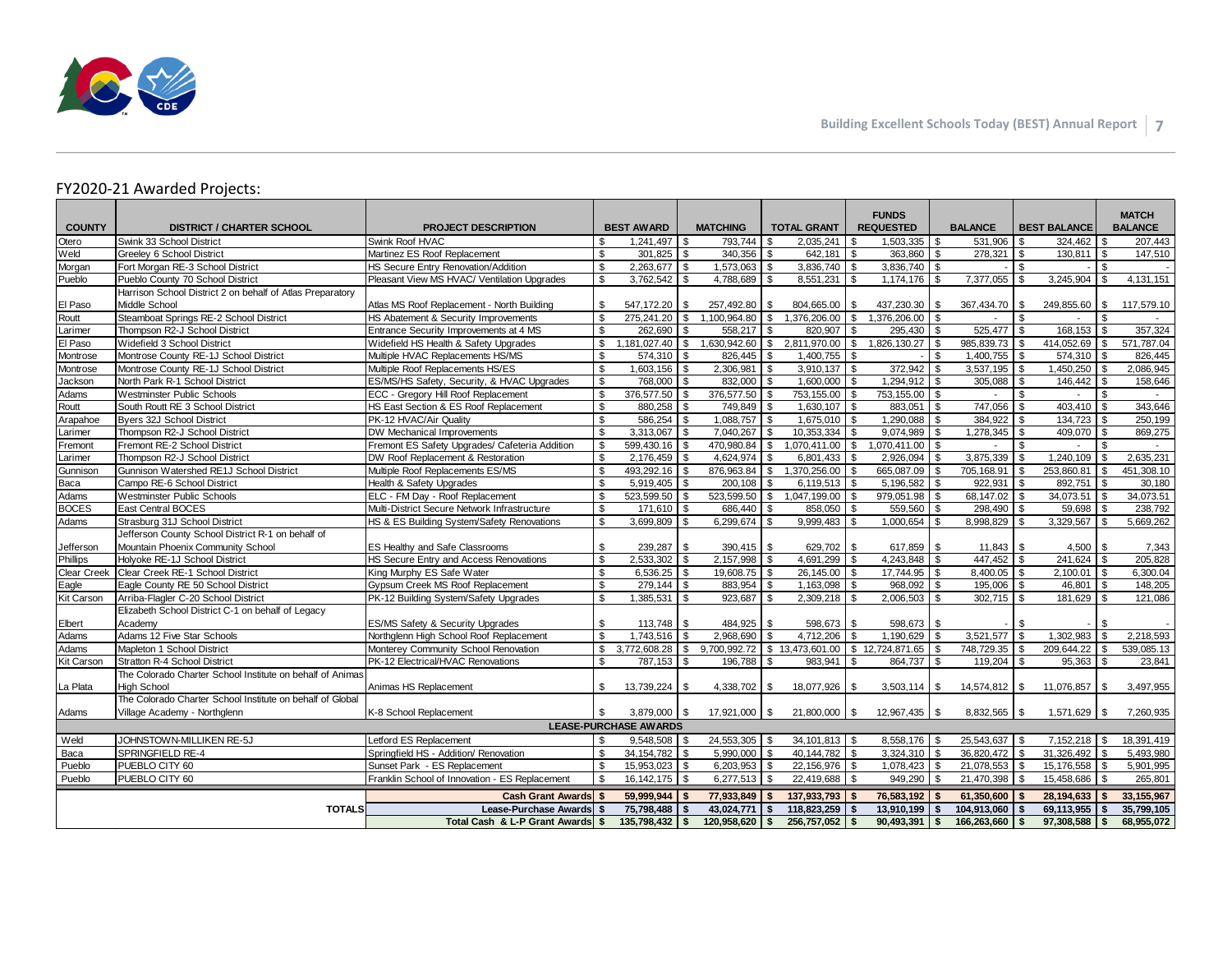

#### Section 3 – Brief Summary of Projects Funded Previous Cycle

Section 22-43.7-111(1)(a)(IV), C.R.S. requires the department's report to include a list of the public school facility capital construction projects for which financial assistance has been provided during the prior fiscal year, which must include a sub list of projects for which financial assistance has been provided in the form of technology grants pursuant to [section 22-43.7-109 \(13\) and a sub list of projects for which financial assistance has been](http://web.lexisnexis.com/research/buttonTFLink?_m=ff9187a259beef79bc9f98d59666946f&_xfercite=%3ccite%20cc%3d%22USA%22%3e%3c%21%5bCDATA%5bC.R.S.%2022-43.7-111%5d%5d%3e%3c%2fcite%3e&_butType=4&_butStat=0&_butNum=4&_butInline=1&_butinfo=COCODE%2022-43.7-109&_fmtstr=FULL&docnum=1&_startdoc=1&wchp=dGLzVzB-zSkAA&_md5=6b8e5e7906761862e765273993e896fe)  [provided in the form of career and technical education capital construction grants pursuant to section 22-43.7-](http://web.lexisnexis.com/research/buttonTFLink?_m=ff9187a259beef79bc9f98d59666946f&_xfercite=%3ccite%20cc%3d%22USA%22%3e%3c%21%5bCDATA%5bC.R.S.%2022-43.7-111%5d%5d%3e%3c%2fcite%3e&_butType=4&_butStat=0&_butNum=4&_butInline=1&_butinfo=COCODE%2022-43.7-109&_fmtstr=FULL&docnum=1&_startdoc=1&wchp=dGLzVzB-zSkAA&_md5=6b8e5e7906761862e765273993e896fe) [109 \(14\);](http://web.lexisnexis.com/research/buttonTFLink?_m=ff9187a259beef79bc9f98d59666946f&_xfercite=%3ccite%20cc%3d%22USA%22%3e%3c%21%5bCDATA%5bC.R.S.%2022-43.7-111%5d%5d%3e%3c%2fcite%3e&_butType=4&_butStat=0&_butNum=4&_butInline=1&_butinfo=COCODE%2022-43.7-109&_fmtstr=FULL&docnum=1&_startdoc=1&wchp=dGLzVzB-zSkAA&_md5=6b8e5e7906761862e765273993e896fe) a brief description of each project; a statement of the amount and type of financial assistance provided for each project; and a statement of the amount of matching moneys provided by the applicant for each project.

- The sub list of technology grants awarded in FY 2020-21 is as follows:
	- o East Central BOCES Multi-District Secure Network Infrastructure.
- A sub list of CTE grants is not included as the CCAB did not receive any applications for CDE grants in FY2020-21.

#### **BEST Funded FY2020-21 Grant Projects - Summaries**

#### **Cash Projects:**

#### **Swink 33 – Swink Roof/ HVAC**

This project addresses health and safety deficiencies by upgrading the existing mechanical system and replacing the existing roof that leaks. This project will resolve these deficiencies and enhance student achievement by providing a mechanical system that will provide the appropriate fresh air into the facility and meet all applicable code requirements. The replacement of the roof will provide a weather tight system that will eliminate water intrusion into student learning spaces which has created student disruption.

This project is recommended for BEST cash funding as follows:

Grant Amount – \$1,241,497.01; District Contribution – \$793,743.99 or 39%, with the source of match being the district's reserves.

#### **Greeley 6 – Martinez Elementary School Roof Replacement**

This project addresses health and safety deficiencies including a failing roof membrane, which has caused leaks into the building, damaging materials and contents underneath. This project will resolve these deficiencies and enhance student achievement by replacing the roof with a fully adhered 60mil membrane, new insulation, roof accessories and sheet metal. The new roof will hold a three-year workmanship and ten-year manufacturer's warranty, but is expected to have a life expectancy of at least twenty years.

This project is recommended for BEST cash funding as follows:

Grant Amount – \$301,825.07; District Contribution – \$340,355.93 or 53%, with the source of match being the district's general fund.

#### **Fort Morgan RE-3 – High School Secure Entry Renovation/Addition**

This project addresses health, safety, and security deficiencies including a lack of access control due to the location of administration far from the entrances. This project will resolve these deficiencies and enhance student achievement by relocating the main entrance and administration offices and backfilling vacated space with classrooms, to support active supervision and access control as well as meet educational needs.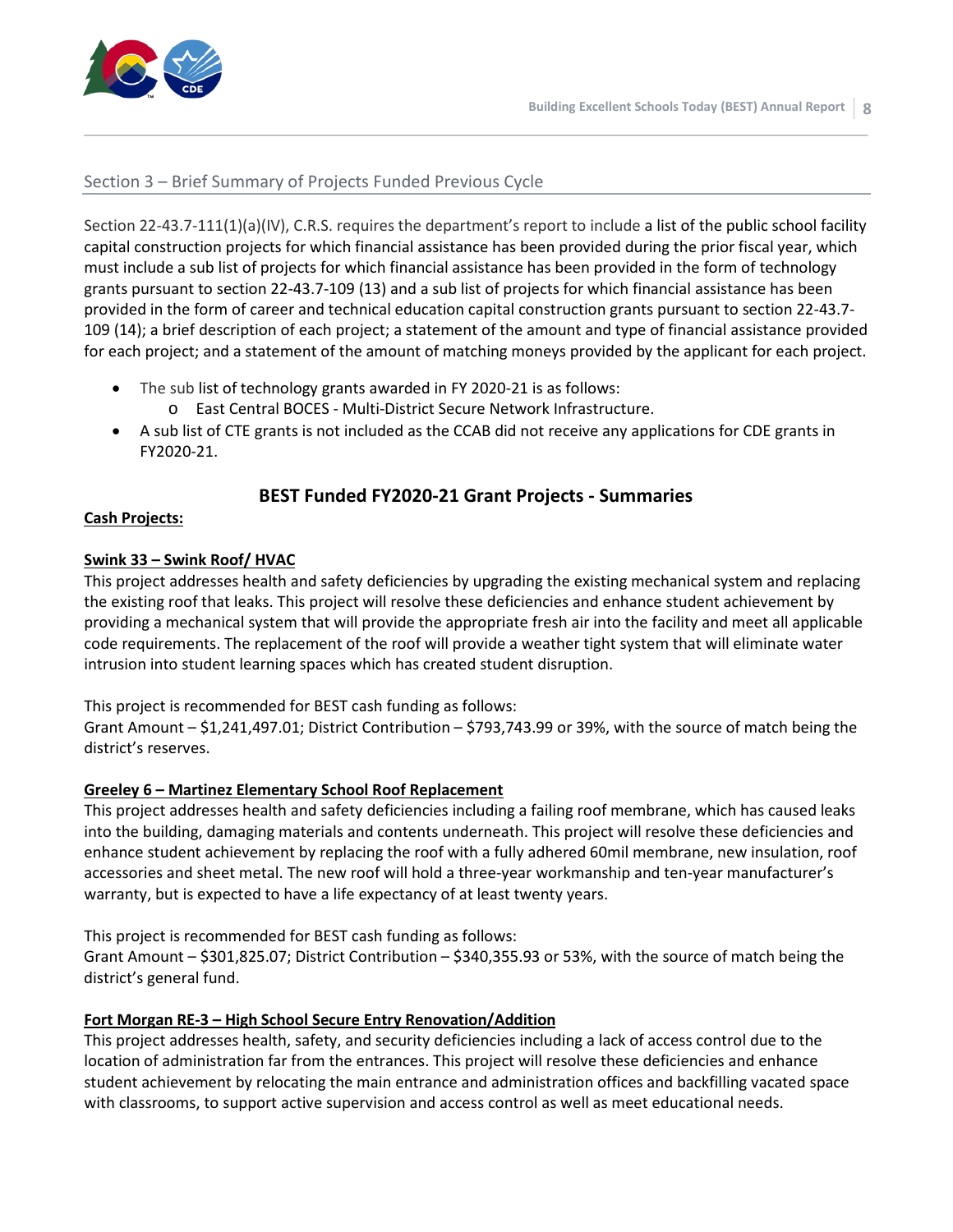

This project is recommended for BEST cash funding as follows: Grant Amount –  $$2,263,676.60$ ; District Contribution –  $$1,573,063.40$  or 41%, with the source of match being the district's general fund.

#### **Pueblo County 70 – Pleasant View Middle School HVAC/ Ventilation Upgrades**

This project addresses health and safety deficiencies due to ventilation and temperature control issues resulting in poor indoor air quality which was supported by testing of concentrations of carbon dioxide. The existing roof is no longer under warranty and leaks, causing disruption in the student environment when there is water intrusion. This project will resolve these deficiencies and enhance student achievement by installing a mechanical system that will result in maximum operational efficiency, system reliability and improved educational environment of all occupants. These projects will have a construction warranty and manufacturer's warranty on equipment and the roof system.

This project is recommended for BEST cash and/or lease purchase funding as follows: Grant Amount – \$3,762,541.64; District Contribution – \$4,788,689.36 or 56%, with the source of match being the district's successful passage of a bond election in November 2020.

#### **Atlas Preparatory Middle School – Atlas Middle School Roof Replacement – North Building**

This project addresses health and safety deficiencies by replacing an existing roof that is no longer under warranty and is leaking. This disrupts the student learning environment by requiring the school to move students as they patch the leaking roof and clean up the water intrusion damage. This project will resolve these deficiencies and enhance student achievement by removing the existing roof system and installing a code compliant weather tight Ethylene Propylene Diene Monomer (EPDM) system with insulation. The project will have a three-year construction warranty and a ten-year manufacturer's warranty.

This project is recommended for BEST cash funding as follows:

Grant Amount – \$547,172.20; Charter Contribution – \$257,492.80 or 32%, with the source of match being the charter's maintenance funds and a 2018 bond.

#### **Steamboat Springs RE-2 – High School Abatement & Security Improvements**

This project addresses health and safety deficiencies, including addressing security, hazardous materials, indoor air quality, and accessibility. This project will resolve these deficiencies and enhance student achievement by creating a safer school with security vestibules observable from the administration area, adding ADA compliant restrooms, abating hazardous materials, and eliminating sources of odors.

This project is recommended for BEST cash funding as follows:

Grant Amount – \$275,241.20; District Contribution – \$1,100,964.80 or 80%, with the source of match being the district's 2019 bond proceed fund.

#### **Thompson R2-J – Entrance Security Improvements at Four Middle Schools**

This project addresses health and safety deficiencies including improving the security at the main entrances to four middle schools. This project will resolve these deficiencies and enhance student achievement by adding the needed entries and plan for those in alignment with the district's standards and the Standard Response Protocol from the "I Love You Guys" Foundation.

This project is recommended for BEST cash and/or lease purchase funding as follows: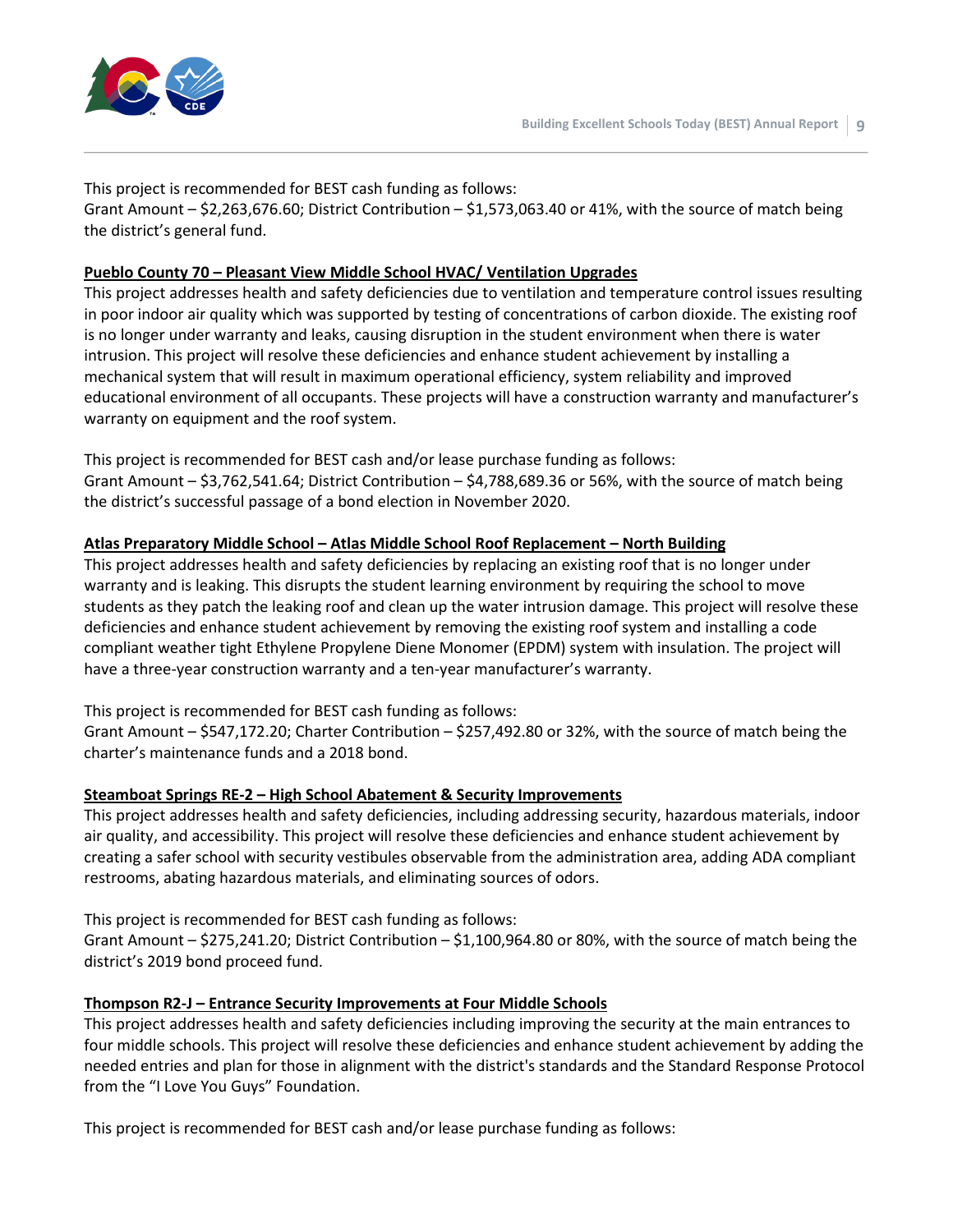

Grant Amount – \$262,690.24; District Contribution – \$558,216.76 or 68%, with the source of match being the district's 2018 bond proceed fund.

#### **Widefield 3 – Widefield High School Health and Safety Upgrades**

This project addresses health and safety deficiencies. This project will resolve these deficiencies and enhance student achievement by installing a new redundant boiler system. The project will also include the removal of approximately 25,000 square feet of asbestos found in the existing ceiling finish and floor material. Once the abatement is completed, the project will allow for the installation of new ceilings, lighting and fire alarm system. The addition of a secured vestibule will allow the school to better monitor and control access. The project will consider high-performance options as appropriate. The project will have a construction warranty and a manufacturer's warranty for equipment and specified products.

#### This project is recommended for BEST cash funding as follows:

Grant Amount – \$1,181,027.40; District Contribution – \$1,630,942.60 or 58%, with the source of match being the district's capital reserve and a 2017 bond.

#### **Montrose County RE-1J – Multiple HVAC Replacements – High School and Middle School**

This project addresses health and safety deficiencies including poor indoor air quality and uncomfortable learning environments due to aging equipment with a high risk of heat exchange failure and carbon monoxide exposure. This project will resolve these deficiencies and enhance student achievement by replacing the outdated system with modern, energy efficient systems.

This project is recommended for BEST cash funding as follows:

Grant Amount – \$574,309.51; District Contribution – \$826,445.39 or 59%, with the source of match being the district's capital reserve and building fund.

#### **Montrose County RE-1J – Multiple Roof Replacements – High School and Elementary School**

This project addresses health and safety deficiencies including roofs that are experiencing multiple leaks and impacting the structure of the building, damaging insulation, and creating negative environmental conditions. This project will resolve these deficiencies and enhance student achievement by replacing all roof sections that are beyond their useful life. The replacement roofs will have five-year contractor workmanship warranty and twenty-year, no dollar manufacturer warranty.

This project is recommended for BEST cash funding as follows:

Grant Amount – \$1,603,156.17; District Contribution – \$2,306,980.83 or 59%, with the source of match being the district's capital reserve and building fund.

#### **North Park R-1 – Elementary, Middle, and High School Safety, Security, & HVAC Upgrades**

This project addresses health and safety deficiencies including correcting significant issues with the schools' mechanical and security systems. This project will resolve these deficiencies and enhance student achievement by updating the HVAC systems which are long past their useful life and no longer support the educational environment, and by providing a fully functional locking system.

This project is recommended for BEST cash funding as follows:

Grant Amount – \$768,000.00; District Contribution – \$832,000.00 or 52%, with the source of match being the district's capital reserve and school district 1% tax foundation fund.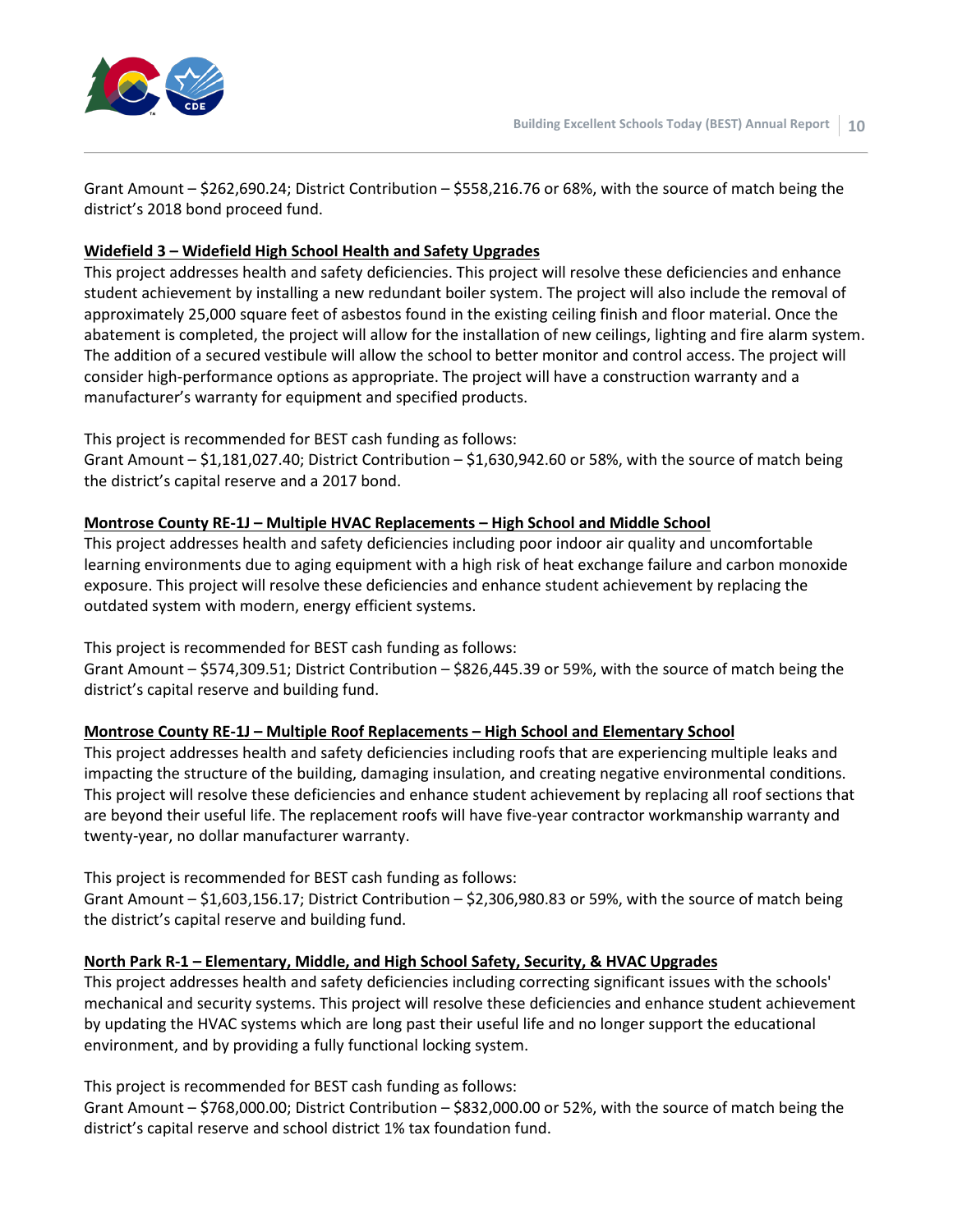

#### **Westminster Public Schools – Early Childhood Center – Gregory Hill Roof Replacement**

This project addresses health and safety deficiencies by replacing the existing roof system that is leaking. This project will resolve these deficiencies and enhance student achievement by providing a weather tight Ethylene Propylene Diene Monomer (EPDM) fully adhered roof system. The project will include the structural analysis for current wind loads and any modifications, removing the existing roof down to deck and installing a code compliant system. The project will include a construction warranty and a manufacturer's warranty for 30 years.

#### This project is recommended for BEST cash funding as follows:

Grant Amount – \$376,577.50; District Contribution – \$376,577.50 or 50%, with the source of match being the district's restricted funds.

#### **South Routt RE-3 – High School East Section & Elementary School Roof Replacement**

This project addresses health and safety deficiencies including replacing the leaking roof over the east section of the high school and over the elementary school. This project will resolve these deficiencies and enhance student achievement by eliminating leaks, buckets, and wet areas in the buildings. The new roofs will have a 20-year warranty.

#### This project is recommended for BEST Cash funding as follows:

Grant Amount – \$880,257.78; District Contribution – \$749,849.22 or 46%, with the source of match being the district's capital reserve fund.

#### **Byers 32J – PK-12 HVAC/Air Quality**

This project addresses health and safety deficiencies including exterior envelope failures, underperforming mechanical equipment, lack of welding booth fume hoods, and limited security notification capabilities. This project will resolve these deficiencies and enhance student achievement by replacing leaking exterior doors and roof-top mechanical units, adding fume hoods to welding booths, and adding an alert notification system.

This project is recommended for BEST cash funding as follows:

Grant Amount – \$586,253.50*;* District Contribution – \$1,088,756.50 or 65%, with the source of match being a 2020 mill levy override (MLO), or proceeds from an Energy Performance Contract should the MLO be unsuccessful.

#### **Thompson R2-J – District Wide Mechanical Improvements**

This project addresses health and safety deficiencies in seven schools including repairing essential building systems that are failing and/or past their useful life which result in a degradation of the student learning environment. These include heating systems, hot water systems, ventilation systems, exhaust systems, electrical systems, and associated health safety issues. Having functional essential systems is critical to the schools.

This project is recommended for BEST cash funding as follows:

Grant Amount – \$3,313,066.88 District Contribution – \$7,040,267.12 or 68%, with the source of match being the district's 2018 bond proceed fund.

#### **Fremont RE-2 – Fremont Elementary School Safety Upgrades**

This project addresses health and safety deficiencies including two existing boilers that have been modified over their 57 years from coal to gas and are no longer dependable. The fire alarm system is outdated and no longer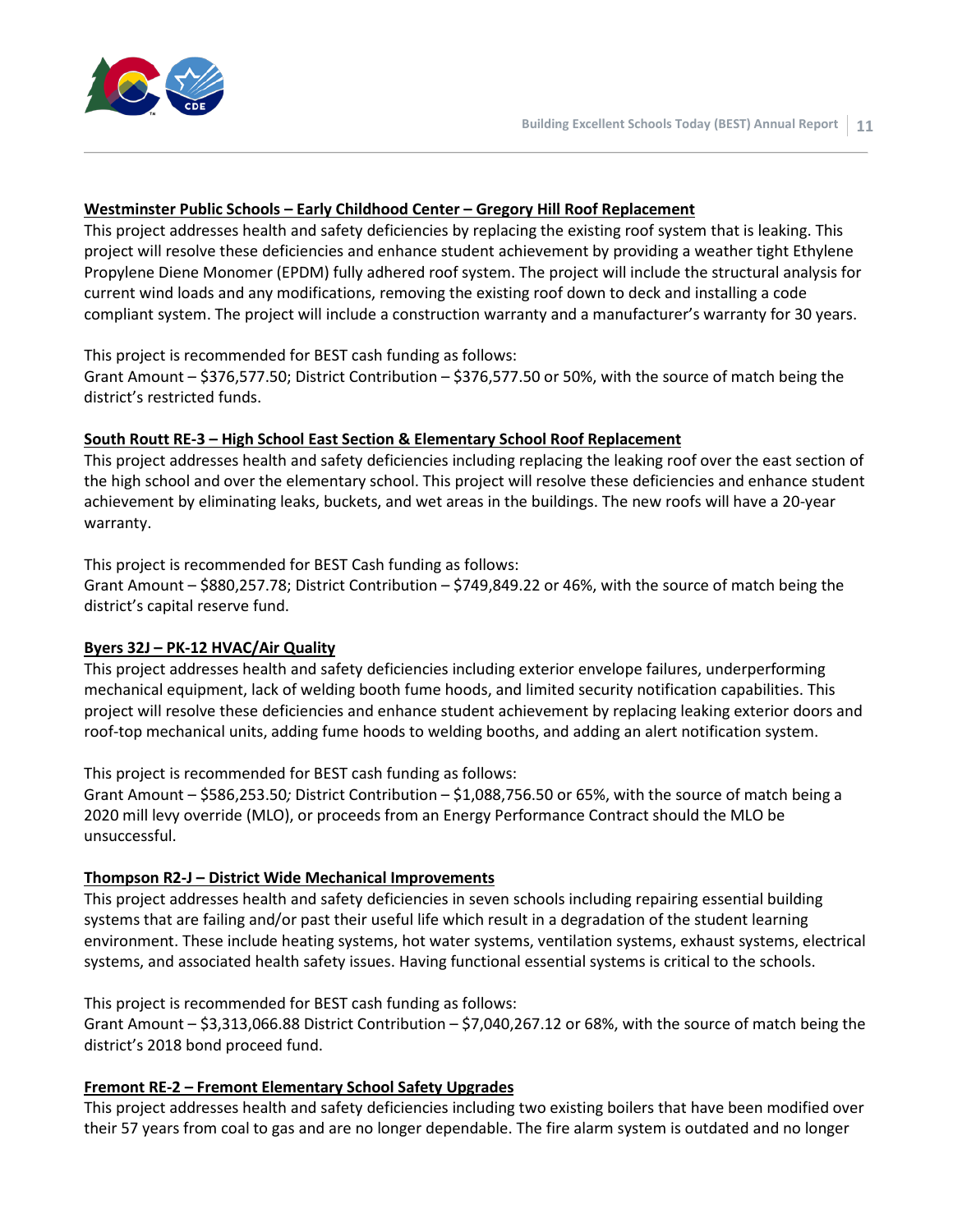

provides basic coverage. The existing cafeteria is heated by a gas fired furnace with no cooling. This project will resolve these deficiencies and enhance student achievement by installing two new condensing boilers and a new gas fired furnace and condensing unit in the cafeteria. The project will consider high-performance design as appropriate. There will be a construction warranty and a manufacturer's equipment and product warranty.

This project is recommended for BEST cash funding as follows:

Grant Amount – \$599,430.16; District Contribution – \$470,980.84 or 44%, the district will be financing their match through a third-party, tax-exempt lease purchase process.

#### **Thompson R2-J – District-wide Roof Replacement & Restoration**

This project addresses health and safety deficiencies including replacing or repairing aged and leaking roofs on five schools This project will resolve these deficiencies and enhance student achievement by replacing the deteriorated roofs determined to be the district's most urgent roof replacement need. The new roofs will have a 30-year warranty.

This project is recommended for BEST cash and/or lease purchase funding as follows: Grant Amount – \$2,176,458.56; District Contribution – \$4,624,974.44 or 68%, with the source of match being the district's 2018 bond proceed fund.

#### **Gunnison Watershed RE1J – Multiple Roof Replacements Elementary and Middle School**

This project addresses health and safety deficiencies including leaking roofs that create unsafe learning environments. This project will resolve these deficiencies and enhance student achievement by replacing all portions of the original, leaky flat roofs with fully adhered 60mil EPDM systems. There will be a three-year workmanship warranty and a 10- year manufacturer's warranty.

This project is recommended for BEST cash funding as follows:

Grant Amount – \$493,292.16; District Contribution – \$876,963.84 or 64%, with the source of match being the district's capital reserve fund.

#### **Campo RE-6 – Health and Safety Upgrades**

This project addresses many health and safety issues within the entire facility including the building mechanical system, windows replacement, and a new roof installed that will be code compliant and meet energy expectations. The existing electrical system will be updated which will also support the new mechanical system. Asbestos abatement will be completed as it impacts the overall project. The fire alarm system will be updated. This project will resolve these deficiencies and enhance student achievement by updating all deficient systems that influence students' ability to focus on education. The project will consider high-performance design. There will be a construction warranty and a manufacturer's warranty for product and equipment.

This project is recommended for BEST cash funding as follows: Grant Amount – \$5,919,404.92; District Contribution – \$200,108.08 or 3%, with the source of match being the district's reserves.

#### **Strasburg 31J – High School and Elementary School Building System/Safety Renovations**

This project addresses health and safety deficiencies including deteriorating mechanical systems leading to poor thermal comfort, fire alarm and fire egress inadequacies, and security challenges with controlling entry. This project will resolve these deficiencies and enhance student achievement by replacing mechanical equipment,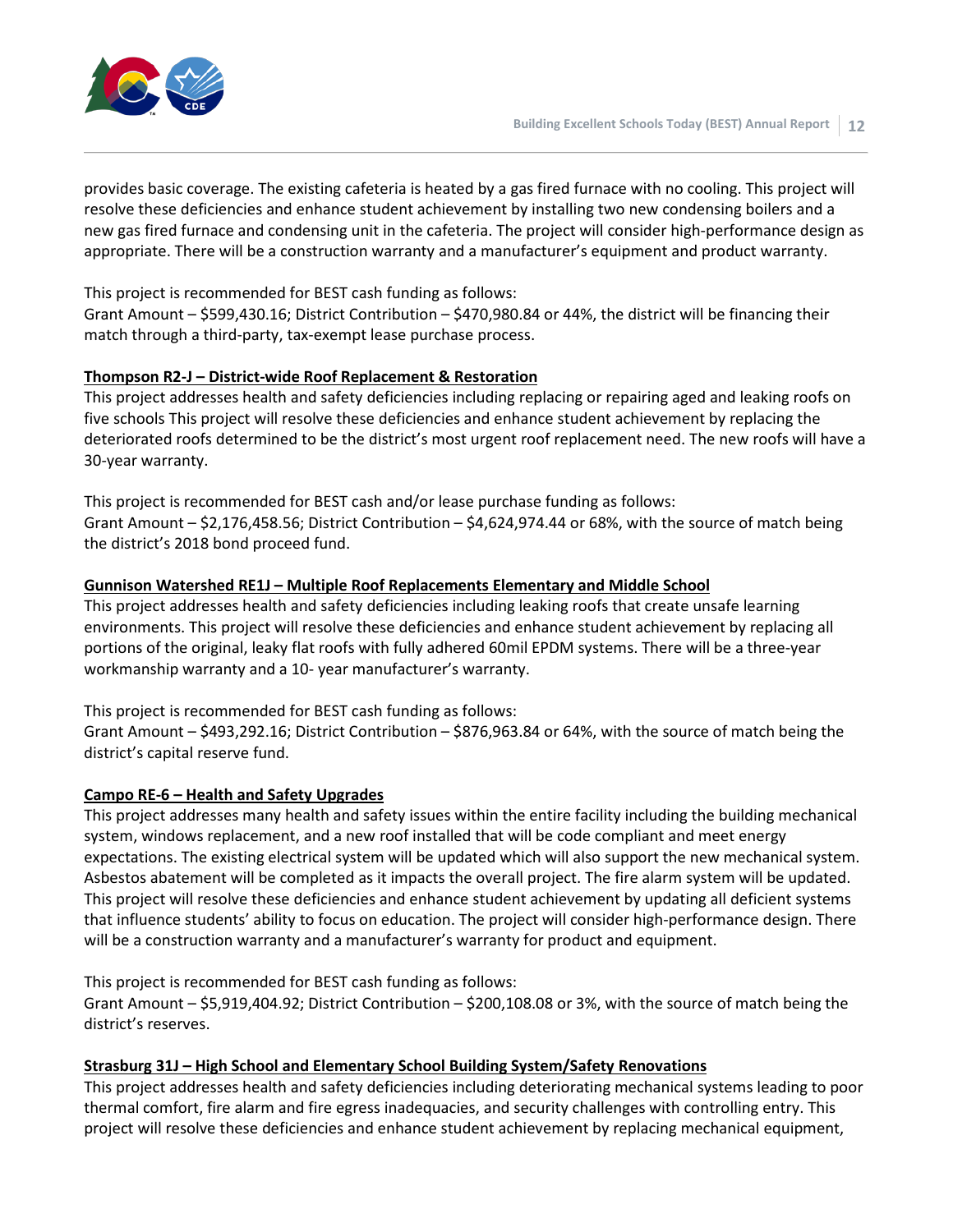

replacing existing temporary partitions with permanent code compliant fire rated corridor and doors, and adding card access at the entrances.

This project is recommended for BEST cash and/or lease purchase funding as follows: Grant Amount – \$3,699,808.71; District Contribution – \$6,299,674.29 or 63%, with the source of match being an anticipated 2020 bond.

#### **Westminster Public Schools – Early Learning Center – Francis M. Day – Roof Replacement**

This project addresses health and safety deficiencies by replacing the existing leaking roof. This project will resolve these deficiencies and enhance student achievement by providing a weather tight EPDM fully adhered roof system. The project will include structural analysis for current wind loads and any modifications, removing the existing roof down to deck and installing a code compliant system. The project will include a construction warranty and a manufacturer's warranty for thirty years.

This project is recommended for BEST cash funding as follows:

Grant Amount – \$523,599.50; District Contribution – \$523,599.50 or 50%, with the source of match being the district's restricted funds.

#### **East Central BOCES – Multi-District Secure Network Infrastructure**

This project addresses health and safety and technology deficiencies including a lack of adequate network infrastructure for member school districts, limiting capabilities for security, communications, and student learning options. This project will resolve these deficiencies and enhance student achievement by providing a significant bandwidth infrastructure capacity increase for the BOCES 20 member districts through a fiber network, utilizing the E-Rate program.

This project is recommended for BEST cash funding as follows:

Grant Amount – \$171,609.97; BOCES Contribution – \$686,439.89 or 80%, with the source of match being the E-Rate program and BOCES general funds.

#### **Mountain Phoenix Community School – Elementary School Healthy and Safe Classrooms**

This project addresses health and safety concerns with existing modulars that house 1st and 2nd grade students, including mold that displaced students while testing and mitigation was completed; poor drainage from downspouts and improperly sealed openings contributing to moisture infiltration; and poor ventilation and filtration. This project will resolve these deficiencies and enhance student achievement by relocating the students to a brick-and-mortar building on site. A construction warranty and manufacturer's warranty for products will be provided.

This project is recommended for BEST cash funding as follows:

Grant Amount – \$239,286.84; Charter Contribution \$390,415.37 or 62%, with the source of match being a 2018 bond.

#### **Holyoke RE-1J – High School Secure Entry and Access Renovations**

This project addresses health, safety, and security deficiencies including poor access control at the main entrance, security concerns caused by a lack of clinic space and food service at the high school, requiring students to travel between campuses, and accessibility issues preventing disabled students from required program areas including physical fitness and changing areas. This project will resolve these deficiencies and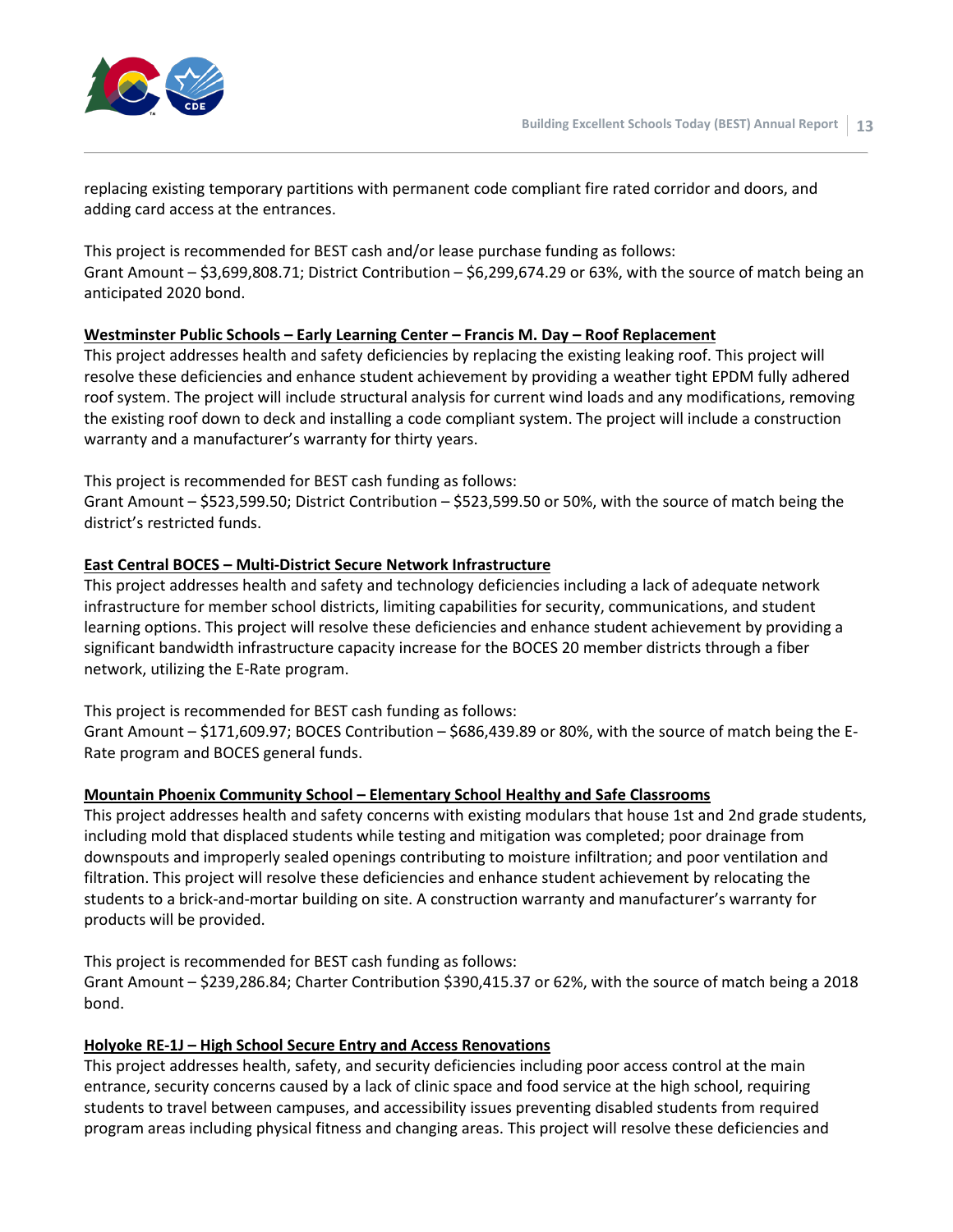

enhance student achievement by renovating interior space to add a clinic, warming kitchen, accessible routes to program areas, and relocating and renovating the locker rooms to provide equal access.

This project is recommended for BEST cash funding as follows:

Grant Amount – \$2,533,301.58; District Contribution – \$2,157,997.64 or 46% with the source of match being either an anticipated 2020 bond or local financing using existing mill levy override funds.

#### **Clear Creek RE-1 – King Murphy Elementary School Safe Water**

This project addresses health and safety deficiencies including filtering for high concentration of gross alpha and uranium discovered in the water. Because drinking this water could cause a health threat to students, staff, and families at the school, the district immediately began use of bottled water and water coolers for drinking and food preparation. This project will resolve these deficiencies and enhance student achievement by installing a point of use filtration system under sinks or behind walls at water fountains. This system requires only minor maintenance and electricity.

This project is recommended for BEST cash funding as follows:

Grant Amount – \$6,536.25; District Contribution – \$19,608.75 or 75%, with the source of match being the district's 2018 bond proceed and capital unreserved funds.

#### **Mesa County Valley 51 – Grand Junction High School Replacement**

This project addresses health and safety deficiencies including radioactive mill tailing sand utilized as an admixture for concrete and mortar in the building. Much of this hazardous material still exists in the building. The eight separate buildings are beyond their useful life—from raw sewage backups to water infiltration at the electrical room, cracking and settling foundation system, over 55 exterior access doors, and many more deficiencies. This project will resolve all deficiencies and enhance student achievement by replacing the high school with a new single contiguous building with one main entry point. The new school will be designed specifically around the district's learning model.

This project is recommended for BEST cash and/or lease purchase funding as follows:

Grant Amount – \$9,999,538.28; District Contribution – \$99,885,497.72 or 90%, with the source of match being the district's anticipated 2020 bond proceed fund.

#### **Eagle County RE 50 – Gypsum Creek Middle School Roof Replacement**

This project addresses health and safety deficiencies including replacing the roofing system that is now at the end of its useful life. This project will resolve that deficiency and enhance student achievement by replacing the roof with a higher quality roofing system therefore eliminating the buckets, water diversions, and wet surfaces that create a distraction to the learning environment. The new roof will have a 10-year warranty.

This project is recommended for BEST cash funding as follows:

Grant Amount – \$279,143.52; District Contribution – \$883,954.48 or 76%, with the source of match being the district's capital reserve fund.

#### **Arriba Flagler C-20 – PK-12 Building System/Safety Upgrades**

This project addresses health and safety deficiencies including mechanical and electrical equipment deterioration, as well as security and hygiene issues resulting from the poorly functioning mechanical equipment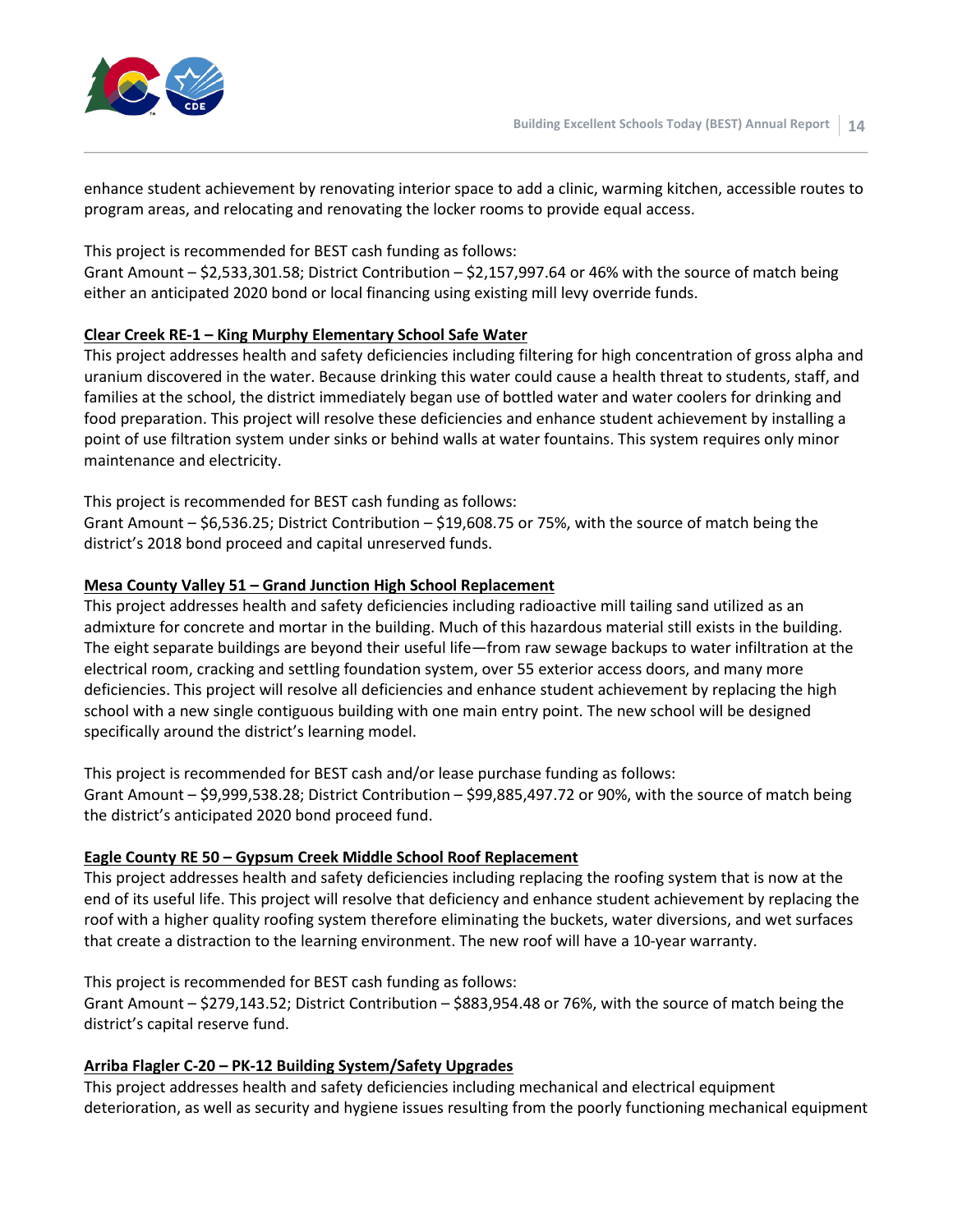

and lack of accessibility for disabled students*.* This project will resolve these deficiencies and enhance student achievement by replacing the problem equipment, adding ventilation, and renovating key inaccessible areas.

This project is recommended for BEST cash funding as follows:

Grant Amount – \$1,385,530.80; District Contribution – \$923,687.20 or 40%, with the source of match being the district's capital reserve fund, supplemented by financing from a small Energy Performance Contract.

#### **Legacy Academy – Elementary School/ Middle School Safety and Security Upgrades**

This project addresses health and safety deficiencies which affect student safety and the learning environment, including the location of the front office, access by emergency responders, access to before and after school care, availability of appropriate special education space, lack of a school wide evacuation system and lack of a school wide control access system. This project will resolve these deficiencies and enhance student achievement by providing a secured environment for students and addressing educational needs. There will be a construction and manufacturer's warranty on product specifications.

This project is recommended for BEST cash funding as follows:

Grant Amount – \$113,747.87; Charter Contribution – \$484,925.13 or 81%, with the source of match being the charter school reserves.

#### **Adams 12 Five Star Schools – Northglenn High School Roof Replacement**

This project addresses health and safety deficiencies by replacing a roof that leaks. There is no longer a warranty and when the roof leaks it damages interior spaces. Several potential leaks are over known asbestos containing materials in concealed ceiling spaces. Patching no longer is effective as the district is not able to determine where the leak originates. This project will resolve these deficiencies and enhance student achievement by replacing the existing roof with a graveled built-up system that is weather tight. The project will have a construction warranty and a manufacturer's warranty.

This project is recommended for BEST cash funding as follows: Grant Amount – \$1,743,516.22; District Contribution – \$2,968,689.78 or 63%, with the source of match being the district's 2016 bond.

#### **Mapleton 1 – Monterey Community School Renovation**

This project addresses health and safety deficiencies including unmonitored access to the building, disjointed building layout and circulation, failing mechanical and electrical systems, and utility concerns specific to plumbing. The project will reconfigure the entrance to the building to provide for controlled access, open corridors and allow for better line of sight. The project will update building systems to current code and make the building ADA compliant. The project will resolve deficiencies and enhance student achievement by providing improved student safety, improved thermal comfort and indoor air quality. There will be a construction and manufacturer's warranty on product specifications.

This project is recommended for BEST Cash and/or Lease Purchase funding as follows: Grant Amount – \$3,772,608.28; District Contribution – \$9,700,992.72 or 72%, with the source of match being the district's 2016 bond.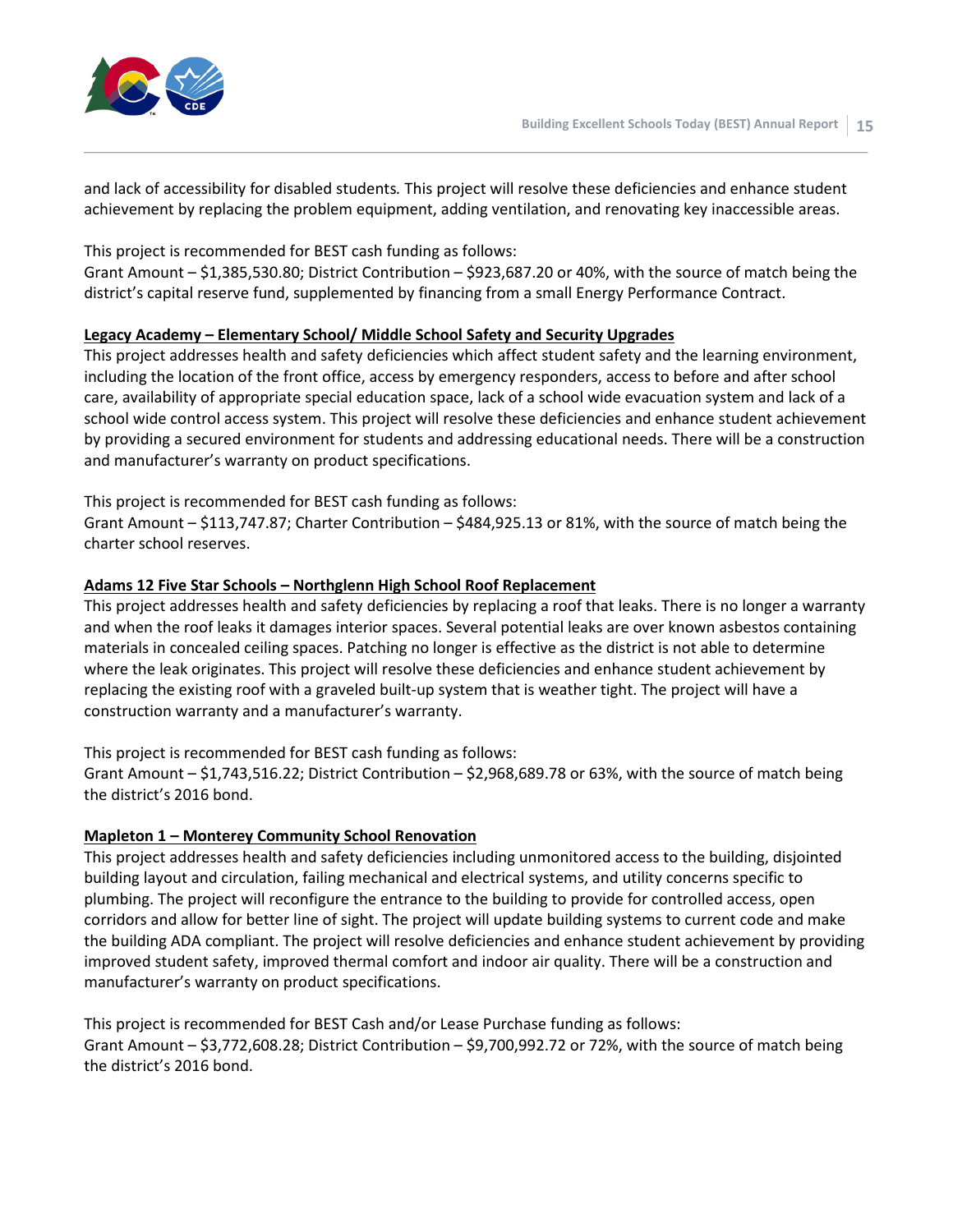

#### **Stratton R-4 – PK-12 Electrical/HVAC Renovations**

This project addresses health and safety deficiencies including failing and inadequate electrical systems and mechanical systems, causing thermal comfort issues and safety hazards due to lack of electrical grounding. This project will resolve these deficiencies and enhance student achievement by replacing the electrical distribution panels with modern code-compliant systems, replacing roof top mechanical units, and connecting with existing building controls.

#### This project is recommended for BEST cash funding as follows:

Grant Amount – \$787,152.80; District Contribution – \$196,788.20 or 20%, with the source of match being district reserve funds.

#### **Animas High School – Animas High School Replacement**

This project addresses health and safety deficiencies including inadequate electrical access, unsafe drop off/pick up and parking locations, HVAC and indoor air quality deficiencies, rodent infestation, separate buildings disconnected from communications and fire alarms, insufficient oversight of campus, and inadequate egress. This project will resolve these deficiencies and enhance student achievement by partnering with Ft. Lewis College to build a new 21<sup>st</sup> century facility on a safe, integrated site. The solution includes compliance with the high-performance certification program.

#### This project is recommended for BEST cash funding as follows:

Grant Amount – \$13,739,223.50; Charter Contribution \$4,338,702.16 or 24%, with the source of match being the district's anticipated 2020 bond.

#### **Global Village Academy – Northglenn – Kindergarten through Eight School Replacement**

This project addresses health and safety deficiencies from building movement causing walls to crack, ceilings to shift and fall, floor slab to crack and create tripping conditions, utilities below the floor slab to break and door frames to shift and not allow the door to function. The charter school is leasing the building and the landlord is no longer assisting with addressing any of the movement issues. This project will resolve the health and safety concerns resulting from the building movement and enhance student achievement by providing a safe and secure brick-and-mortar facility that will incorporate the charter school's educational mission. There will be a construction warranty and a manufacturer's warranty for equipment and product specifications.

#### This project is recommended for BEST cash funding as follows:

Grant Amount – \$27,841,124.50; Charter Contribution – \$11,931,910.50 or 30%, with the source of match being a 2018 Colorado Educational and Cultural Facilities Authority, Charter School Revenue bond.

#### **Lease-Purchase Projects:**

#### **Johnstown-Milliken RE-5J – Letford Elementary School Replacement**

This project addresses multiple health and safety deficiencies including a severely leaking roof, site drainage concerns, security inadequacies, lighting and electrical distribution issues, failing mechanical controls and HVAC units, structural concerns, and presence of asbestos containing materials. This project will resolve these deficiencies and enhance student achievement by full replacement of the school on a new site. The existing school will be demolished. The new school will follow the High Performance Certification Program.

This project is recommended for BEST cash and/or lease purchase funding as follows: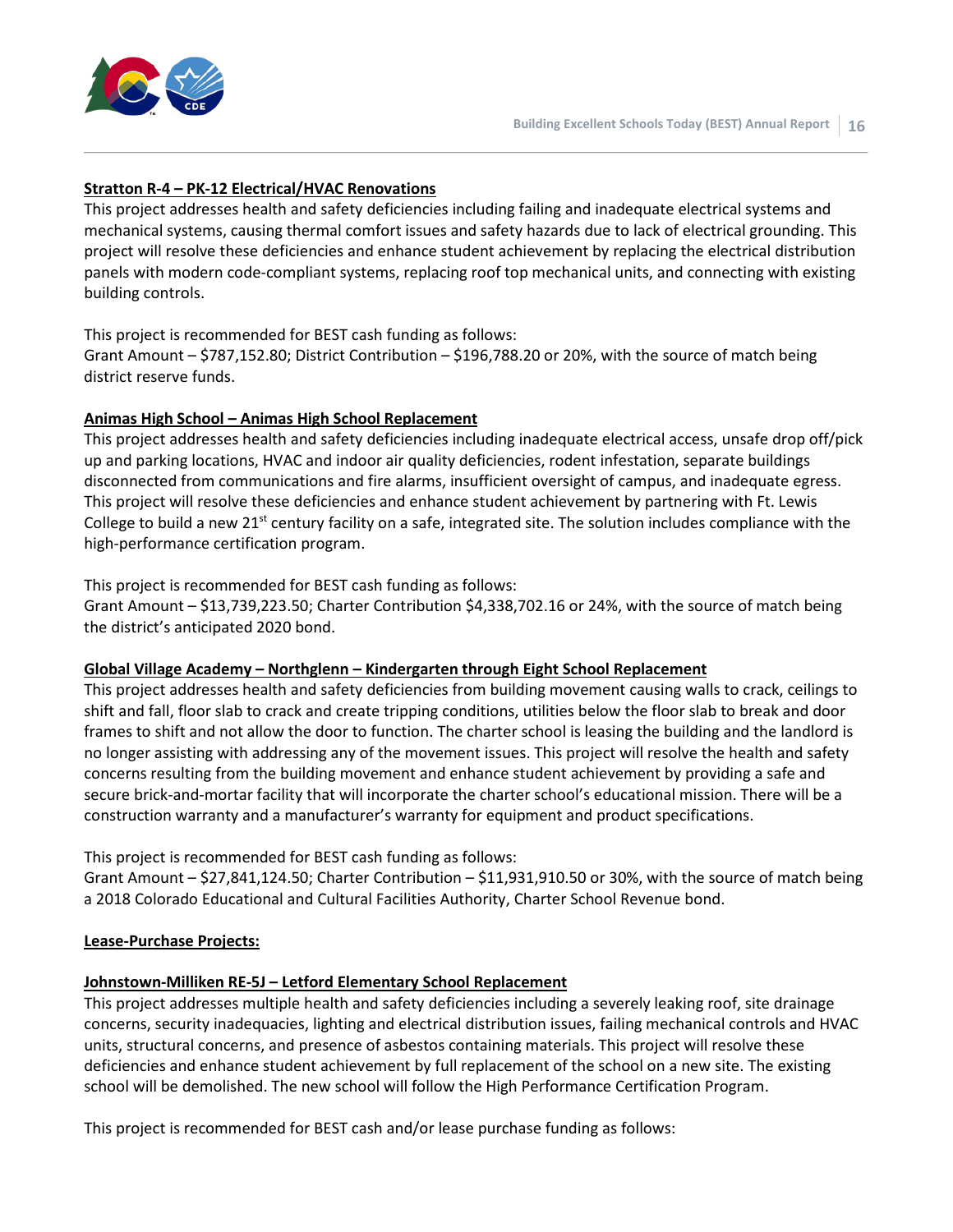

Grant Amount – \$9,548,507.64; District Contribution – \$24,553,305.36 or 72%, with the source of match being an anticipated 2020 bond.

#### **Springfield RE-4 – Springfield High School – Addition and Renovation**

This project addresses health and safety deficiencies including nine separate school buildings creating a supervision and safety concern. Pre-K through elementary grades travel between buildings twice a day to access the cafeteria. The project will renovate the existing high school building to address lighting, HVAC and electrical upgrades, window, and roof replacement. Pre-K through elementary will be relocated. Vocational/ agricultural classes, home economics classes, and the band class/cafeteria will be relocated to an addition on the junior/senior high school. This project will resolve the noted deficiencies and enhance student achievement by bringing all students into one central building. There will be a construction warranty and manufacturer's equipment and product specifications warranty.

This project is recommended for BEST cash and/or lease purchase funding as follows: Grant Amount – \$34,154,782.00; District Contribution – \$5,990,000.00 or 15%, with the source of match being an anticipated 2020 bond.

#### **Pueblo City 60 – Sunset Park Elementary School Replacement**

This project addresses health and safety concerns of failing mechanical, electrical and plumbing systems. In order to address these systems, the district first would have to abate asbestos. After district and community input with the assistance of a master planning team it was determined the most cost-effective approach would be to replace the existing building. This project will resolve these deficiencies and enhance student achievement by building a new brick-and-mortar school that will include an energy efficient mechanical system, current educational technologies, learning spaces that provide for the educational delivery determined by the school district and provide for the safety of students and staff. There will be a construction and manufacturer's warranty on equipment and product specifications.

This project is recommended for BEST cash and/or lease purchase funding as follows: Grant Amount – \$15,953,022.72 District Contribution – \$6,203,953.28 or 28%, with the source of match being the district's 2019 bond.

#### **Pueblo City 60 – Franklin School of Innovation – Elementary School Replacement**

This project addresses health and safety concerns of failing mechanical, electrical and plumbing systems. In order to address these systems, the district first would have to abate asbestos. After district and community input with the assistance of a master planning team it was determined the most cost-effective approach would be to replace the existing building. This project will resolve these deficiencies and enhance student achievement by building a new brick-and-mortar school that will include an energy efficient mechanical system, current educational technologies, learning spaces that provide for the educational delivery determined by the school district and provide for the safety of students and staff. There will be a construction and manufacturer's warranty on equipment and product specifications.

This project is recommended for BEST cash and/or lease purchase funding as follows: Grant Amount – \$16,142,175.36; District Contribution – \$6,277,512.64 or 28%, with the source of match being the district's 2019 bond.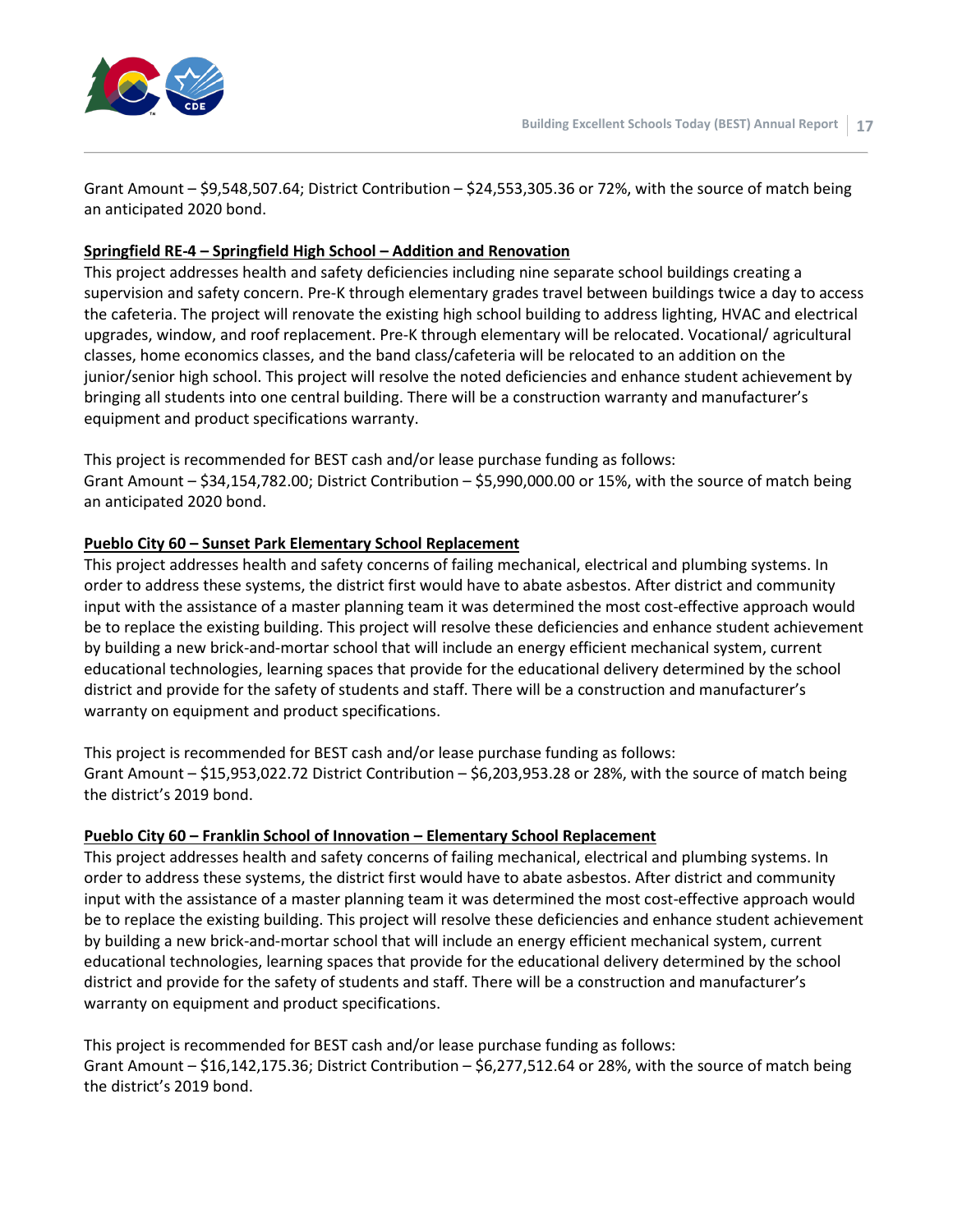

#### Section 4 – Summary of Facility Assessment Scores Previous Cycle

Section 22-43.7-111(1)(b), C.R.S. requires the department's report to include a summary of the findings and conclusions of any public school facility inspections conducted during the prior fiscal year.

Facility Condition Index (FY 2020-2021): The Facility Condition Index (FCI) is an industry-standard measurement of the current condition of a facility. To determine FCI, the total cost of remedying deferred maintenance is divided by the current replacement value. The higher the FCI, the poorer the condition of the facility. The range is 0.00-0.76.

Adequacy Score: Adequacy Score or Adequacy Index (AI) is a metric based on a set of questions that measures a school's compliance with set standards. The higher the score, the less the school complies with the standards. The range is 0.02-0.63.

|                                          |                                                      | Date of    |         |      |            |
|------------------------------------------|------------------------------------------------------|------------|---------|------|------------|
| <b>District</b>                          | Campus                                               | Assessment | Sq. Ft. | AI   | <b>FCI</b> |
| Adams 12                                 | N. Mor ES                                            | 1/8/2021   | 49,736  | 0.15 | 0.63       |
| Adams 12                                 | Arapahoe Ridge ES                                    | 1/21/2021  | 72,718  | 0.10 | 0.30       |
| Archuleta County 50 JT                   | Pagosa Peak Open School                              | 12/1/2020  | 36,200  | 0.36 | 0.31       |
| Ault-Highland RE-9                       | <b>Highland ES</b>                                   | 8/5/2020   | 57,185  | 0.17 | 0.24       |
| Ault-Highland RE-9                       | <b>Highland HS</b>                                   | 8/17/2020  | 113,254 | 0.18 | 0.09       |
| Ault-Highland RE-9                       | <b>Highland MS</b>                                   | 8/27/2020  | 21,505  | 0.19 | 0.34       |
| Big Sandy 100J                           | Simla ES/JHS/HS                                      | 6/23/2021  | 83,412  | 0.10 | 0.10       |
| Canon City RE-1                          | Canon Exploratory School                             | 3/1/2021   | 42,400  | 0.11 | 0.39       |
| Canon City RE-1                          | Lincoln School of Science & Technology               | 3/25/2021  | 34,060  | 0.20 | 0.33       |
| Canon City RE-1                          | <b>McKinley ES</b>                                   | 4/22/2021  | 36,172  | 0.27 | 0.40       |
| Canon City RE-1                          | Harrison K-8                                         | 5/17/2021  | 129,520 | 0.10 | 0.16       |
| Canon City RE-1                          | Canon City HS                                        | 5/26/2021  | 209,762 | 0.12 | 0.40       |
| Colorado School for the Deaf & the Blind | <b>CSDB</b>                                          | 9/15/2020  | 229,491 | 0.17 | 0.41       |
| Colorado Springs 11                      | Palmer HS                                            | 3/1/2021   | 282,528 | 0.63 | 0.58       |
| Cotopaxi RE-3                            | Cotopaxi ES/Jr/Sr HS                                 | 9/15/2020  | 76,186  | 0.27 | 0.46       |
| Douglas County RE-1                      | <b>Gold Rush ES</b>                                  | 7/28/2020  | 73,146  | 0.07 | 0.12       |
| Douglas County RE-1                      | <b>Cimarron MS</b>                                   | 8/14/2020  | 138,174 | 0.08 | 0.09       |
| Douglas County RE-1                      | Legend HS                                            | 8/28/2020  | 264,065 | 0.09 | 0.13       |
| Douglas County RE-1                      | American Academy - Motsenbocker                      | 9/8/2020   | 93,081  | 0.06 | 0.11       |
| Douglas County RE-1                      | Mammoth Heights ES                                   | 10/2/2020  | 73,146  | 0.12 | 0.12       |
| Douglas County RE-1                      | Chaparral HS                                         | 10/16/2020 | 246,399 | 0.11 | 0.59       |
| Douglas County RE-1                      | Rocky Heights MS                                     | 11/6/2020  | 143,960 | 0.11 | 0.19       |
| Douglas County RE-1                      | Soaring Hawk ES                                      | 4/27/2021  | 61,188  | 0.11 | 0.23       |
| Douglas County RE-1                      | <b>STEM School Highlands Ranch</b>                   | 6/25/2021  | 135,000 | 0.16 | 0.28       |
| Durango 9-R                              | The Juniper School                                   | 2/3/2021   | 10,384  | 0.15 | 0.23       |
| Eagle County RE-50                       | <b>Red Hill ES</b>                                   | 2/8/2021   | 66,994  | 0.09 | 0.40       |
| Eagle County RE-50                       | June Creek ES                                        | 2/15/2021  | 70,003  | 0.11 | 0.15       |
| East Otero R-1                           | La Junta Jr/Sr HS                                    | 7/8/2020   | 146,922 | 0.15 | 0.44       |
| East Otero R-1                           | La Junta Primary                                     | 7/22/2020  | 48,765  | 0.11 | 0.07       |
| East Otero R-1                           | <b>Tiger Trades Academy</b>                          | 7/22/2020  | 30,300  | 0.28 | 0.62       |
| Englewood 1                              | <b>Bishop ES</b>                                     | 12/4/2020  | 43,514  | 0.05 | 0.00       |
| Englewood 1                              | Charles Hay ES                                       | 12/4/2020  | 59,998  | 0.07 | 0.08       |
| Englewood 1                              | Englewood Early Childhood Education Center at Maddox | 12/8/2020  | 37,165  | 0.05 | 0.09       |
| Englewood 1                              | Englewood MS/HS/Leadership Academy                   | 12/9/2020  | 238,298 | 0.07 | 0.14       |
| Englewood 1                              | Cherrelyn ES                                         | 12/16/2020 | 41,660  | 0.05 | 0.00       |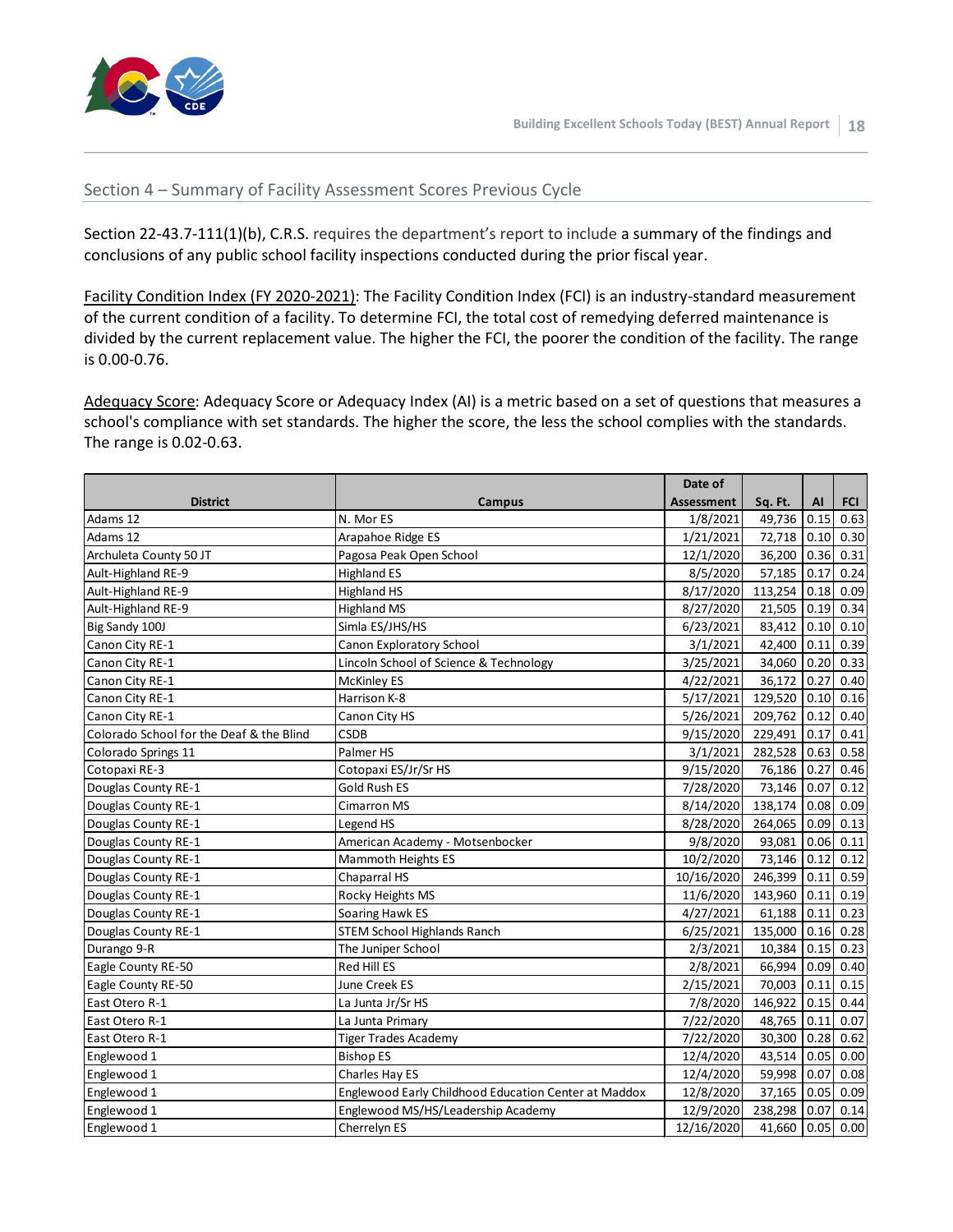

|                       |                                | Date of                     |                   |             |             |
|-----------------------|--------------------------------|-----------------------------|-------------------|-------------|-------------|
| <b>District</b>       | Campus                         | <b>Assessment</b>           | Sq. Ft.           | AI          | <b>FCI</b>  |
| Englewood 1           | Clayton ES                     | 12/16/2020                  | 59,548            | 0.06        | 0.09        |
| Englewood 1           | Colorado's Finest HS of Choice | 12/17/2020                  | 103,373           | 0.09        | 0.24        |
| Greeley 6             | Heath MS                       | 1/20/2021                   | 98,152            | 0.27        | 0.29        |
| Greeley 6             | Northridge HS                  | 2/5/2021                    | 195,685           | 0.19        | 0.38        |
| Kim RE-88             | Kim PK-12                      | 9/25/2020                   | 32,661            | 0.24        | 0.09        |
| Las Animas RE-1       | Las Animas ES                  | 8/4/2020                    | 50,798 0.23       |             | 0.35        |
| Lewis-Palmer 38       | Lewis-Palmer MS                | 11/18/2020                  | 114,571           |             | $0.05$ 0.56 |
| Mesa County Valley 51 | <b>Orchard Avenue ES</b>       | 7/13/2020                   | 50,634            | 0.25        | 0.41        |
| Mesa County Valley 51 | Broadway ES                    | 8/3/2020                    | 38,882            | $0.28$ 0.41 |             |
| Mesa County Valley 51 | West MS                        | 8/10/2020                   | 51,663 0.34 0.31  |             |             |
| Mesa County Valley 51 | East MS                        | 9/1/2020                    | 50,295 0.34 0.27  |             |             |
| Mesa County Valley 51 | Pear Park ES                   | 10/12/2020                  | 61,980 0.17       |             | 0.24        |
| Mesa County Valley 51 | Chipeta ES                     | 10/26/2020                  | 48,320 0.12       |             | 0.14        |
| Mesa County Valley 51 | Chatfield ES                   | 11/9/2020                   | 50,874            | 0.26        | 0.70        |
| Mesa County Valley 51 | Rocky Mtn ES                   | 11/16/2020                  | 53,556            | 0.22        | 0.55        |
| Mesa County Valley 51 | Rim Rock ES                    | 11/20/2020                  | 59,718 0.11       |             | 0.28        |
| Mesa County Valley 51 | Shelledy ES                    | 1/25/2021                   | 58,132            | 0.24        | 0.45        |
| Mesa County Valley 51 | New Emerson at Columbus ES     | 3/1/2021                    | 28,476 0.35 0.58  |             |             |
| Mesa County Valley 51 | <b>Clifton ES</b>              | 3/15/2021                   | 56,402            | 0.24        | 0.47        |
| Mesa County Valley 51 | Fruitvale ES                   | 3/22/2021                   | 54,166            | 0.21        | 0.52        |
| Mesa County Valley 51 | Dos Rios ES                    | 3/29/2021                   | 49,380 0.15 0.56  |             |             |
| Mesa County Valley 51 | Wingate ES                     | 4/12/2021                   | 48,287 0.22       |             | 0.68        |
| Mesa County Valley 51 | <b>Taylor ES</b>               | 4/19/2021                   | 46,771            |             | $0.28$ 0.54 |
| Mesa County Valley 51 | Scenic ES                      | 4/26/2021                   | 30,539 0.32       |             | 0.47        |
| Mesa County Valley 51 | Tope ES                        | 5/17/2021                   | 55,310 0.25       |             | 0.49        |
| Mesa County Valley 51 | <b>Dual Immersion Academy</b>  | 6/14/2021                   | 38,965            | 0.28        | 0.24        |
| Montezuma-Cortez RE-1 | The Children's Kiva Montessori | 7/14/2020                   | 23,300            | 0.32        | 0.52        |
| Montezuma-Cortez RE-1 | <b>Battle Rock Charter</b>     | 10/7/2020                   | 4,950             | 0.38        | 0.45        |
| Montezuma-Cortez RE-1 | <b>Beech Street Preschool</b>  | 10/8/2020                   | 11,600            | 0.17        | 0.49        |
| Montezuma-Cortez RE-1 | Cortez MS                      | 1/5/2021                    | 125,800 0.17      |             | 0.59        |
| Montrose County RE-1J | <b>Student Service Annex</b>   | 12/15/2020                  | 4,250 0.26 0.52   |             |             |
| Montrose County RE-1J | Peak Virtual Academy           | 2/17/2021                   | 10,200 0.32       |             | 0.61        |
| Montrose County RE-1J | Vista Charter                  | 3/10/2021                   | 16,700 0.10 0.09  |             |             |
| Ouray R-1             | Ouray ES/MS/HS                 | 9/3/2020                    | 60,140 0.25 0.28  |             |             |
| Platte Valley RE-7    | Platte Valley MS               | 4/24/2021                   | 92,020 0.09       |             | 0.27        |
| Platte Valley RE-7    | Platte Valley ES               | 5/12/2021                   | 77,310 0.12 0.31  |             |             |
| Platte Valley RE-7    | Platte Valley HS               | 6/7/2021                    | 109,000 0.10 0.13 |             |             |
| Poudre R-1            | Johnson ES                     | 7/16/2020                   | 56,396 0.07 0.56  |             |             |
| Poudre R-1            | Lincoln MS                     | 7/16/2020                   | 99,594 0.08 0.62  |             |             |
| Poudre R-1            | Werner ES                      | 7/16/2020                   | 51,740 0.07 0.45  |             |             |
| Poudre R-1            | Laurel ES                      | 8/4/2020                    | 51,384 0.07 0.58  |             |             |
| Poudre R-1            | Olander ES                     | 8/4/2020                    | 51,384 0.07 0.57  |             |             |
| Poudre R-1            | Linton ES                      | 8/7/2020                    | 52,824 0.07 0.48  |             |             |
| Poudre R-1            | McGraw ES                      | 8/7/2020                    | 51,384 0.07 0.67  |             |             |
| Primero RE-2          | Primero K-12                   | 3/4/2021                    | 78,306 0.18 0.04  |             |             |
| Sanford 6J            | Sanford Pre-K-12               | 10/15/2020                  | 88,357 0.12 0.12  |             |             |
| School District 27J   | Bromley East Charter School    | 7/7/2020                    | 123,464 0.09 0.32 |             |             |
| School District 27J   | <b>Brantner ES</b>             | 7/14/2020                   | 65,144 0.03 0.18  |             |             |
| School District 27J   | Quist MS                       | 8/17/2020 138,110 0.04 0.00 |                   |             |             |
| School District 27J   | Riverdale Ridge HS             | 8/24/2020                   | 255,266 0.04 0.00 |             |             |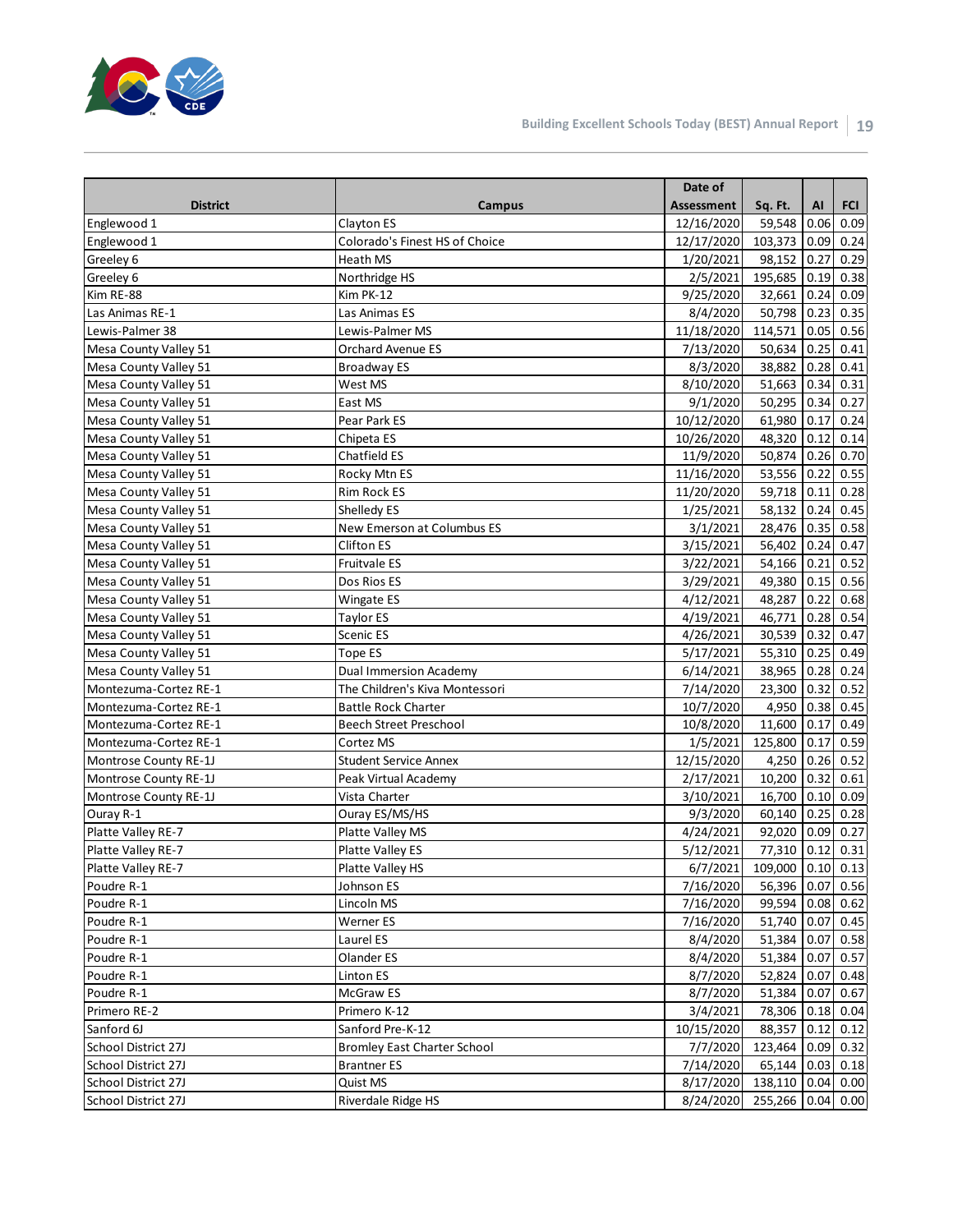

|                           |                                      | Date of           |                   |      |            |
|---------------------------|--------------------------------------|-------------------|-------------------|------|------------|
| <b>District</b>           | Campus                               | <b>Assessment</b> | Sq. Ft.           | AI   | <b>FCI</b> |
| School District 27J       | Padilla ES                           | 9/21/2020         | 66,371            | 0.02 | 0.00       |
| School District 27J       | Eagle Ridge Academy                  | 10/14/2020        | 59,960            | 0.08 | 0.20       |
| School District 27J       | Innovations & Options                | 11/2/2020         | 45,171            | 0.08 | 0.71       |
| School District 27J       | <b>Thimmig ES</b>                    | 12/1/2020         | 65,987            | 0.03 | 0.56       |
| School District 27J       | <b>Reunion ES</b>                    | 4/19/2021         | 68,959            | 0.02 | 0.10       |
| School District 27J       | West Ridge ES                        | 5/3/2021          | 67,357            | 0.03 | 0.32       |
| School District 27J       | SD 27J Preschool at the Brighton LRC | 6/15/2021         | 6,735             | 0.08 | 0.58       |
| School District 27J       | <b>Belle Creek Charter School</b>    | 6/28/2021         | 59,935            | 0.06 | 0.38       |
| Silverton 1               | Silverton ES/MS/HS                   | 11/3/2020         | 36,850            | 0.23 | 0.29       |
| South Conejos RE-10       | South Conejos PK-12                  | 12/15/2020        | 63,576            | 0.15 | 0.08       |
| Telluride R-1             | <b>Telluride ES</b>                  | 3/17/2021         | 55,000            | 0.26 | 0.49       |
| Thompson R-2J             | Centennial ES                        | 12/15/2020        | 59,565            | 0.03 | 0.49       |
| Thompson R-2J             | Laurene Edmondson ES                 | 1/14/2021         | 41,035            | 0.06 | 0.75       |
| Thompson R-2J             | Lucile Erwin MS                      | 1/28/2021         | 119,246 0.04      |      | 0.54       |
| Thompson R-2J             | Mary Blair ES                        | 2/2/2021          | 50,866 0.07       |      | 0.76       |
| Thompson R-2J             | Monroe ES                            | 2/9/2021          | 57,036            | 0.06 | 0.68       |
| Thompson R-2J             | <b>Truscott ES</b>                   | 2/12/2021         | 42,958 0.05       |      | 0.68       |
| <b>Weld County RE-1</b>   | Valley HS                            | 12/8/2020         | 157,412           | 0.07 | 0.13       |
| Weld County RE-1          | Gilcrest ES                          | 12/29/2020        | 38,510 0.11       |      | 0.26       |
| Weld County RE-1          | South Valley MS                      | 2/23/2021         | 62,570            | 0.16 | 0.21       |
| Weld County RE-1          | <b>Platteville ES</b>                | 3/15/2021         | 53,625            | 0.15 | 0.07       |
| Weld County RE-1          | North Valley MS                      | 3/26/2021         | 43,830            | 0.21 | 0.09       |
| Weld County RE-1          | Pete Mirich ES                       | 4/12/2021         | 44,765            | 0.13 | 0.15       |
| Weld RE-8 Schools         | Ft Lupton HS                         | 9/11/2020         | 142,520           | 0.10 | 0.13       |
| Weld RE-8 Schools         | <b>Butler ES</b>                     | 9/22/2020         | 99,334            | 0.14 | 0.09       |
| Weld RE-8 Schools         | Ft Lupton MS                         | 10/7/2020         | 124,025           | 0.18 | 0.13       |
| Weld RE-8 Schools         | <b>Twombly ES</b>                    | 10/22/2020        | 85,440            | 0.08 | 0.09       |
| Weld RE-8 Schools         | Kenneth Homyak PK-8                  | 11/11/2020        | 48,910            | 0.10 | 0.00       |
| Weld RE-8 Schools         | Little Trappers Preschool            | 11/19/2020        | 20,670            | 0.08 | 0.00       |
| Widefield 3               | Widefield ES                         | 12/28/2020        | 37,044            | 0.16 | 0.56       |
| Widefield 3               | <b>Talbott ES</b>                    | 1/4/2021          | 35,822            | 0.17 | 0.47       |
| <b>Woodland Park RE-2</b> | <b>Woodland Park MS</b>              | 7/9/2020          | 117,740 0.09      |      | 0.43       |
| <b>Woodland Park RE-2</b> | Summit ES                            | 4/7/2021          | 51,220            | 0.15 | 0.66       |
| <b>Woodland Park RE-2</b> | Columbine ES                         | 4/13/2021         | 46,628            | 0.20 | 0.65       |
| <b>Woodland Park RE-2</b> | Gateway ES                           | 5/4/2021          | 48,147            | 0.17 | 0.59       |
| <b>Woodland Park RE-2</b> | <b>Woodland Park HS</b>              | 6/9/2021          | 224,336 0.17 0.42 |      |            |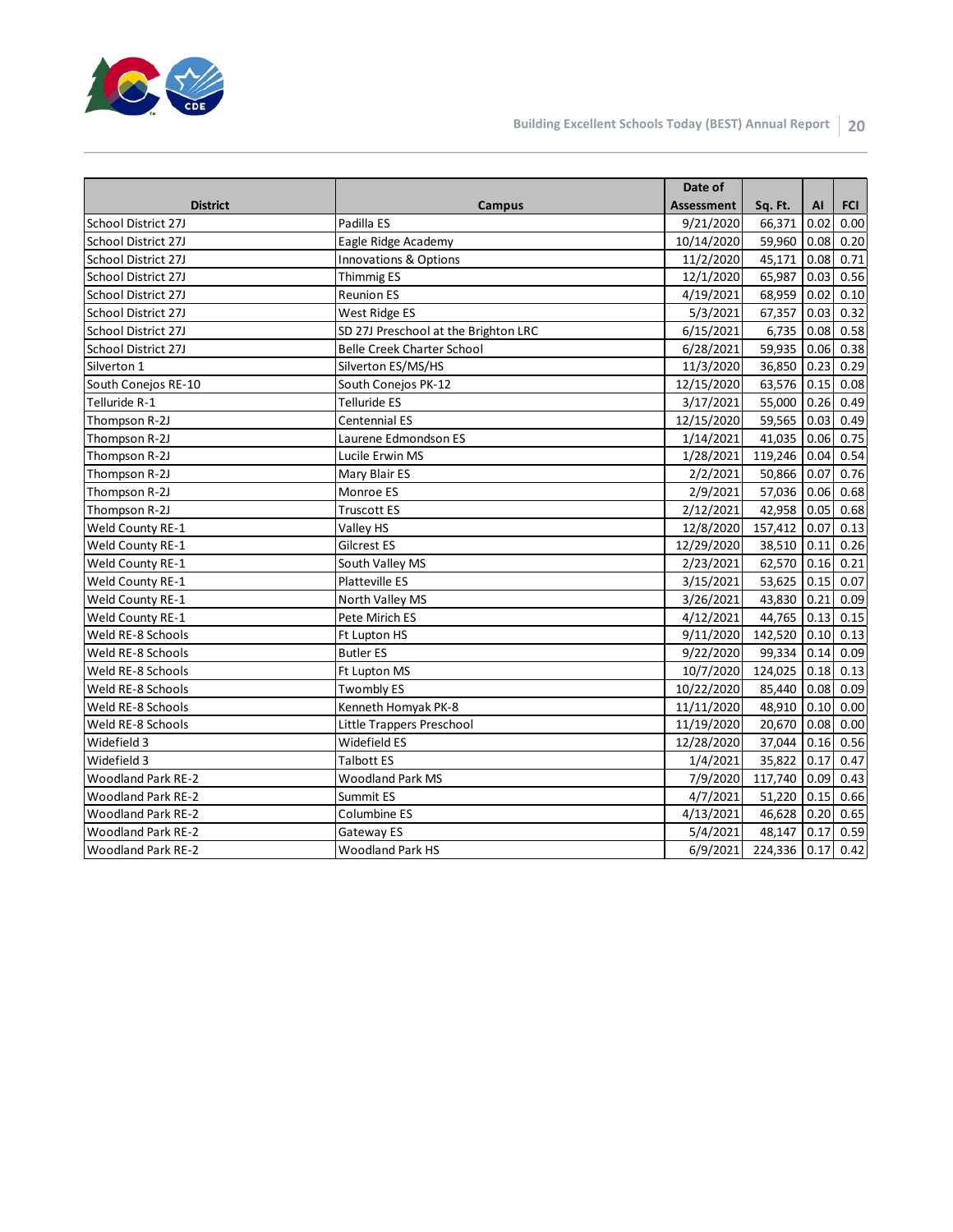

#### Section 5 – Summary Findings of Facility Condition vs. School Performance

Section 22-43.7-111(1)(c), C.R.S. requires the department's report to include a summary of any differences between the common physical design elements and characteristics of the highest performing schools in the state and the lowest performing schools in the state as measured by academic productivity measures such as the state assessments administered pursuant to section 22-7-1006.3 or Colorado SAT results.

This report compares the facility assessment rating of those schools which received the highest rating of Performance (100 schools) with those schools which received the lowest rating of Turnaround (19 schools), based on the most recent school performance data available (2019).

Definitions of factors used in determining this statutory requirement:

School Performance Framework: The performance frameworks measure attainment on the key performance indicators identified in SB 09-163 as the measures of educational success: academic achievement, academic longitudinal growth, and postsecondary and workforce readiness, all which are disaggregated by student groups. State identified measures and metrics for each of these performance indicators are combined to arrive at an overall evaluation of a school's or a district's performance. For districts, the overall evaluation leads to their accreditation rating. For schools, the overall evaluation leads to the type of plan schools will implement. Districts accredit schools, and they may do so using the state's performance framework or using their own more exhaustive or stringent framework. More information at: <http://www.schoolview.org/performance.asp>

\*Please note that accreditation ratings and plan types have been rolled over from 2019 due to the impacts of the COVID-19 pandemic and subsequent pause in accountability ratings outlined in HB 20-1418 and HB 21-1161.

Facility Condition Index (FY 2021-2022): The Facility Condition Index (FCI) is an industry-standard measurement of the current condition of a facility. To determine FCI, the total cost of remedying deferred maintenance is divided by the current replacement value. The higher the FCI the poorer the condition of the facility. The range is 0.09 – 0.70.

Adequacy Index: Adequacy Index (AI) is a metric based on a set of questions that measures a school's compliance with set standards. The higher the AI the less the school complies with the standards. The range is  $0.02 - 0.54$ .

| <b>SUMMARY OF FINDINGS</b>                                                                                                                                                                                                      |      |      |      |      |  |  |  |  |  |  |
|---------------------------------------------------------------------------------------------------------------------------------------------------------------------------------------------------------------------------------|------|------|------|------|--|--|--|--|--|--|
| <b>SCHOOL PERFORMANCE FRAMEWORK</b><br><b>AVERAGE FACILITY</b><br><b>MEDIAN YEAR</b><br><b>AVERAGE</b><br><b>AVERAGE</b><br>2021 RATING<br><b>YEAR BUILT</b><br><b>CONDITION INDEX</b><br><b>ADEQUACY INDEX</b><br><b>BUILT</b> |      |      |      |      |  |  |  |  |  |  |
| Top 100 Scoring Schools Which Received a "Performance<br>Plan" Rating. Scores Between 100 and 86.3.                                                                                                                             | 1977 | 1980 | 0.38 | 0.17 |  |  |  |  |  |  |
| Lowest 19 Scoring Schools Which Received a "Turnaround<br>Plan" Rating. Scores Between 34.2 and 25.0.                                                                                                                           | 1967 | 1957 | 0.51 | 0.20 |  |  |  |  |  |  |

\*This summary correlates to the 36 schools below with FCI and AI data.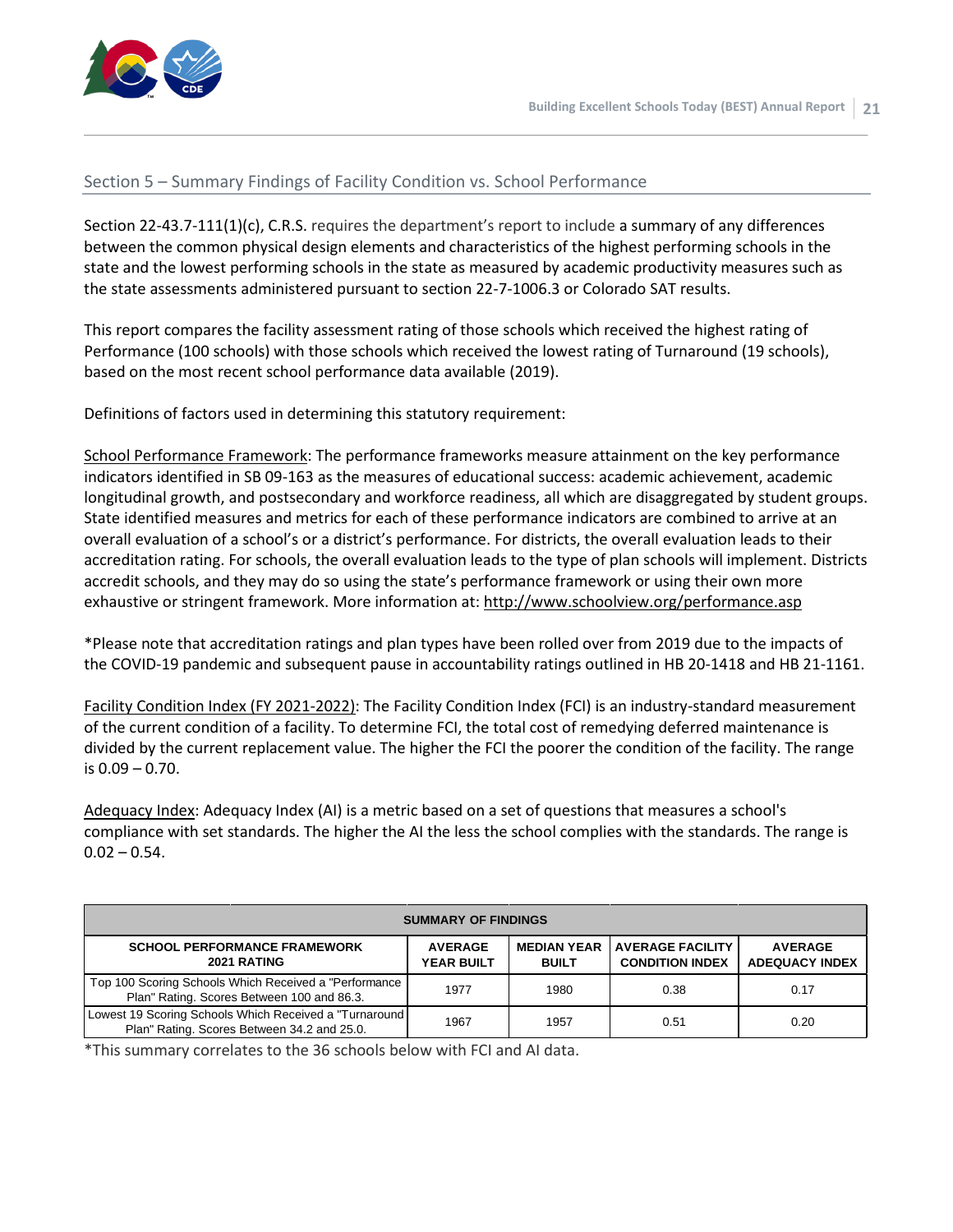

| <b>DISTRICT NAME</b> | <b>SCHOOL NAME</b>                                    | <b>SCHOOL</b><br><b>PERFORMANCE</b><br><b>FRAMEWORK</b>         | <b>SCHOOL</b><br><b>PERFORMANCE</b><br><b>SCORE 2019</b> | <b>YEAR BUILT</b> | <b>FACILITY</b><br><b>CONDITION INDEX</b> | <b>ADEQUACY</b><br><b>INDEX</b> |
|----------------------|-------------------------------------------------------|-----------------------------------------------------------------|----------------------------------------------------------|-------------------|-------------------------------------------|---------------------------------|
| Boulder Valley Re 2  | <b>High Peaks Elementary School</b>                   | Performance Plan:<br>Meets 95%                                  | 100.0%                                                   | 1963              | <b>N/A</b>                                | <b>N/A</b>                      |
| Boulder Valley Re 2  | Jamestown Elementary School                           | Performance Plan:<br>Low Participation                          | 100.0%                                                   | 1954              | <b>N/A</b>                                | <b>N/A</b>                      |
| Douglas County Re 1  | <b>Timber Trail Elementary School</b>                 | Performance Plan:<br>Meets 95%                                  | 100.0%                                                   | 2003              | <b>N/A</b>                                | <b>N/A</b>                      |
| Jefferson County R-1 | Bradford K8 South                                     | Performance Plan:<br>Meets 95%                                  | 100.0%                                                   | 1990              | <b>N/A</b>                                | N/A                             |
| Jefferson County R-1 | Dennison Elementary School                            | Performance Plan:<br>Meets 95%                                  | 100.0%                                                   | 1958              | <b>N/A</b>                                | <b>N/A</b>                      |
| Kim Reorganized 88   | Kim Elementary School                                 | Performance Plan:<br>Meets 95%                                  | 100.0%                                                   | 1939              | 0.09                                      | 0.24                            |
| Denver County 1      | Polaris Elementary School                             | Performance Plan:<br>Meets 95%                                  | 99.2%                                                    | 1924              | <b>N/A</b>                                | <b>N/A</b>                      |
| Boulder Valley Re 2  | Bear Creek Elementary School                          | Performance Plan:<br>Meets 95%                                  | 99.0%                                                    | 1970              | <b>N/A</b>                                | <b>N/A</b>                      |
| Douglas County Re 1  | Lone Tree Elementary                                  | Performance Plan:<br>Low Participation                          | 98.8%                                                    | 2007              | <b>N/A</b>                                | <b>N/A</b>                      |
| Jefferson County R-1 | Marshdale Elementary School                           | Performance Plan:<br>Meets 95%                                  | 98.5%                                                    | 1980              | <b>N/A</b>                                | <b>N/A</b>                      |
| Boulder Valley Re 2  | <b>Fireside Elementary School</b>                     | Performance Plan:<br>Meets 95%                                  | 98.4%                                                    | 1989              | <b>N/A</b>                                | <b>N/A</b>                      |
| Denver County 1      | <b>Steck Elementary School</b>                        | Performance Plan:<br>Meets 95%                                  | 98.0%                                                    | 1930              | <b>N/A</b>                                | <b>N/A</b>                      |
| Denver County 1      | Carson Elementary School                              | Performance Plan:<br>Meets 95%                                  | 97.8%                                                    | 1950              | <b>N/A</b>                                | <b>N/A</b>                      |
| St Vrain Valley RE1J | <b>Black Rock Elementary</b>                          | Performance Plan:<br>Meets 95%                                  | 97.8%                                                    | 2004              | <b>N/A</b>                                | <b>N/A</b>                      |
| Poudre R-1           | Werner Elementary School                              | Performance Plan:<br>Meets 95%                                  | 97.3%                                                    | 1987              | 0.45                                      | 0.07                            |
| Boulder Valley Re 2  | <b>Boulder Community</b><br>School/Integrated Studies | Performance Plan:<br>Meets 95%                                  | 97.0%                                                    | 1963              | <b>N/A</b>                                | <b>N/A</b>                      |
| Douglas County Re 1  | Heritage Elementary School                            | Performance Plan:<br>Low Participation                          | 96.1%                                                    | 1988              | 0.44                                      | 0.08                            |
| Poudre R-1           | Liberty Common Charter School                         | Performance Plan:<br>Meets 95%                                  | 95.4%                                                    | 1997              | 0.39                                      | 0.11                            |
| Denver County 1      | Slavens K-8 School                                    | Performance Plan:<br>Meets 95%                                  | 95.1%                                                    | 1956              | <b>N/A</b>                                | <b>N/A</b>                      |
| Douglas County Re 1  | Rock Canyon High School                               | Performance Plan:<br>Meets 95%                                  | 95.0%                                                    | 2004              | <b>N/A</b>                                | <b>N/A</b>                      |
| Douglas County Re 1  | Saddle Ranch Elementary School                        | Performance Plan:<br>Low Participation                          | 95.0%                                                    | 1997              | 0.47                                      | 0.11                            |
| Jefferson County R-1 | Warren Tech Central                                   | <b>AEC: Performance</b><br>Plan: Exempt from<br>Academic Growth | 94.9%                                                    | 1970              | <b>N/A</b>                                | <b>N/A</b>                      |
| Jefferson County R-1 | Warren Tech North                                     | AEC: Performance<br>Plan: Exempt from<br>Academic Growth        | 94.9%                                                    | 1995              | <b>N/A</b>                                | <b>N/A</b>                      |
| Denver County 1      | Cory Elementary School                                | Perrormance Plan:<br>Meets 95%                                  | 94.8%                                                    | 1950              | <b>N/A</b>                                | <b>N/A</b>                      |
| Denver County 1      | Steele Elementary School                              | Performance Plan:<br>Meets 95%                                  | 94.8%                                                    | 1913              | <b>N/A</b>                                | N/A                             |
| Douglas County Re 1  | Bear Canyon Elementary School                         | Performance Plan:<br>Low Participation                          | 94.8%                                                    | 1990              | 0.28                                      | 0.17                            |
| Poudre R-1           | McGraw Elementary School                              | Performance Plan:<br>Meets 95%                                  | 94.8%                                                    | 1992              | 0.67                                      | 0.07                            |
| Cheyenne Mountain 12 | The Vanguard School (High)                            | Performance Plan:<br>Meets 95%                                  | 94.5%                                                    | 1993              | 0.15                                      | 0.08                            |
| Widefield 3          | Martin Luther King Jr Elementary<br>School            | Performance Plan:<br>Meets 95%                                  | 94.1%                                                    | 1973              | <b>N/A</b>                                | N/A                             |
| Boulder Valley Re 2  | Creekside Elementary School at<br>Martin Park         | Performance Plan:<br>Low Participation                          | 94.0%                                                    | 2017              | <b>N/A</b>                                | <b>N/A</b>                      |
| Telluride R-1        | Telluride Middle School                               | Performance Plan:<br>Meets 95%                                  | 94.0%                                                    | 1995              | 0.36                                      | 0.16                            |
| Poudre R-1           | <b>Bennett Elementary School</b>                      | Performance Plan:<br>Meets 95%                                  | 93.9%                                                    | 1963              | <b>N/A</b>                                | N/A                             |
| Denver County 1      | <b>Bromwell Elementary School</b>                     | Performance Plan:<br>Meets 95%                                  | 93.3%                                                    | 1975              | <b>N/A</b>                                | N/A                             |
| Idalia RJ-3          | Idalia Elementary School                              | Performance Plan:<br>Meets 95%                                  | 93.3%                                                    | 2013              | 0.11                                      | 0.06                            |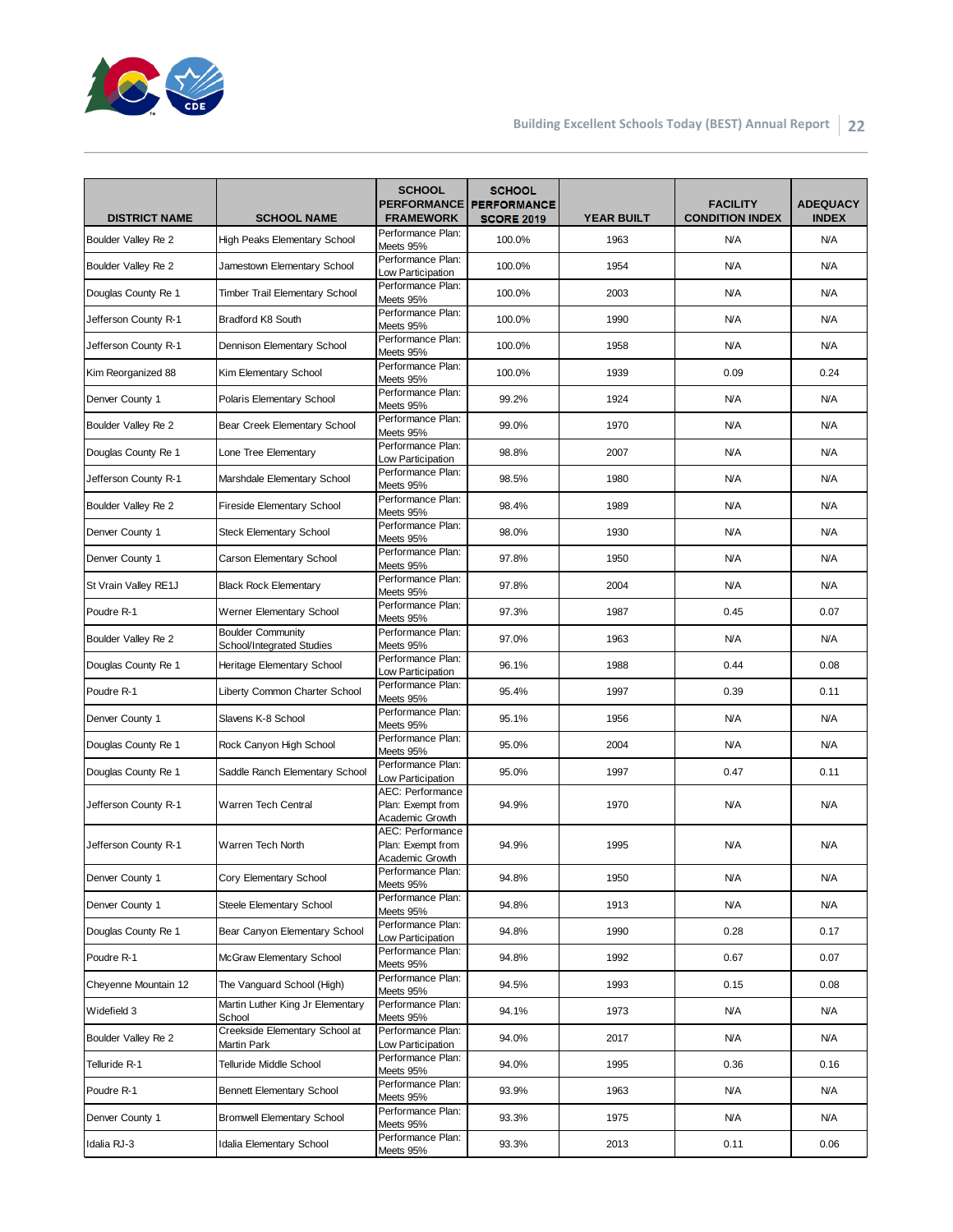

| <b>DISTRICT NAME</b>              | <b>SCHOOL NAME</b>                         | <b>SCHOOL</b><br><b>FRAMEWORK</b>      | <b>SCHOOL</b><br><b>PERFORMANCE PERFORMANCE</b><br><b>SCORE 2019</b> | <b>YEAR BUILT</b> | <b>FACILITY</b><br><b>CONDITION INDEX</b> | <b>ADEQUACY</b><br><b>INDEX</b> |
|-----------------------------------|--------------------------------------------|----------------------------------------|----------------------------------------------------------------------|-------------------|-------------------------------------------|---------------------------------|
|                                   |                                            | Performance Plan:                      |                                                                      |                   |                                           |                                 |
| Jefferson County R-1              | Meiklejohn Elementary                      | Meets 95%<br>Participation             | 93.3%                                                                | 2006              | <b>N/A</b>                                | <b>N/A</b>                      |
| Cheyenne Mountain 12              | Pinon Valley Elementary School             | Performance Plan:<br>Meets 95%         | 92.6%                                                                | 1995              | <b>N/A</b>                                | <b>N/A</b>                      |
| Adams 12 Five Star Schools        | Thunder Vista P-8                          | Performance Plan:<br>Meets 95%         | 92.5%                                                                | 2018              | <b>N/A</b>                                | <b>N/A</b>                      |
| Jefferson County R-1              | Parmalee Elementary School                 | Performance Plan:<br>Meets 95%         | 92.5%                                                                | 1963              | <b>N/A</b>                                | <b>N/A</b>                      |
| Pueblo County 70                  | The Connect Charter School                 | Performance Plan:<br>Meets 95%         | 92.5%                                                                | 1928              | 0.33                                      | 0.24                            |
| Denver County 1                   | McAuliffe International School             | Performance Plan:<br>Meets 95%         | 92.4%                                                                | 1928              | <b>N/A</b>                                | <b>N/A</b>                      |
| Littleton 6                       | Franklin Elementary School                 | Performance Plan:<br>Low Participation | 92.3%                                                                | 1963              | <b>N/A</b>                                | <b>N/A</b>                      |
| Poudre R-1                        | Zach Elementary School                     | Performance Plan:<br>Meets 95%         | 92.2%                                                                | 2002              | 0.45                                      | 0.06                            |
| Lewis-Palmer 38                   | Prairie Winds Elementary School            | Performance Plan:<br>Low Participation | 92.1%                                                                | 2001              | 0.56                                      | 0.10                            |
| St Vrain Valley RE1J              | Mead Middle School                         | Performance Plan:<br>Low Participation | 92.1%                                                                | 1970              | <b>N/A</b>                                | <b>N/A</b>                      |
| Gunnison Watershed RE1J           | Marble Charter School                      | Performance Plan:<br>Meets 95%         | 92.0%                                                                | 1910              | 0.28                                      | 0.41                            |
| Adams-Arapahoe 28J                | Aurora Quest K-8                           | Performance Plan:<br>Meets 95%         | 91.8%                                                                | 2006              | <b>N/A</b>                                | <b>N/A</b>                      |
| Salida R-32                       | Longfellow Elementary School               | Performance Plan:<br>Meets 95%         | 91.8%                                                                | 1956              | <b>N/A</b>                                | <b>N/A</b>                      |
| Academy 20                        | Academy International Elementary<br>School | Performance Plan:<br>Meets 95%         | 91.1%                                                                | 1998              | <b>N/A</b>                                | <b>N/A</b>                      |
| Cheyenne Mountain 12              | Broadmoor Elementary School                | Performance Plan:<br>Meets 95%         | 91.1%                                                                | 1955              | <b>N/A</b>                                | <b>N/A</b>                      |
| Cheyenne Mountain 12              | Cheyenne Mountain Elementary<br>School     | Performance Plan:<br>Meets 95%         | 91.0%                                                                | 1985              | <b>N/A</b>                                | <b>N/A</b>                      |
| <b>Westminster Public Schools</b> | Colorado STEM Academy                      | Performance Plan:<br>Meets 95%         | 90.7%                                                                | 1975              | <b>N/A</b>                                | <b>N/A</b>                      |
| Denver County 1                   | Denver Language School                     | Performance Plan:<br>Meets 95%         | 90.5%                                                                | 1951              | 0.38                                      | 0.17                            |
| St Vrain Valley RE1J              | Hygiene Elementary School                  | Performance Plan:<br>Meets 95%         | 90.5%                                                                | 1970              | <b>N/A</b>                                | <b>N/A</b>                      |
| Boulder Valley Re 2               | Horizons K-8 School                        | Performance Plan:<br>Low Participation | 90.4%                                                                | 1959              | N/A                                       | <b>N/A</b>                      |
| School District 27J               | Reunion Elementary School                  | Performance Plan:<br>Meets 95%         | 90.4%                                                                | 2016              | 0.10                                      | 0.02                            |
| Jefferson County R-1              | <b>Fairmount Elementary School</b>         | Performance Plan:<br>Meets 95%         | 90.2%                                                                | 1962              | <b>N/A</b>                                | <b>N/A</b>                      |
| Denver County 1                   | DSST: Byers High School                    | Performance Plan:<br>Meets 95%         | 90.1%                                                                | 1921              | <b>N/A</b>                                | <b>N/A</b>                      |
| Academy 20                        | The Classical Academy High<br>School       | Performance Plan:<br>Meets 95%         | 90.0%                                                                | 2001              | <b>N/A</b>                                | <b>N/A</b>                      |
| Douglas County Re 1               | Gold Rush Elementary                       | Performance Plan:<br>Meets 95%         | 90.0%                                                                | 2008              | 0.12                                      | 0.07                            |
| Thompson R2-J                     | New Vision Charter School                  | Performance Plan:<br>Meets 95%         | 90.0%                                                                | 2006              | <b>N/A</b>                                | N/A                             |
| Denver County 1                   | Odyssey School of Denver                   | Performance Plan:<br>Low Participation | 89.6%                                                                | 1951              | <b>N/A</b>                                | N/A                             |
| Douglas County Re 1               | Parker Core Knowledge Charter<br>School    | Performance Plan:<br>Meets 95%         | 89.6%                                                                | 2000              | 0.27                                      | 0.18                            |
| South Routt RE 3                  | Soroco Middle School                       | Performance Plan:<br>Meets 95%         | 89.6%                                                                | 1924              | 0.56                                      | 0.11                            |
| Cherry Creek 5                    | <b>Belleview Elementary School</b>         | Performance Plan:<br>Meets 95%         | 89.4%                                                                | 1954              | <b>N/A</b>                                | N/A                             |
| Fountain 8                        | Weikel Elementary School                   | Performance Plan:<br>Meets 95%         | 89.4%                                                                | 2010              | <b>N/A</b>                                | N/A                             |
| Delta County 50(J)                | Paonia Elementary School                   | Performance Plan:<br>Meets 95%         | 89.3%                                                                | 1980              | <b>N/A</b>                                | N/A                             |
| Denver County 1                   | William (Bill) Roberts ECE-8<br>School     | Performance Plan:<br>Meets 95%         | 89.3%                                                                | 2006              | <b>N/A</b>                                | N/A                             |
| Durango 9-R                       | Fort Lewis Mesa Elementary<br>School       | Performance Plan:<br>Meets 95%         | 89.2%                                                                | 1961              | 0.57                                      | 0.26                            |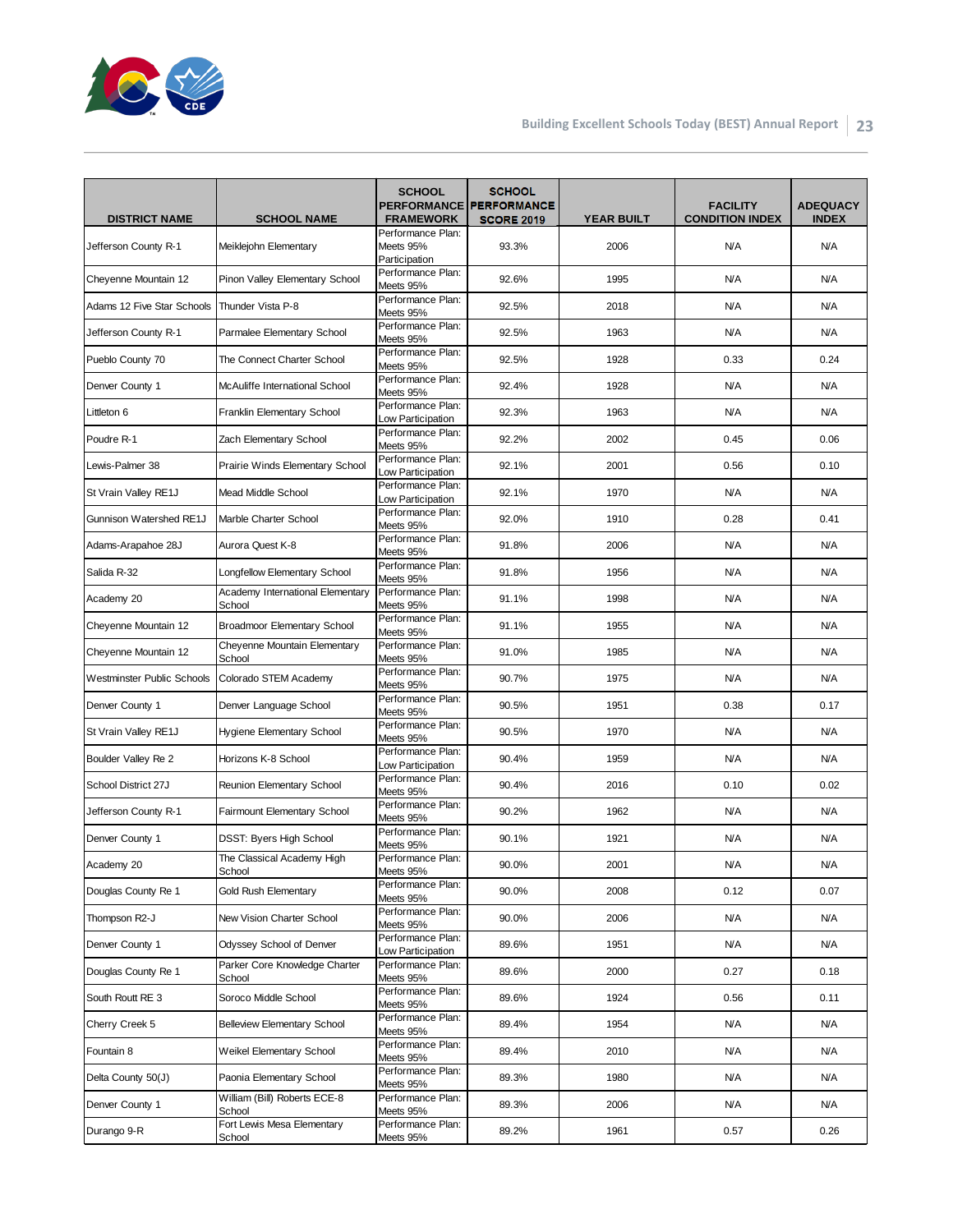

|                                 |                                              | <b>SCHOOL</b>                                   | <b>SCHOOL</b><br>PERFORMANCE PERFORMANCE |                   | <b>FACILITY</b>        | <b>ADEQUACY</b> |
|---------------------------------|----------------------------------------------|-------------------------------------------------|------------------------------------------|-------------------|------------------------|-----------------|
| <b>DISTRICT NAME</b>            | <b>SCHOOL NAME</b>                           | <b>FRAMEWORK</b>                                | <b>SCORE 2019</b>                        | <b>YEAR BUILT</b> | <b>CONDITION INDEX</b> | <b>INDEX</b>    |
| Academy 20                      | Discovery Canyon Campus Middle<br>School     | Performance Plan:<br>Meets 95%<br>Participation | 89.1%                                    | 2005              | <b>N/A</b>             | <b>N/A</b>      |
| Adams 12 Five Star Schools      | Meridian Elementary School                   | Performance Plan:<br>Meets 95%                  | 89.1%                                    | 1994              | <b>N/A</b>             | <b>N/A</b>      |
| Douglas County Re 1             | Ben Franklin Academy                         | Performance Plan:<br>Meets 95%                  | 89.1%                                    | 2011              | <b>N/A</b>             | <b>N/A</b>      |
| Jefferson County R-1            | Prospect Valley Elementary Schoo             | Performance Plan:<br>Meets 95%                  | 88.9%                                    | 1967              | N/A                    | <b>N/A</b>      |
| St Vrain Valley RE1J            | Mead Elementary School                       | Performance Plan:<br>Meets 95%                  | 88.9%                                    | 1962              | <b>N/A</b>             | <b>N/A</b>      |
| Denver County 1                 | <b>DSST: Byers Middle School</b>             | Performance Plan:<br>Meets 95%                  | 88.8%                                    | 1921              | <b>N/A</b>             | <b>N/A</b>      |
| Littleton 6                     | Littleton Academy                            | Performance Plan:<br>Meets 95%                  | 88.8%                                    | 1989              | 0.52                   | 0.36            |
| Academy 20                      | <b>TCA College Pathways</b>                  | Performance Plan:<br>Low Participation          | 88.7%                                    | 2009              | <b>N/A</b>             | <b>N/A</b>      |
| Adams 12 Five Star Schools      | Stargate Charter School                      | Performance Plan:<br>Meets 95%                  | 88.7%                                    | 2002              | <b>N/A</b>             | <b>N/A</b>      |
| Jefferson County R-1            | Green Gables Elementary School               | Performance Plan:<br>Meets 95%                  | 88.6%                                    | 1969              | <b>N/A</b>             | <b>N/A</b>      |
| Adams 12 Five Star Schools      | Prospect Ridge Academy                       | Performance Plan:<br>Meets 95%                  | 88.5%                                    | 2013              | <b>N/A</b>             | <b>N/A</b>      |
| Adams 12 Five Star Schools      | <b>Silver Creek Elementary</b>               | Performance Plan:<br>Meets 95%                  | 88.5%                                    | 1994              | <b>N/A</b>             | <b>N/A</b>      |
| Poudre R-1                      | Dunn Elementary School                       | Performance Plan:<br>Meets 95%                  | 88.4%                                    | 1949              | 0.56                   | 0.08            |
| Jefferson County R-1            | Jefferson Academy High School                | Performance Plan:<br>Meets 95%                  | 88.3%                                    | 1999              | <b>N/A</b>             | <b>N/A</b>      |
| Boulder Valley Re 2             | Peak to Peak Charter School                  | Performance Plan:<br>Meets 95%                  | 88.1%                                    | 2002              | <b>N/A</b>             | <b>N/A</b>      |
| Mesa County Valley 51           | Scenic Elementary School                     | Performance Plan:<br>Meets 95%                  | 88.1%                                    | 1969              | 0.47                   | 0.35            |
| Denver County 1                 | <b>Highline Academy Southeast</b>            | Performance Plan:<br>Meets 95%                  | 88.0%                                    | 1969              | 0.31                   | 0.35            |
| West End RE-2                   | Paradox Valley Charter School                | Performance Plan:<br>Meets 95%                  | 87.9%                                    | 1954              | 0.26                   | 0.13            |
| Denver County 1                 | DSST Middle School @ Noel<br>Campus          | Performance Plan:<br>Meets 95%                  | 87.7%                                    | 2002              | <b>N/A</b>             | <b>N/A</b>      |
| Denver County 1                 | Denver School of the Arts                    | Performance Plan:<br>Meets 95%                  | 87.6%                                    | 1954              | <b>N/A</b>             | <b>N/A</b>      |
| Boulder Valley Re 2             | Fairview High School                         | Performance Plan:<br>Low Participation          | 87.5%                                    | 1971              | <b>N/A</b>             | <b>N/A</b>      |
| Mesa County Valley 51           | Gateway School                               | Performance Plan:<br>Meets 95%                  | 87.5%                                    | 1946              | 0.60                   | 0.54            |
| St Vrain Valley RE1J            | Erie Elementary School                       | Performance Plan:<br>Meets 95%                  | 87.5%                                    | 1966              | <b>N/A</b>             | <b>N/A</b>      |
| Poudre R-1                      | Ridgeview Classical Charter<br>Schools       | Performance Plan:<br>Low Participation          | 87.4%                                    | 1979              | 0.36                   | 0.11            |
| <b>Charter School Institute</b> | Colorado Early Colleges Douglas<br>County    | Performance Plan:<br>Low Participation          | 87.2%                                    | 2004              | <b>N/A</b>             | N/A             |
| Douglas County Re 1             | Coyote Creek Elementary School               | Performance Plan:<br>Low Participation          | 87.2%                                    | 1995              | 0.50                   | 0.12            |
| Boulder Valley Re 2             | Monarch High School                          | Performance Plan:<br>Low Participation          | 87.1%                                    | 1998              | <b>N/A</b>             | N/A             |
| Douglas County Re 1             | <b>STEM School Highlands Ranch</b>           | Performance Plan:<br>Low Participation          | 86.8%                                    | 1994              | 0.28                   | 0.16            |
| Douglas County Re 1             | <b>Prairie Crossing Elementary</b><br>School | Performance Plan:<br>Meets 95%                  | 86.7%                                    | 1995              | 0.48                   | 0.08            |
| Strasburg 31J                   | Strasburg Elementary School                  | Performance Plan:<br>Meets 95%                  | 86.6%                                    | 1972              | 0.52                   | 0.22            |
| Academy 20                      | Rockrimmon Elementary School                 | Performance Plan:<br>Meets 95%                  | 86.5%                                    | 1972              | <b>N/A</b>             | N/A             |
| Adams 12 Five Star Schools      | <b>Tarver Elementary School</b>              | Performance Plan:<br>Meets 95%                  | 86.3%                                    | 1980              | <b>N/A</b>             | N/A             |
| Denver County 1                 | Ellis Elementary School                      | Turnaround Plan:<br>Meets 95%                   | 34.2%                                    | 1955              | <b>N/A</b>             | N/A             |
| Denver County 1                 | Schmitt Elementary School                    | Turnaround Plan:<br>Meets 95%                   | 34.2%                                    | 1953              | <b>N/A</b>             | N/A             |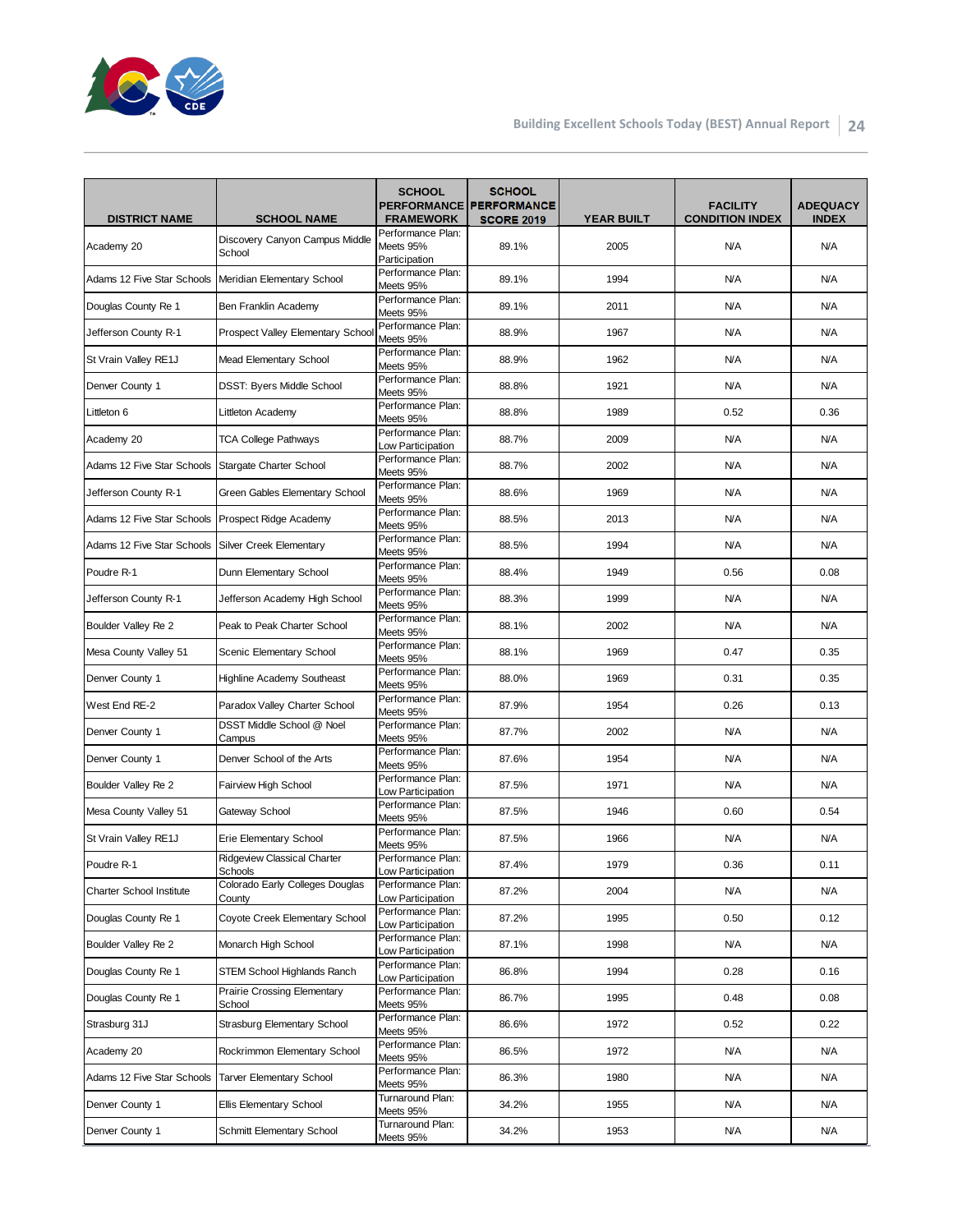

| <b>DISTRICT NAME</b>     | <b>SCHOOL NAME</b>              | <b>SCHOOL</b><br><b>PERFORMANCE</b><br><b>FRAMEWORK</b> | <b>SCHOOL</b><br><b>PERFORMANCE</b><br><b>SCORE 2019</b> | <b>YEAR BUILT</b> | <b>FACILITY</b><br><b>CONDITION INDEX</b> | <b>ADEQUACY</b><br><b>INDEX</b> |
|--------------------------|---------------------------------|---------------------------------------------------------|----------------------------------------------------------|-------------------|-------------------------------------------|---------------------------------|
| Crowley County RE-1-J    | Crowley County Elementary K-6   | Turnaround Plan:<br>Meets 95%<br>Participation          | 33.8%                                                    | 1997              | 0.59                                      | 0.12                            |
| Englewood 1              | Englewood Middle School         | Turnaround Plan:<br>Low Participation                   | 33.0%                                                    | 1951              | 0.14                                      | 0.07                            |
| Charter School Institute | Coperni 2                       | Turnaround Plan:<br>Low Participation                   | 32.5%                                                    | N/A               | <b>N/A</b>                                | <b>N/A</b>                      |
| Denver County 1          | Swansea Elementary School       | Turnaround Plan:<br>Meets 95%                           | 32.4%                                                    | 1957              | <b>N/A</b>                                | <b>N/A</b>                      |
| Canon City RE-1          | McKinley Elementary School      | Turnaround Plan:<br>Meets 95%                           | 31.4%                                                    | 1951              | 0.40                                      | 0.27                            |
| Mesa County Valley 51    | Chatfield Elementary School     | Turnaround Plan:<br>Meets 95%                           | 31.2%                                                    | 1977              | 0.70                                      | 0.26                            |
| Denver County 1          | STRIVE Prep - Westwood          | Turnaround Plan:<br>Meets 95%                           | 30.9%                                                    | 1956              | <b>N/A</b>                                | <b>N/A</b>                      |
| Denver County 1          | Kaiser Elementary School        | Turnaround Plan:<br>Meets 95%                           | 30.0%                                                    | 1973              | <b>N/A</b>                                | N/A                             |
| Denver County 1          | Farrell B. Howell ECE-8 School  | Turnaround Plan:<br>Meets 95%                           | 29.9%                                                    | 2006              | <b>N/A</b>                                | <b>N/A</b>                      |
| Denver County 1          | Cole Arts and Science Academy   | Turnaround Plan:<br>Meets 95%                           | 29.6%                                                    | 1925              | <b>N/A</b>                                | <b>N/A</b>                      |
| Denver County 1          | 5280 High School                | Turnaround Plan:<br>Meets 95%                           | 26.4%                                                    | 1983              | <b>N/A</b>                                | <b>N/A</b>                      |
| Jefferson County R-1     | Swanson Elementary School       | Turnaround Plan:<br>Meets 95%                           | 26.1%                                                    | 1964              | <b>N/A</b>                                | <b>N/A</b>                      |
| Pueblo City 60           | <b>Irving Elementary School</b> | Turnaround Plan:<br>Meets 95%                           | 25.8%                                                    | 2004              | <b>N/A</b>                                | N/A                             |
| Colorado Springs 11      | Midland Elementary School       | Turnaround Plan:<br>Meets 95%                           | 25.0%                                                    | 1956              | <b>N/A</b>                                | <b>N/A</b>                      |
| Denver County 1          | <b>Reach Charter School</b>     | Turnaround Plan:<br>Meets 95%                           | 25.0%                                                    | 1946              | <b>N/A</b>                                | <b>N/A</b>                      |
| East Otero R-1           | La Junta Intermediate School    | Turnaround Plan:<br>Meets 95%                           | 25.0%                                                    | 1939              | 0.70                                      | 0.26                            |
| Jefferson County R-1     | Great Work Montessori           | Turnaround Plan:<br>Low Participation                   | 25.0%                                                    | 2018              | <b>N/A</b>                                | N/A                             |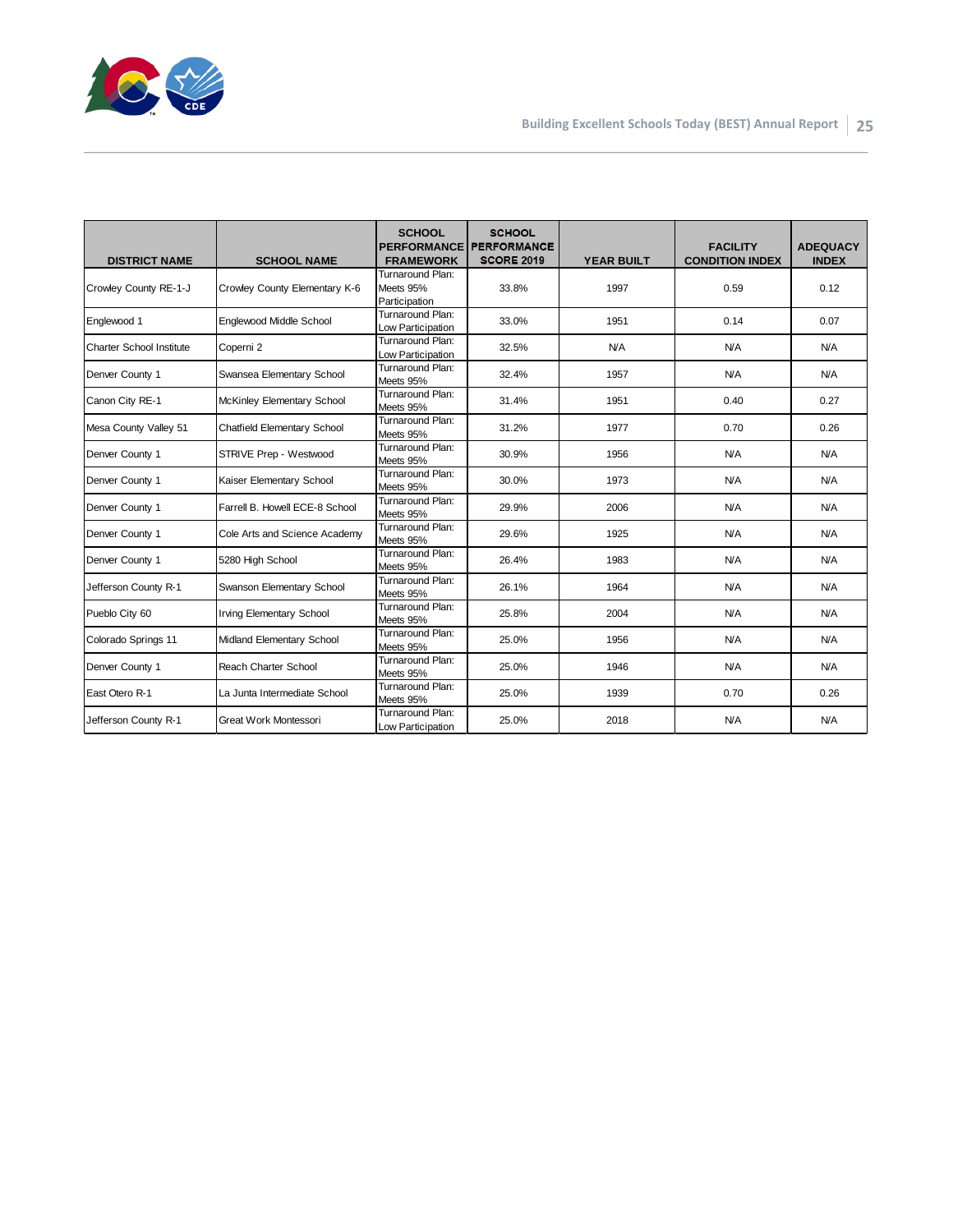

#### Section 6 – Brief Summary of Projects Not Funded Previous Cycle

Section 22-43.7-111(1)(d), C.R.S. requires the department's report to include a list of the financial assistance applications for public school facility capital construction that were denied financial assistance during the prior fiscal year, which must include a sub list of denied applications for projects for which financial assistance in the form of technology grants was requested pursuant to [section 22-43.7-109 \(13\),](http://web.lexisnexis.com/research/buttonTFLink?_m=ff9187a259beef79bc9f98d59666946f&_xfercite=%3ccite%20cc%3d%22USA%22%3e%3c%21%5bCDATA%5bC.R.S.%2022-43.7-111%5d%5d%3e%3c%2fcite%3e&_butType=4&_butStat=0&_butNum=6&_butInline=1&_butinfo=COCODE%2022-43.7-109&_fmtstr=FULL&docnum=1&_startdoc=1&wchp=dGLzVzB-zSkAA&_md5=710b346a3e8c892f5655af53673fe556) and a sub list of denied applications for which financial assistance in the form of career and technical education (CTE) capital construction grants was requested pursuant to section 22-43.7-109 (14), and that includes for each project:

(I) A brief project description;

(II) A statement of the amount and type of financial assistance requested for the project;

(III) A statement indicating whether or not the board recommended a financial assistance award for the project; and

(IV) A summary of the reasons why the board or the state board denied financial assistance for the project.

• A Sub list of technology grants is not included as the CCAB did not deny any applications for technology in FY 2020-21.

|                                        |                                             |                       | <b>APPLICANT</b>                | <b>BEST &amp;</b>               |                                                                                   |
|----------------------------------------|---------------------------------------------|-----------------------|---------------------------------|---------------------------------|-----------------------------------------------------------------------------------|
|                                        |                                             | <b>BEST REQUEST</b>   | <b>MATCHING</b>                 | <b>MATCHING</b>                 |                                                                                   |
| DISTRICT/SCHOOL                        | <b>PROJECT DESCRIPTION</b>                  | <b>AMOUNT</b>         | <b>CONTRIBUTION</b>             | <b>CONTRIBUTION</b>             | <b>COMMENTS</b>                                                                   |
| Chavez/Huerta K-12 Preparatory Academy | Dolores Huerta Prep HS Addition/Remodel     | \$27,849,319.65       |                                 | 2,096,185.35 \$ 29,945,505.00   | These projects qualified as priority 1                                            |
| <b>CLEAR CREEK RE-1</b>                | GCS PK-6 Roof Replacement                   | \$<br>193,259.25 \$   | 579,777.75 \$                   | 773,037.00                      | projects for the BEST grant program but                                           |
| <b>CLEAR CREEK RE-1</b>                | King Murphy ES Site Safety                  | \$<br>213,843.75 \$   | 641,531.25 \$                   | 855,375.00                      | could not be funded this cycle due to the                                         |
| <b>CROWLEY COUNTY RE-1-J</b>           | Crowley County School District Renovation   | \$35,743,864.00       | 9,841,977.00<br>Ŝ.              | 45,585,841.00<br>Ś.             | limited funds available. The CCAB                                                 |
| DOLORES COUNTY RE NO.2                 | New PK-12 School                            | \$19,903,509.14       | 24,952,925.60<br>Ŝ.             | Ŝ.                              | 44,856,434.74 shortlisted these projects but felt they                            |
| DURANGO 9-R                            | Florida Mesa ES Replacement                 | \$                    | 6,837,854.16 \$ 21,653,204.82   | $\vert$ \$                      | 28,491,058.98 were less urgent than many of the other                             |
| DURANGO 9-R                            | Safety and Security Upgrades District wide  | 2,742,705.36          | 8,685,233.64 \$<br>\$.          |                                 | 11,427,939.00 projects submitted this cycle.                                      |
| EADS RE-1                              | PK-12 Security Upgrades                     | \$<br>99,004.00 \$    | 87,796.00 \$                    | 186,800.00                      |                                                                                   |
| <b>EATON RE-2</b>                      | HS Addition/Renovation into MS              |                       | 4,665,066.99 \$14,772,712.13 \$ | 19,437,779.12                   |                                                                                   |
| <b>FOWLER R-4J</b>                     | Fowler ES - Addition/ Renovation            | \$37,271,902.00       | 4,900,000.00<br>S.              | Ŝ.<br>42,171,902.00             |                                                                                   |
| GREELEY 6                              | Brentwood MS Replacement                    | \$19,168,879.20       | \$28,753,318.80                 | Ŝ.<br>47,922,198.00             |                                                                                   |
| <b>HANOVER 28</b>                      | Hanover Jr/Sr HS - Health & Safety Upgrades | 1,953,825.00 \$       | 651,275.00 \$                   | 2,605,100.00                    |                                                                                   |
| <b>HANOVER 28</b>                      | Prairie Heights ES - Health/Safety Upgrades | Ś.<br>756,458.25 \$   | 252,152.75 \$                   | 1,008,611.00                    |                                                                                   |
| <b>HARRISON 2</b>                      | Carmel MS Addition/ Renovation              | Ś.<br>6,064,432.78    | \$29,608,701.22                 | Ŝ.<br>35,673,134.00             |                                                                                   |
| <b>HUERFANO RE-1</b>                   | John Mall Secondary School Replacement      | \$20,875,962.71       | \$11,742,729.02                 | 32,618,691.73<br>Ŝ.             |                                                                                   |
| <b>JULESBURG RE-1</b>                  | PK-12 Replacement                           | \$33,254,615.00       | Ŝ.<br>6,721,470.00 \$           | 39,976,085.00                   |                                                                                   |
| <b>MOFFAT COUNTY RE:NO 1</b>           | DW Asbestos Abatement                       | Ś.<br>658,428.75      | 1,222,796.25 \$<br>Ŝ.           | 1,881,225.00                    |                                                                                   |
| <b>MOFFAT COUNTY RE:NO 1</b>           | DW Moisture Control Repairs                 | $3,915,679.60$ \$     | 7,271,976.40                    | Ŝ.<br>11,187,656.00             |                                                                                   |
| MOFFAT COUNTY RE:NO 1                  | DW Safety & Security Upgrades               | 4,274,030.60 \$       | 7,937,485.40 \$                 | 12,211,516.00                   |                                                                                   |
| MONTEZUMA-CORTEZ RE-1                  | Multiple Roof Replacements                  | 421,359.84            | 514,995.36 \$<br>-S             | 936,355.20                      |                                                                                   |
| PEYTON 23 JT                           | Peyton Safety Upgrades                      | \$.<br>95,841.60      | 103,828.40 \$<br>-Ś             | 199,670.00                      |                                                                                   |
| PLATEAU VALLEY 50                      | PK-12 Renovation & Replacement              | \$17,285,421.20       | Ś.<br>25,928,131.80             | Ś<br>43,213,553.00              |                                                                                   |
| <b>ROCKY FORD R-2</b>                  | Rocky Ford HS - Addition/ Renovation        | \$41,402,021.34       | Ŝ<br>7,491,102.00               | Ŝ<br>48,893,123.34              |                                                                                   |
| Salida Montessori Charter School       | New PK-8 School                             | Ś.<br>5,893,584.31 \$ | 1,382,445.70                    | -\$<br>7,276,030.01             |                                                                                   |
| <b>SCHOOL DISTRICT 27J</b>             | North Elementary School Roof Replacement    | \$<br>554,099.18      | 532,369.81<br>-Ś                | I\$<br>1,086,469.00             |                                                                                   |
| ST VRAIN VALLEY RE 1J                  | Spark Discovery Preschool Renovation        | \$<br>1,232,068.20    | 2,874,825.80<br>Ŝ.              | -Ŝ<br>4,106,894.00              |                                                                                   |
| WALSH RE-1                             | New PK-12 School                            | \$28,638,517.00       | 5,513,803.00<br>\$.             | 34,152,320.00<br>Ŝ.             |                                                                                   |
| WEST END RE-2                          | New PK-12 School                            | \$32,695,741.72       | Ŝ<br>2,198,326.28               | -Ŝ<br>34,894,068.00             |                                                                                   |
| <b>MESA COUNTY VALLEY 51</b>           | <b>GJHS Replacement</b>                     |                       | 9,999,538.28   \$ 99,885,497.72 | $\frac{1}{2}$ \$ 109,885,036.00 | These projects qualified as priority 1<br>projects for the BEST grant program but |
| Juniper Ridge Community School         | K-8 Modular Replacement                     | $$8,450,729.84$ $$$   |                                 |                                 | 6,639,859.16 $\vert$ \$ 15,090,589.00 were withdrawn by the applicant.            |